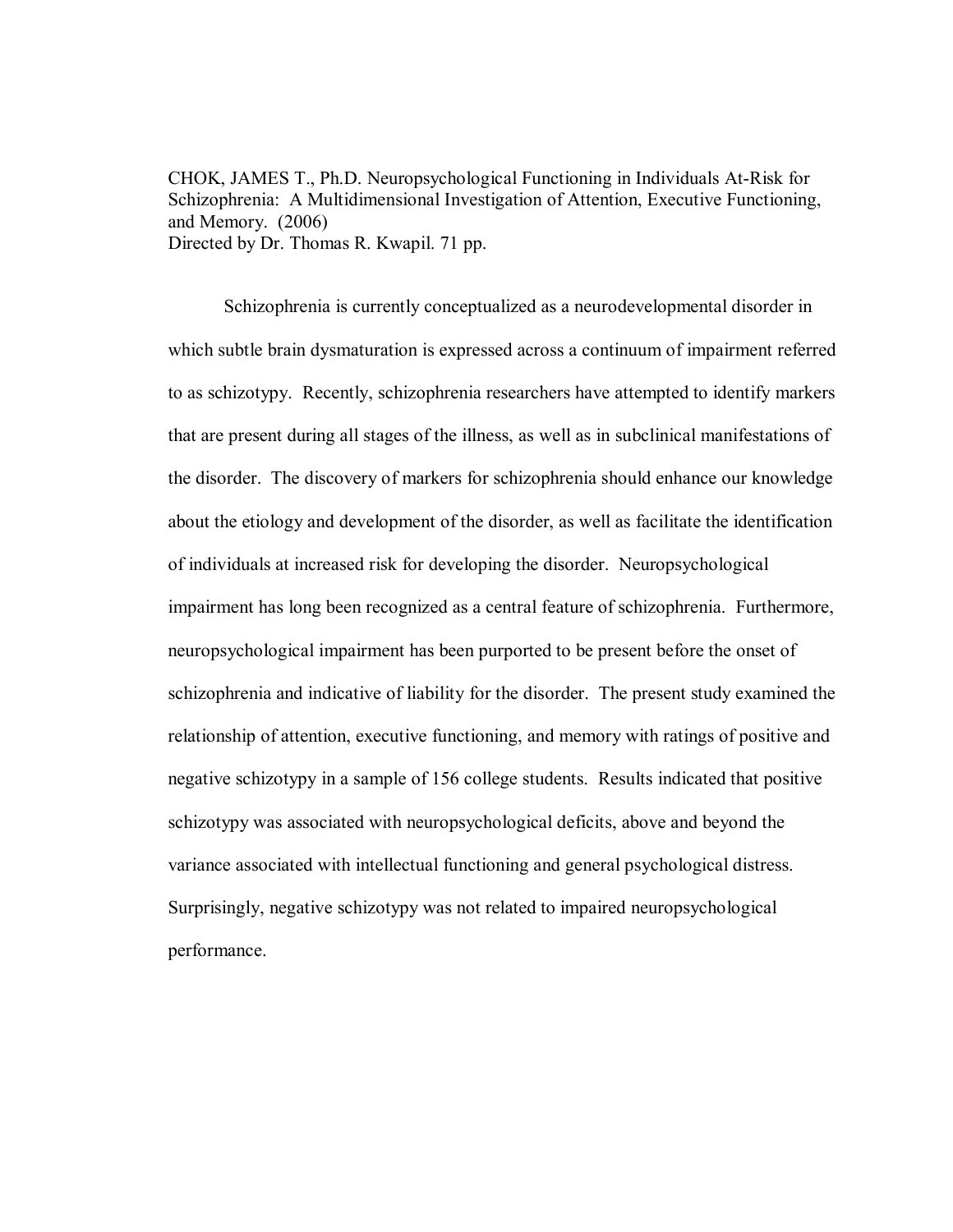# NEUROPSYCHOLOGICAL FUNCTIONING IN INDIVIDUALS AT-RISK FOR SCHIZOPHRENIA: A MULTIDIMENSIONAL INVESTIGATION OF ATTENTION, EXECUTIVE FUNCTIONING, AND MEMORY

by

James T. Chok

A Dissertation Submitted to the Faculty of the Graduate School at The University of North Carolina at Greensboro in Partial Fulfillment of the Requirements for the Degree Doctor of Philosophy

> Greensboro 2006

> > Approved by

Committee Chair

 $\mathcal{L}_\text{max}$  and  $\mathcal{L}_\text{max}$  and  $\mathcal{L}_\text{max}$  and  $\mathcal{L}_\text{max}$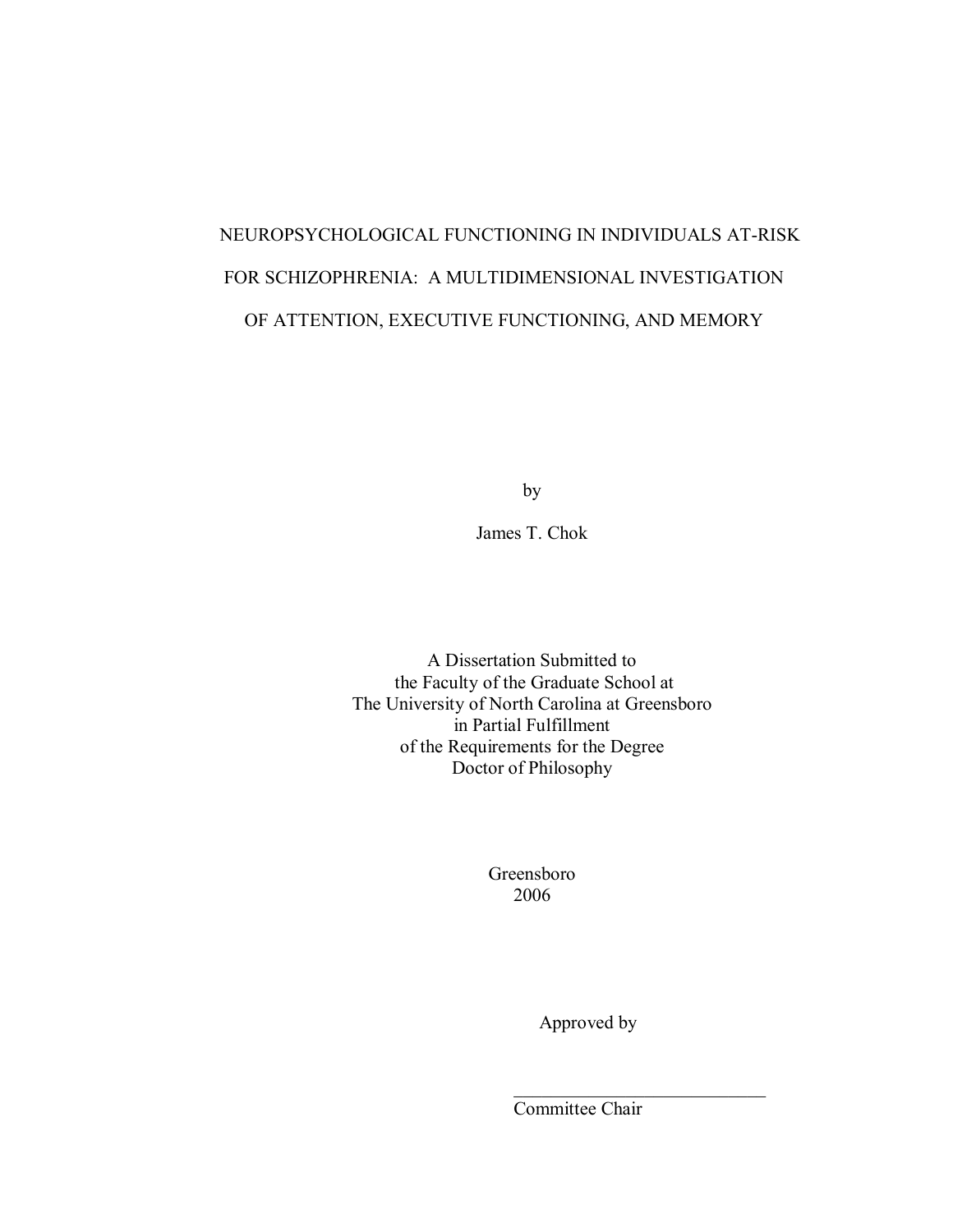## APPROVAL PAGE

 This dissertation has been approved by the following committee of the Faculty of The Graduate School at The University of North Carolina at Greensboro.

Committee Chair

Committee Members **Leafer** 

 $\overline{a}$ 

 $\overline{a}$ 

Date of Acceptance by Committee

 $\overline{a}$ 

 $\overline{a}$ 

Date of Final Oral Examination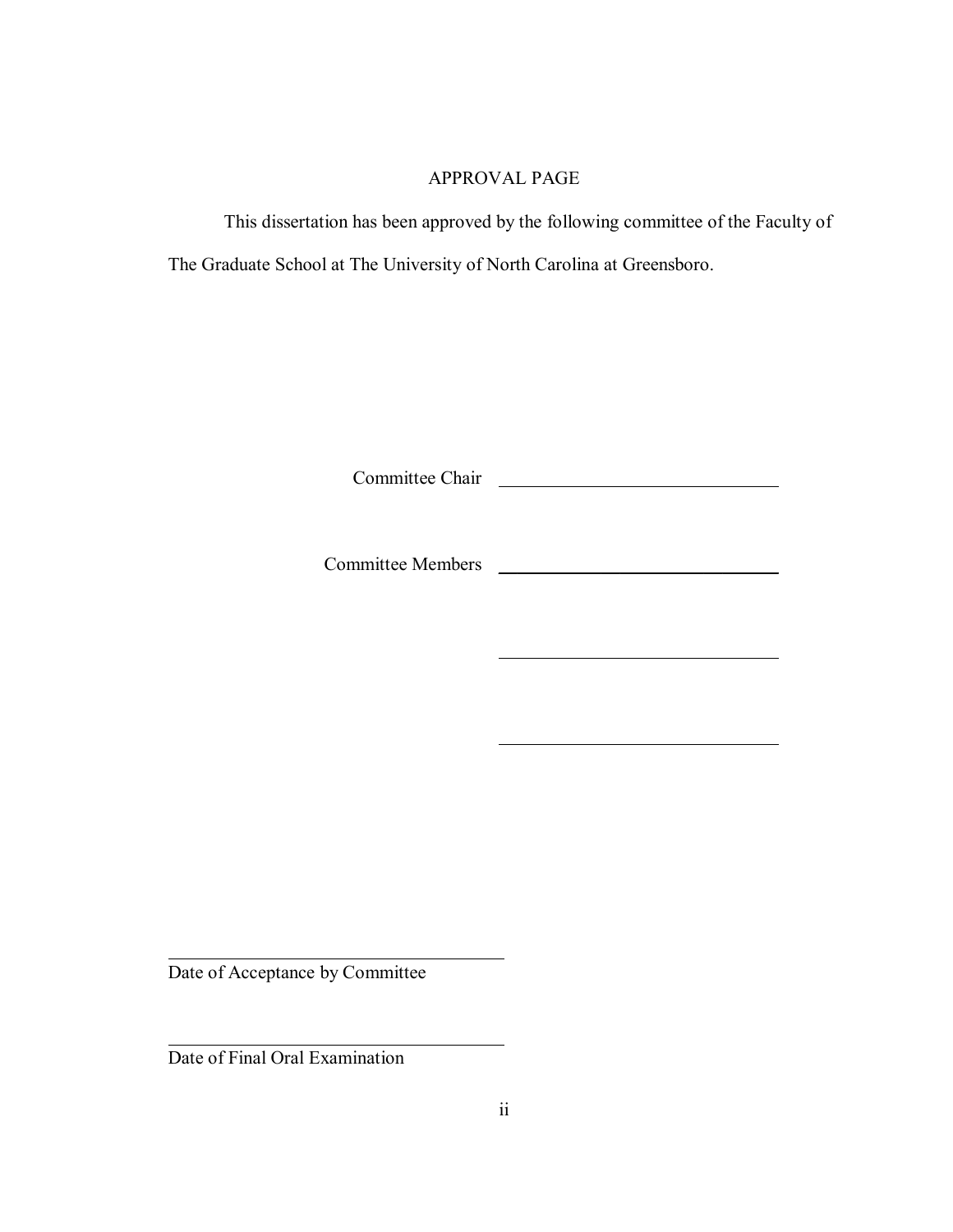## TABLE OF CONTENTS

| <b>CHAPTER</b> |                                                    | Page |
|----------------|----------------------------------------------------|------|
| $\mathbf{I}$ . |                                                    |      |
|                |                                                    |      |
|                | Neuropsychological Impairment as a Marker of Risk4 |      |
|                |                                                    |      |
|                |                                                    |      |
|                |                                                    |      |
| II.            |                                                    |      |
|                |                                                    |      |
|                |                                                    |      |
|                |                                                    |      |
| III.           |                                                    |      |
|                |                                                    |      |
|                |                                                    |      |
| $IV_{\cdot}$   |                                                    |      |
|                |                                                    |      |
|                |                                                    |      |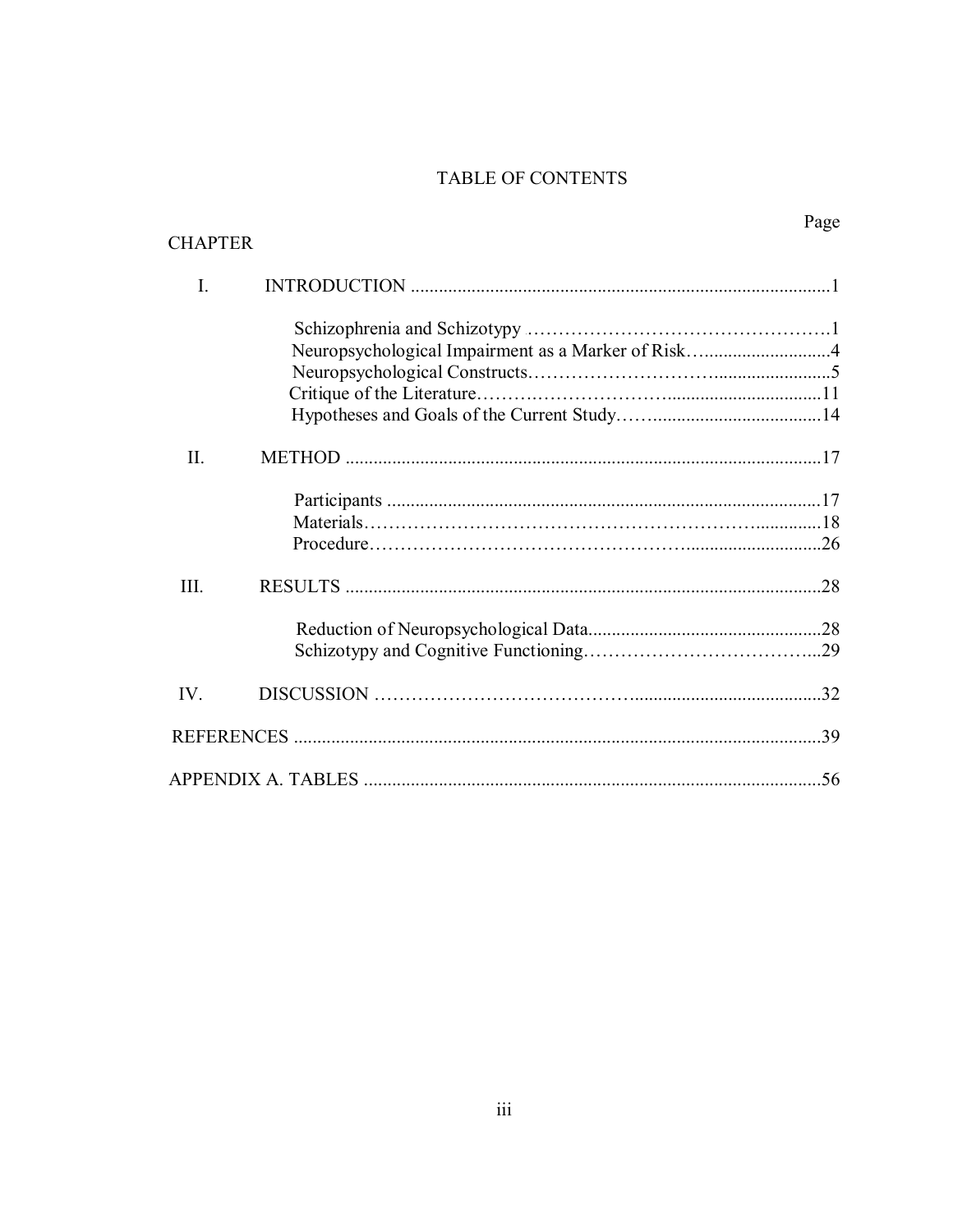## CHAPTER I

#### INTRODUCTION

The present study examined the relationship between neuropsychological functioning and the positive and negative symptom dimensions of schizotypy. Neuropsychological impairment is widely described as a central feature of schizophrenia and related disorders, and it is hypothesized that this impairment will also be associated with nonpsychotic manifestations of vulnerability to schizophrenia. It is specifically hypothesized that neuropsychological impairment will be inversely correlated with ratings of positive and negative schizotypy. In addition, consistent with findings in samples of patients with schizophrenia, it is predicted that negative symptoms of schizotypy will be more strongly related to neuropsychological impairment than the positive symptoms of schizotypy.

## *Schizophrenia and Schizotypy*

Schizophrenia appears to be best conceptualized as a neurodevelopmental brain disorder. Current models of the etiology of schizophrenia (e.g., Meehl, 1989; Gottesman, 1991; Andreason, 1999) assume that there are schizophrenia-prone, or "schizotypic," individuals who are vulnerable to developing schizophrenia and related disorders. While the exact mechanisms are not fully understood, this vulnerability is presumed to result from an accumulation or interaction of multiple genetic, neurodevelopmental, and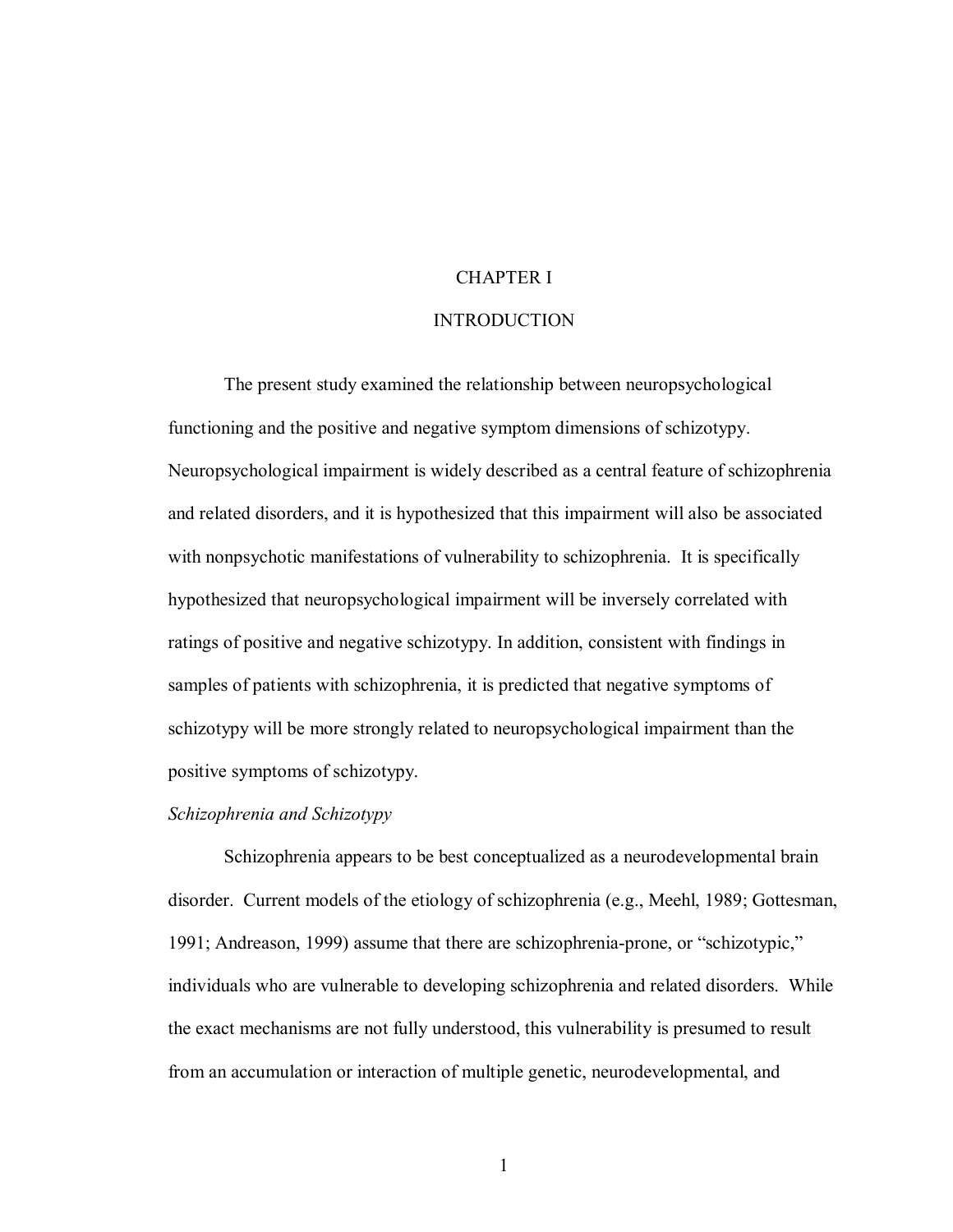psychosocial factors or hits. These risk factors produce a continuum of schizophrenialike adjustment that has been referred to as schizotypy. It is hypothesized that the majority of schizotypic individuals will not decompensate into psychosis, although they may experience attenuated or transient symptoms of schizophrenia. These symptoms fall on a continuum from relatively healthy to subclinical deviance to schizophrenia-spectrum personality disorders to full blown psychosis. Thus, schizotypy is expressed across a dynamic continuum of adjustment with severity contingent on the interaction of biopsychosocial factors (Gooding & Iacono, 1995).

Schizotypy has been described as a multidimensional construct consisting of two or more factors. Consistent with multidimensional models of schizophrenia, candidate factors include positive symptom schizotypy, negative symptom schizotypy, cognitive disorganization, paranoia, and nonconformity (e.g., Raine et al., 1994; Claridge et al., 1996; Vollema & van den Bosch, 1995; Mason, Claridge, & Williams, 1997; Stefanis et al., 2002). Positive and negative symptom schizotypy are the most consistently replicated factors. While there is not a universally agreed upon latent structure of schizotypy, the proposed factors appear to be consistent with those hypothesized to comprise schizophrenia, such as positive, negative, and disorganized dimensions (e.g., Bilder, Mukherjee, Rieder, & Pandurangi, 1985; Liddle, 1987; Arndt, Alliger, & Andreason, 1991; Peralta, Cuesta, & de Leon, 1992). This parallel structure adds empirical support to the hypothesis that the biological/genetic vulnerability to schizophrenia is expressed across the continuum of schizotypy. Positive symptoms of schizophrenia include excesses in behavior, such as hallucinations and delusions, while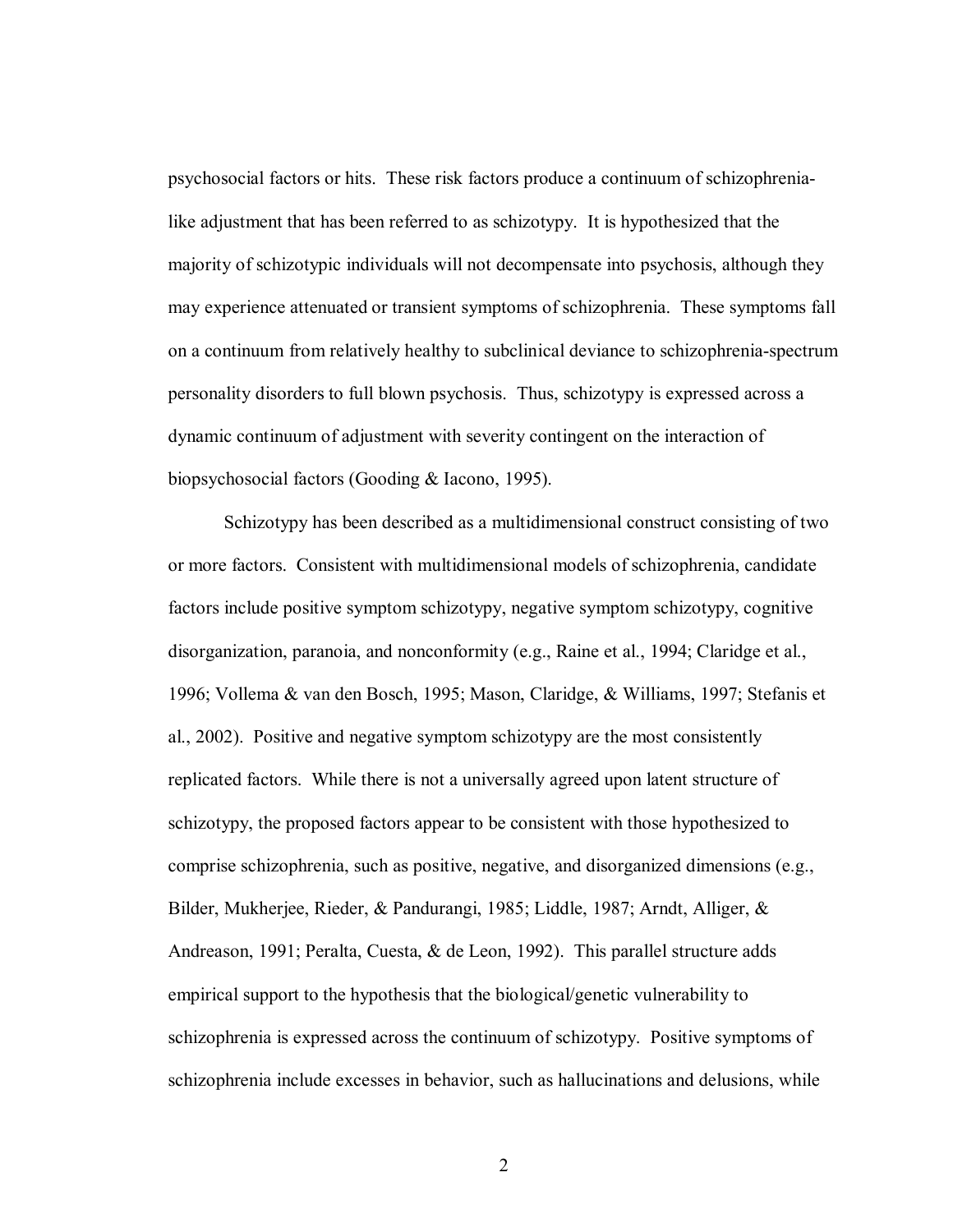negative symptoms refer to deficits in behavior, such as loss of volition, social withdrawal, and flattened affect. Positive and negative symptom schizotypy appear to reflect milder and non-psychotic manifestations of the symptoms seen in schizophrenia.

The reliable identification of markers of schizotypy and schizotypic individuals should improve our understanding of the etiology of schizophrenia and facilitate the development of prophylactic treatment interventions. Psychometric scales with established validity and reliability have been developed to assist in the identification of schizotypy. Although there are alternative methods of assessing risk for schizophrenia, such as identifying relatives of individuals with schizophrenia, or examining individuals with related disorders (e.g., paranoid, schizotypal, and schizoid personality disorders), Lenzenweger (1998) noted several advantages of the psychometric method. Perhaps the greatest advantage is that psychometric measures can be used to screen large numbers of individuals from the general population in a very time-efficient manner. They also tend to be relatively non-invasive and inexpensive to administer and score. Finally, they can be used in conjunction with other measures of risk, including family studies, which has been demonstrated by research such as the New York High Risk Project (e.g., Erlenmeyer-Kimling et al., 1992). The present study focuses on the use of symptom and trait-based screening measures in conjunction with a battery of neuropsychological tests. It is proposed that neuropsychological impairment in the at-risk population may help us make sense of the variability that characterizes schizophrenia.

The heterogeneity of schizophrenia has created limitations for researchers studying the etiology, development, and treatment of this disorder. The phenotypic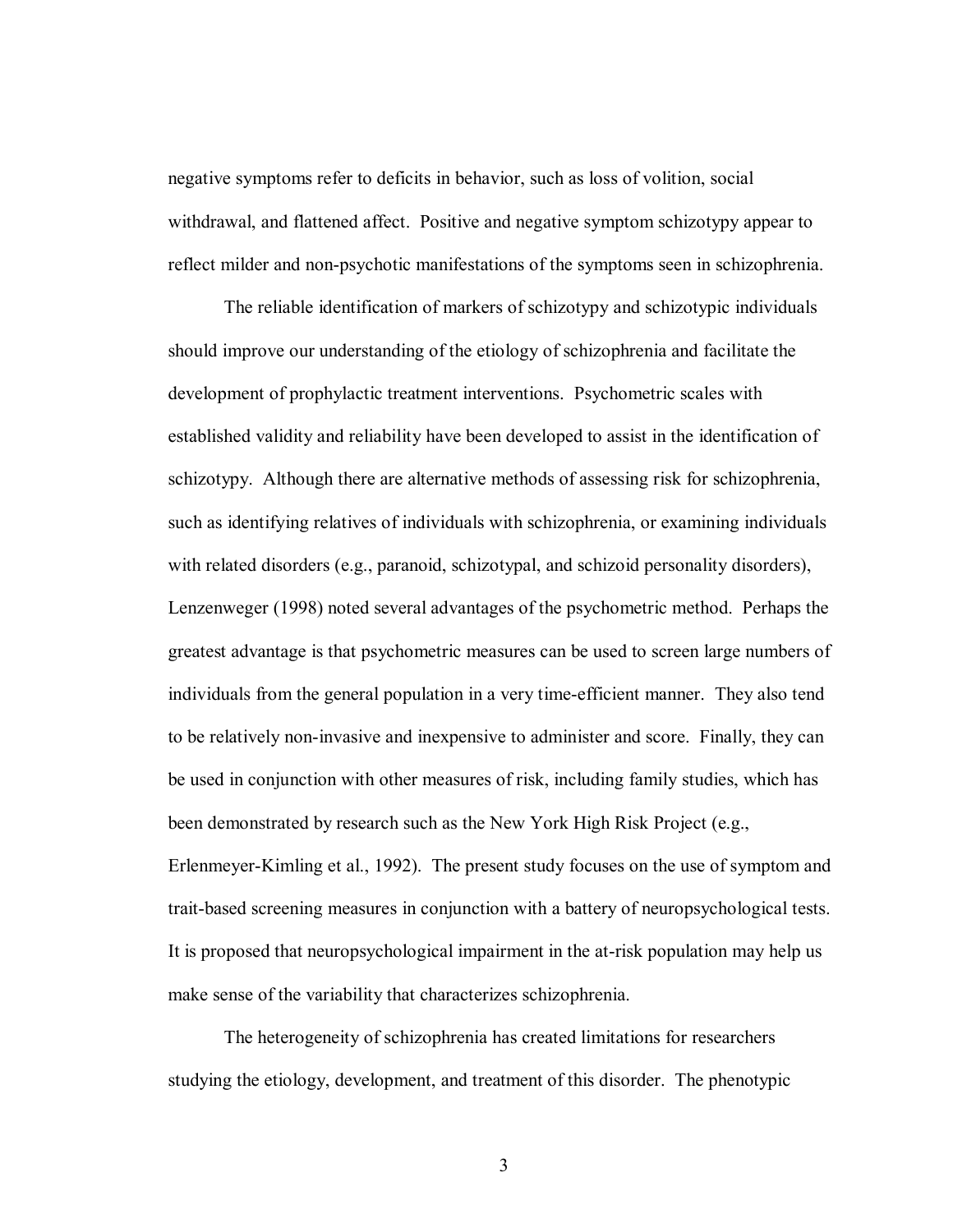variation exhibited by patients with schizophrenia has made it challenging for investigators trying to identify relevant etiological and developmental factors. Moreover, the changes that are associated with the onset of this disorder, such as medication, hospitalization, social stigma, and drug abuse make it difficult to disentangle the factors that are etiologically relevant to the disorder from those that are consequences of the disorder. As a result, investigators have begun to look for characteristics that may be present in individuals at-risk for the schizophrenia and related conditions. This strategy minimizes confounds associated with the onset of the schizophrenia and also allows for the possibility of discovering underlying traits that occur in the premorbid, acute, and residual phases of the disorder.

## *Neuropsychological Impairment as a Marker of Risk*

Ever since Kraeplin (1919) used the term dementia praecox to describe the disease we now call schizophrenia, there has been recognition that neuropsychological impairment is a hallmark of the disorder. If neuropsychological impairment is representative of vulnerability for schizophrenia, it should be evident during all stages of the disorder, including those individuals at-risk for schizophrenia. Consistent with the neurodevelopmental model of schizophrenia, neuropsychological impairment has been found in milder degrees in at-risk samples (e.g., Byrne, Hodges, Grant, Owens, & Johnstone, 1999; Cornblatt, Obuchowski, Roberts, Pollack, & Erlenmeyer-Kimling 1999; Cadenhead, Perry, Shafer, & Braff, 1999; Suhr, 1997). Thus, it appears that mild neuropsychological deficits may be evident before schizophrenia develops and indicative of increased risk for the disorder. These deficits may also be etiologically related to the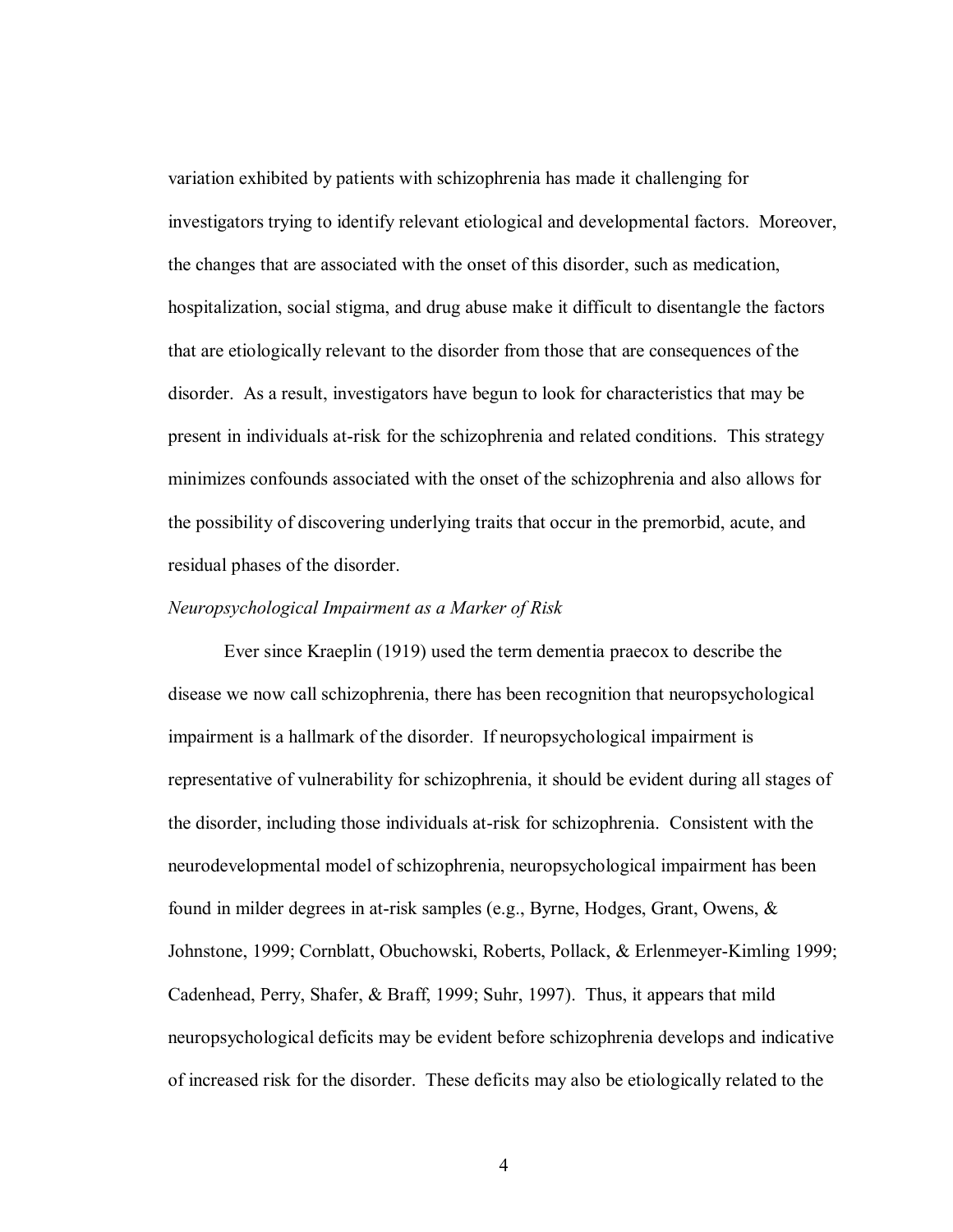development of schizophrenia. For example, underactivity and dysregulation of frontal lobe functioning might lead to avolition, a feature of schizophrenia that can be measured with executive functioning tasks. In addition, hippocampal abnormalities may play a role in the development of schizophrenia and manifest as mild memory deficits before the onset of schizophrenia.

Trying to link neuropsychological impairment to the vulnerability for schizophrenia before the onset of clinical psychosis has many advantages. Most importantly, if areas of impairment can be reliably defined in individuals at-risk for the disorder, geneticists, pharmacologists, and other researchers trying to pinpoint the biological underpinnings of the disorder can examine more homogeneous populations. Further insights into the specific pathology, the processes responsible for conferring liability, and the temporal sequence of neuropsychological and symptomatic change should help us better understand the etiological roots that lead to the vulnerability for and development of schizophrenia. These findings should facilitate the development of treatment interventions, perhaps even prophylactic treatments. The following section will review the major areas of neuropsychological functioning that are typically measured when assessing for neuropsychological impairment.

#### *Neuropsychological Constructs*

 Studies of neuropsychological functioning in individuals at-risk for schizophrenia have typically examined one or more of the following constructs: 1) Attention; 2) Executive functioning; and 3) Memory.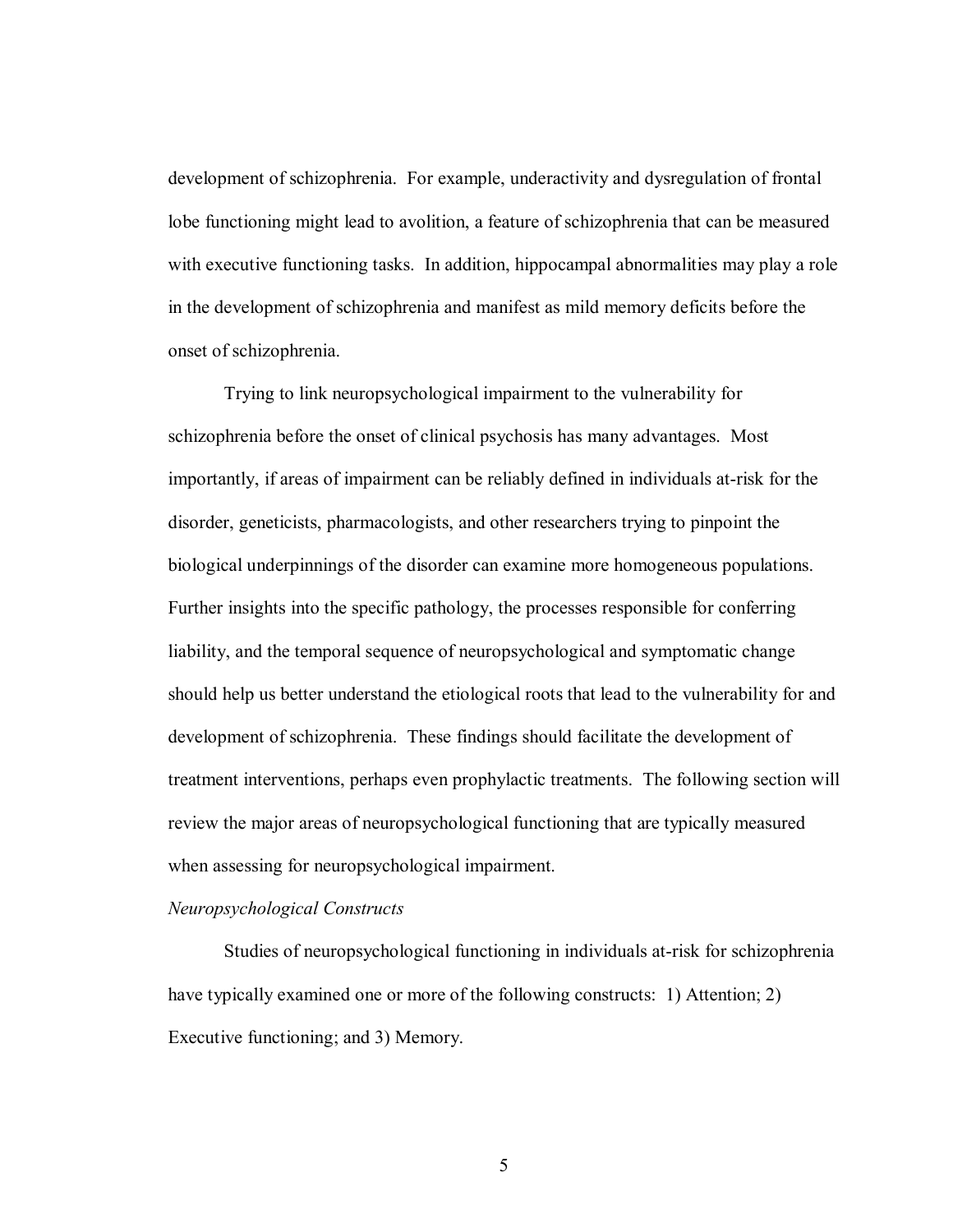*Attention*. Mirsky et al. (1991) used factor analysis to derive four components of attention. These components of attention have been replicated by five independent research teams (Kendler et al., 1991; Kremen, Seidman, Faraone, Pepple, & Tsuang, 1992; Pogge, Stokes, & Harvey, 1994; Steinhauer et al., 1991; Tatman, 1992). The first factor of attention, "Focus/Execute," measures the capacity to focus on and scan stimuli, as well as quickly execute responses. According to Mirsky, this aspect of attention can be assessed with tests like the Stroop Color and Word Test (Golden, 1978), the Trail Making Test (Reitan, 1958), and the Digit Symbol-Coding subtest from the Wechsler Adult Intelligence Scale-Third Edition (WAIS-III; Wechsler, 1997). The second factor of attention, "Sustain," involves the capacity to maintain focus of attention and is measured with sustained vigilance or continuous performance tests. This component differs from the Focus/Execute component in that there is limited scanning of stimuli and more of a demand for prolonged vigilance. The third component of attention, "Shift", is the capacity to shift attentional focus from one stimulus to another in a flexible manner and can be measured by tasks like the Wisconsin Card Sorting Task (WCST; Heaton, Chelune, Talley, Kay, & Curtis, 1993), which are also used to assess one component of executive functioning. The final attentional factor, "Encoding," is the capacity to use attention for encoding purposes. This aspect of attention assesses an individual's ability to serially incorporate, manipulate, store, and recall information and can be measured by tasks like the Arithmetic and Digit Span subtests from the WAIS-III (Mirsky, 1988, 1989; Mirsky et al., 1991).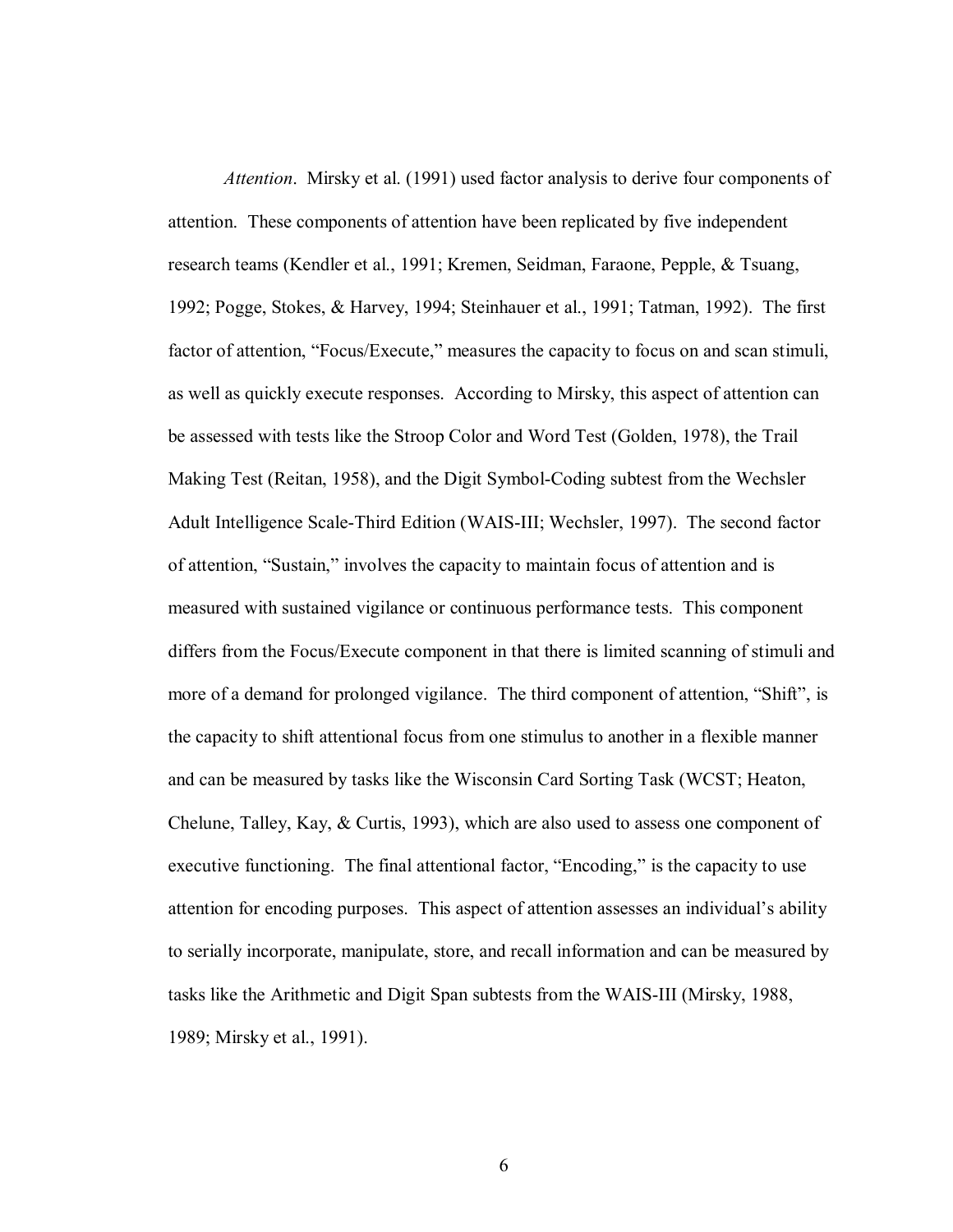Despite evidence that attention is a multidimensional construct, most investigations in the schizotypy or at-risk literature have only examined the sustain component as measured by the Continuous Performance Test-Identical Pairs (CPT-IP; Cornblatt & Erlenmeyer-Kimling, 1985; Erlenmeyer-Kimling & Cornblatt, 1992) or the Degraded Stimulus-Continuous Performance Test (Nuechterlein, 1983; Nuechterlein & Asarnow, 1997). Studies investigating CPT-IP performance and other measures of attention in at-risk samples have yielded mixed results (Lenzenweger, 2001; Obiols, Garcia-Domingo, de Trincheria, & Domenech, 1993; Laurent et al. 1999; Rybakowski & Borkowska, 2002; Cadenhead et al., 1999; Laurent et al., 2000; Keefe et al., 1994; Byrne et al., 1999; Cosway et al., 2002; Laurent et al., 2002; Rybakowski & Borkowska, 2002; Keefe et al., 1994).

*Executive functioning*. Executive functioning describes several higher-order cognitive processes, such as the integration of multimodal sensory input, generation of multiple response alternatives, maintenance of set and goal-directed behaviors, adaptation to changes in environment, planning abilities, and self-evaluation (Stuss & Benson, 1986; Dubios et al., 1994). Lezak (1995) conceptualizes executive functions as comprising four components: 1) volition; 2) planning; 3) purposive action; and 4) effective performance. According to Lezak, these subcomponents of executive functioning measure the ability to determine wants and needs, generate alternatives, formulate and carry out goals, inhibit impulses, and monitor performance. Lezak also describes conceptual functions, which are characterized by mental flexibility and abstract thinking. Many other researchers have classified conceptual functions as falling under the rubric of executive functioning.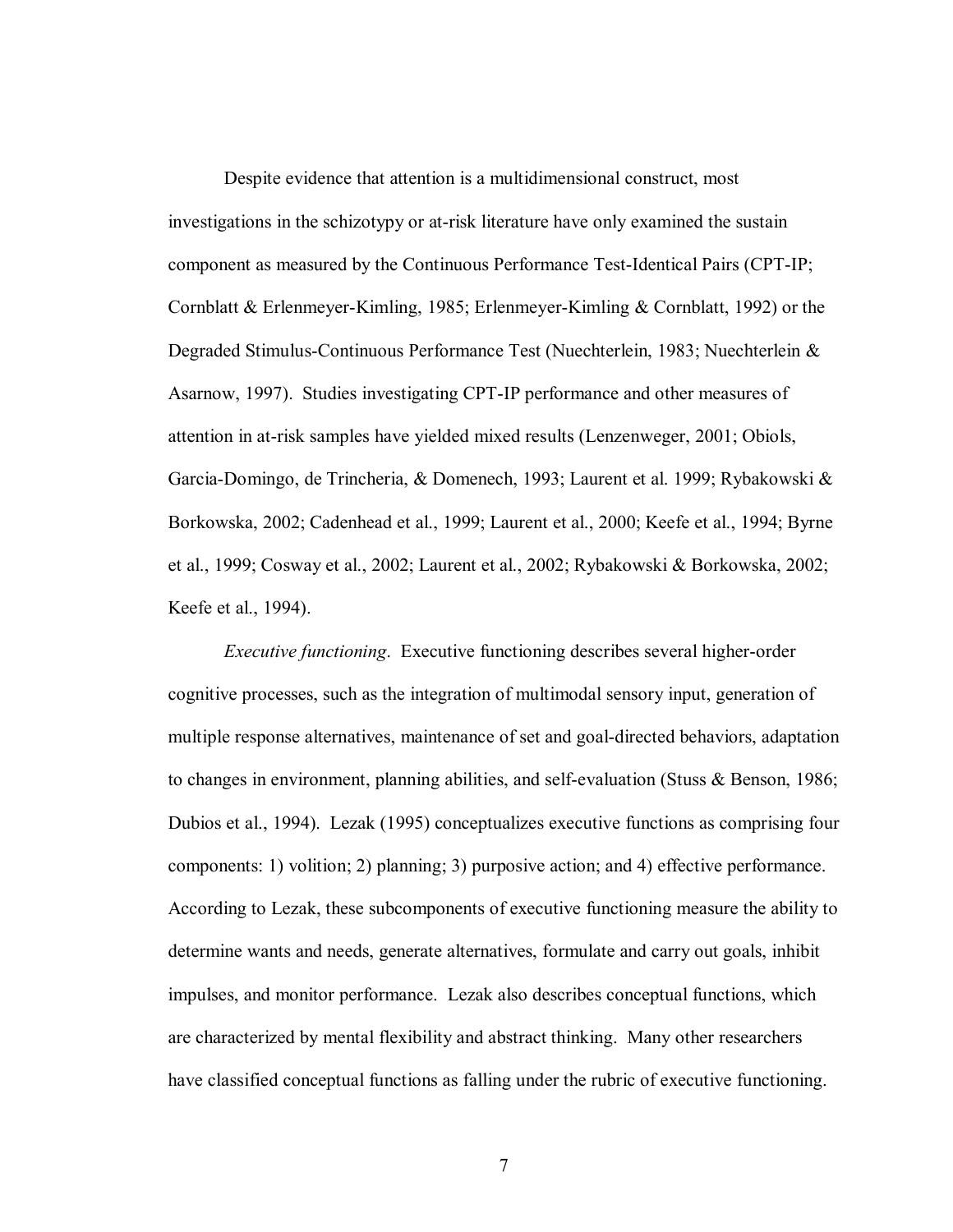Similar to the literature on attentional functioning, most investigations of executive functioning utilize one task (the WCST) as a representation of executive functioning. Based upon a review of the literature, there are additional tests that measure this multifaceted component of neuropsychological functioning, including the Mazes subtest from the Wechsler Intelligence Scale for Children-Third Edition (WISC-III; Wechsler, 1991), the Tower of London (Shallice, 1982) and Toronto (Saint Cyr & Taylor, 1992) tasks, the Ruff Figural Fluency Test (Ruff, 1996), the Controlled Oral Word Association Test (Spreen & Strauss, 1991) and the Stroop Color and Word Test.

 Also similar to the literature on attentional functioning, an inconsistent pattern of impairment has been reported regarding executive functioning in individuals at-risk for schizophrenia. Several studies have reported significant differences (Faraone et al., 1999; Laurent et al., 2001; Rybakowski & Borkowska, 2002; Wolf, Cornblatt, Rogers, Shapiro, & Erlenmeyer-Kimling, 2002; Buchsbaum et al., 1997; Diforio, Walker, & Kestler, 2000; Gooding, Kwapil, & Tallent, 1999; Tallent & Gooding, 1999; Suhr, 1997; Diaz, Dickerson, & Kwapil, 2003), while others failed to detect differences (Laurent et al., 2001; Laurent et al., 2002; Dollfus et al., 2002; Stratta et al., 1997; Byrne et al., 1999).

*Memory*. Considerable evidence indicates that individuals with schizophrenia and related disorders (as well as individuals at-risk) have abnormally developed temporal lobes and hippocampi (Cannon, 1998; Green, 1998). These areas of the brain are critically involved in memory formation and functioning (Alvarez & Squire, 1994; Squire & Alvarez, 1995). Memory functions include short-term memory, long-term memory, working memory, learning, recognition, recall, and interference. Short term memory is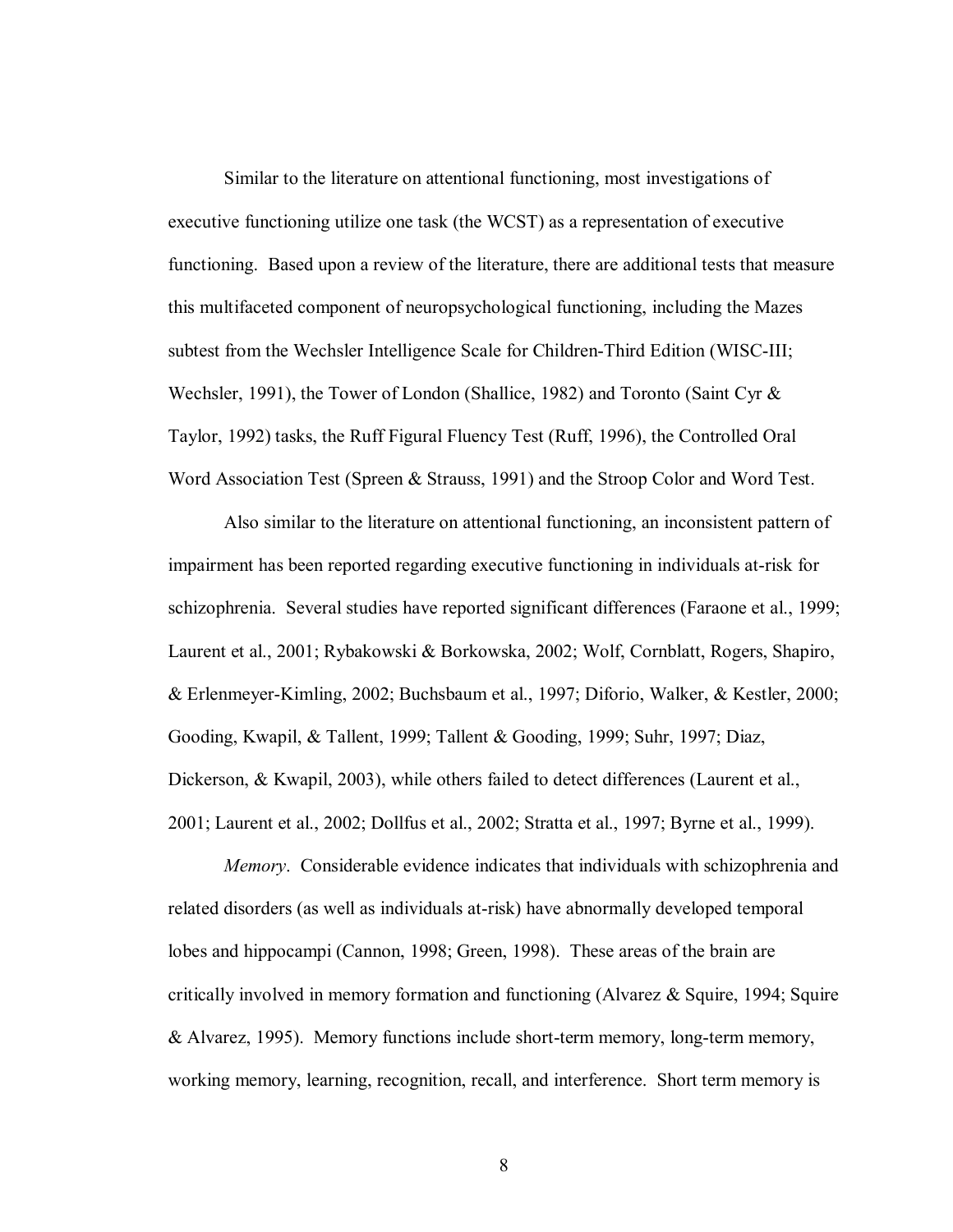seen as a storage system that temporarily holds information (usually up until 30 seconds) (Lezak, 1995). Tasks that assess this cognitive function include the Digit Span subtest from the WAIS-III (Wechsler, 1997), first trial performance on learning tasks, such as the California Verbal Learning Test-Second Edition (CVLT- II; Delis, Kramer, Kaplin, & Ober, 2000) or Brief Visuospatial Memory Test-Revised (Benedict, 1997), and the pairing and free recall components of the Digit Symbol-Coding subtest (Wechsler, 1997).

Long-term memory is generally measured with tests like the CVLT-II and Brief Visuospatial Memory Test-Revised (Benedict, 1997) that involve a delayed recall component administered approximately 20 to 30 minutes after hearing a list of words or seeing an array of images. Short-term and long-term memory can also be measured when an individual is provided with recall cues or provided with an array or list of stimuli and asked to identify the target stimuli (i.e., recognition memory). Interference, both proactive and retroactive, can also be assessed by tests like the CVLT-II. Proactive interference occurs when recently encoded material decreases an individual's capacity to encode new information. Retroactive interference occurs when newly encoded information disrupts an individual's ability to recall previously stored material. Studies investigating short-term and long-term memory processes in individuals at-risk for schizophrenia have yielded both significant (O'Driscoll et al., 2001; Faraone et al., 1999; Byrne et al., 1999; Mitropoulou et al., 2002; Egan et al., 2001; Bergman et al., 1998; Voglmaier et al., 1997) and non-significant results (Egan et al., 2001; Voglmaier et al., 2000; LaPorte, Kirkpatrick, & Thaker, 1994). Interference has not been studied in the atrisk population.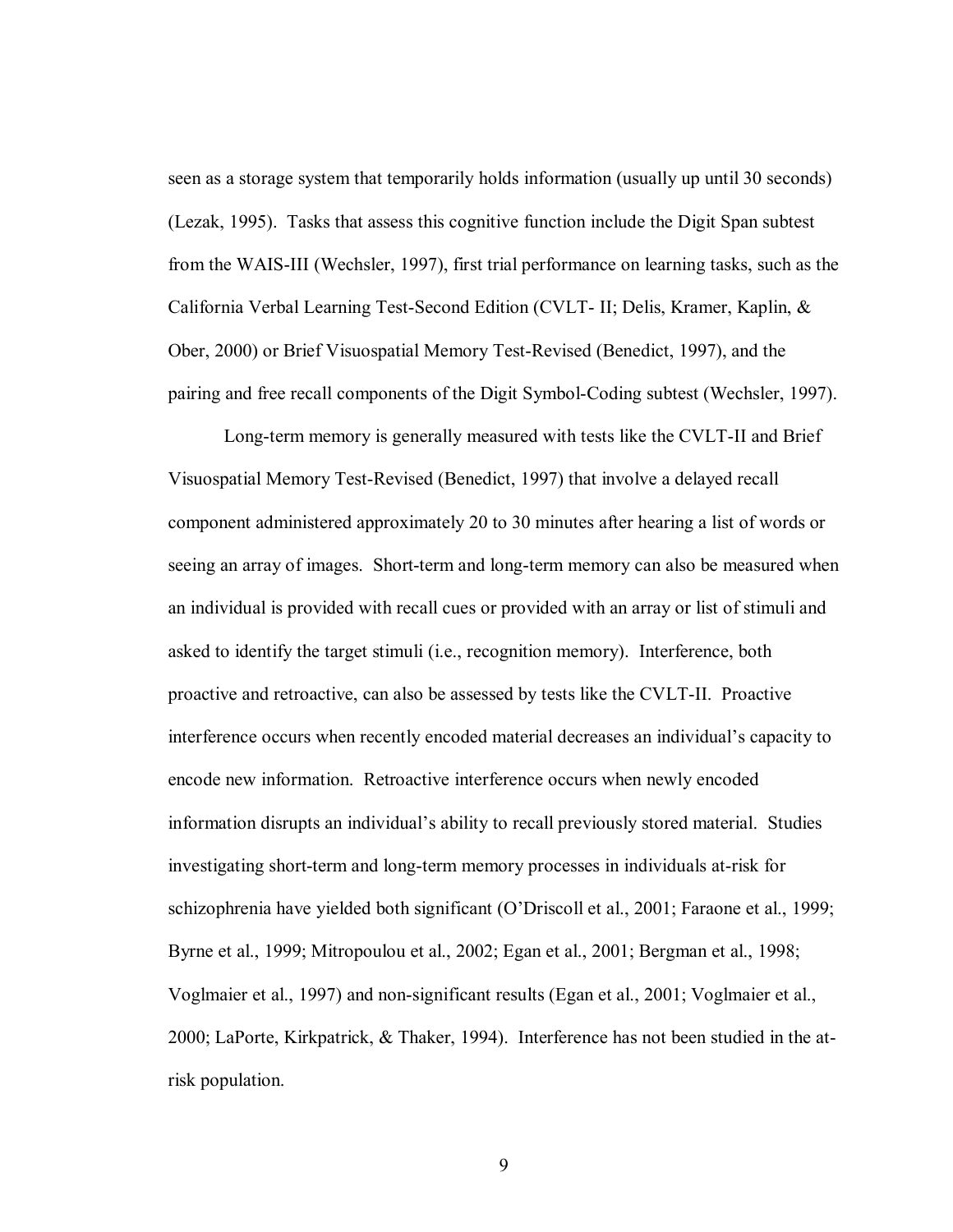Working memory is an area of neuropsychological functioning that has received increasing attention in the study of schizophrenia. Baddeley (1992) regards working memory as a short-term storage system that involves the manipulation of recently stored information. It can be measured by tasks, such as the Letter Number Sequencing subtest from the WAIS-III (Wechsler, 1997), which requires participants to encode, rearrange, and verbally output a series of letters and numbers. Investigations of working memory performance in individuals at-risk for schizophrenia have produced both significant (Cadenhead et al., 1999; Park & McTigue, 1997; Tallent & Gooding, 1999; Myles-Worsley & Park, 2002) and non-significant (Lenzenweger & Gold, 2000) results.

Overall, studies of neuropsychological functioning in the at-risk population have provided inconsistent results. One potential explanation for these inconsistencies may be that neuropsychological impairment varies according to the specific type of vulnerability for schizophrenia. The Chapman Scales (Perceptual Aberration (Chapman, Chapman, & Raulin, 1978), Magical Ideation (Eckblad & Chapman, 1983), Physical Anhedonia (Chapman, Chapman, & Raulin, 1976), Revised Social Anhedonia (Eckblad, Chapman, Chapman, & Mishlove, 1982)) allow for the examination of neuropsychological impairment in relation to differing levels of positive and negative schizotypy. A summary of the investigations examining neuropsychological performance in schizotypy samples identified by the Chapman Scales is illustrated in Table 1. The results listed in this table are similar to the findings of investigations using alternative methods to identify individuals at-risk for schizophrenia. Studies, in general, have provided inconsistent evidence that neuropsychological impairment is characteristic of vulnerability for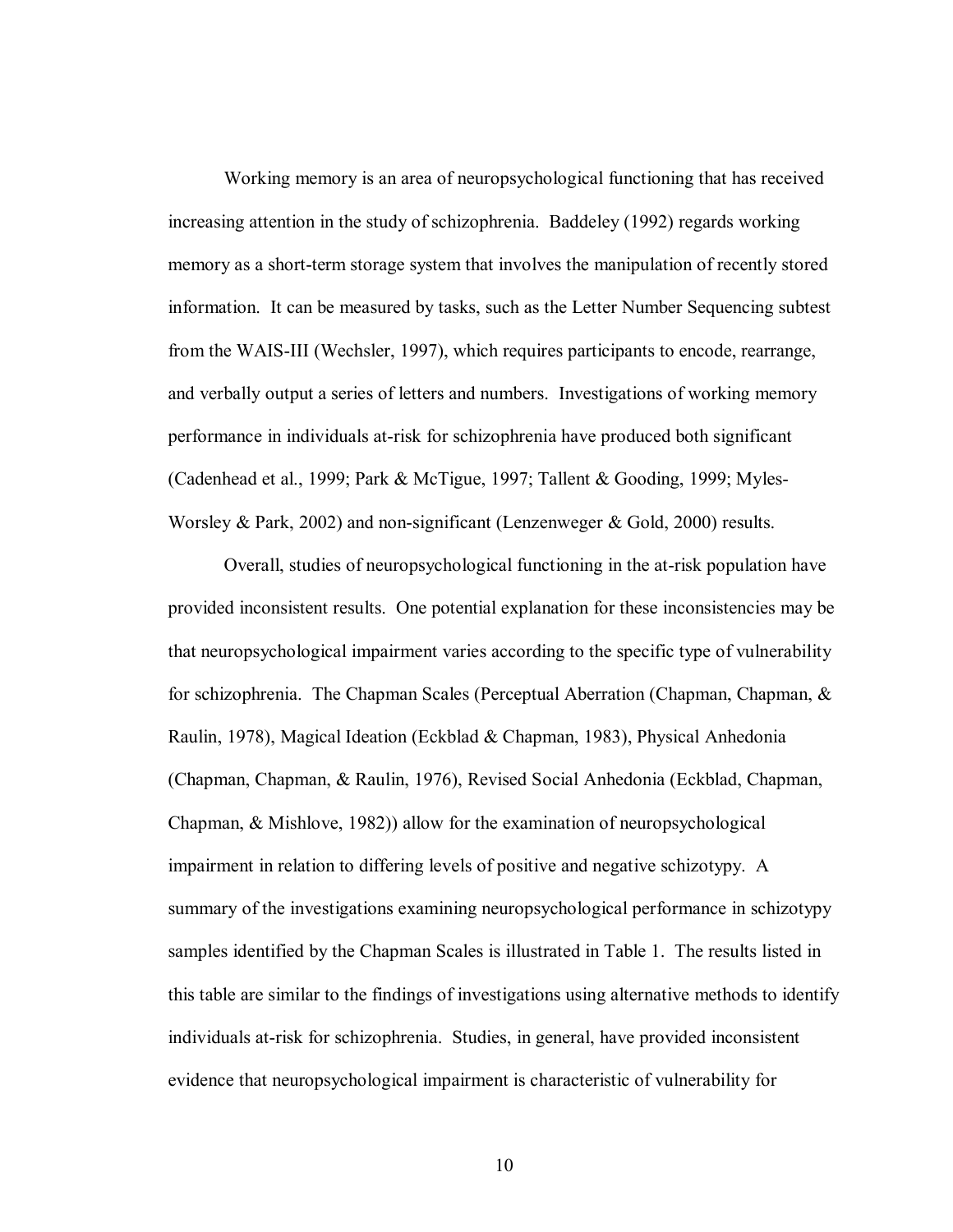schizophrenia. However, there are a variety of methodological shortcomings that characterize these and other studies examining the relationship of schizotypy and cognitive functioning that must be addressed before making any definitive conclusions regarding the importance of neuropsychological impairment as a means of informing us about risk for schizophrenia.

#### *Critique of the Literature*

Many of the studies in the at-risk literature do not control for crucial variables that can impact neuropsychological performance, such as intellectual ability and general psychological distress at the time of testing. Even when studies have controlled for these variables, few have explored interactions between them. For example, it is possible that individuals at-risk for schizophrenia with a high IQ may display a different pattern of neuropsychological impairment than those at-risk with a low IQ. Byrne et al. (1999) noted such a pattern in their investigation of relatives of patients with schizophrenia. The authors, examining the predicted values for neuropsychological tasks in an ANCOVA model using IQ as the covariate found that for two tests, the Rivermead Behavioural Memory Test (Wilson, Cockburn, & Baddeley, 1985) and the Hayling Sentence Completion Test (Burgess & Shallice, 1996), at-risk participants performed worse than controls when IQ was low. However, when IQ was high (e.g., 110 or above), at-risk participants performed better than control participants. Thus, intellectual ability may interact significantly with risk to impact neuropsychological performance. Simply noting that the two groups were equivalent in intellectual ability in this case would have lead to the oversight of this potentially important finding.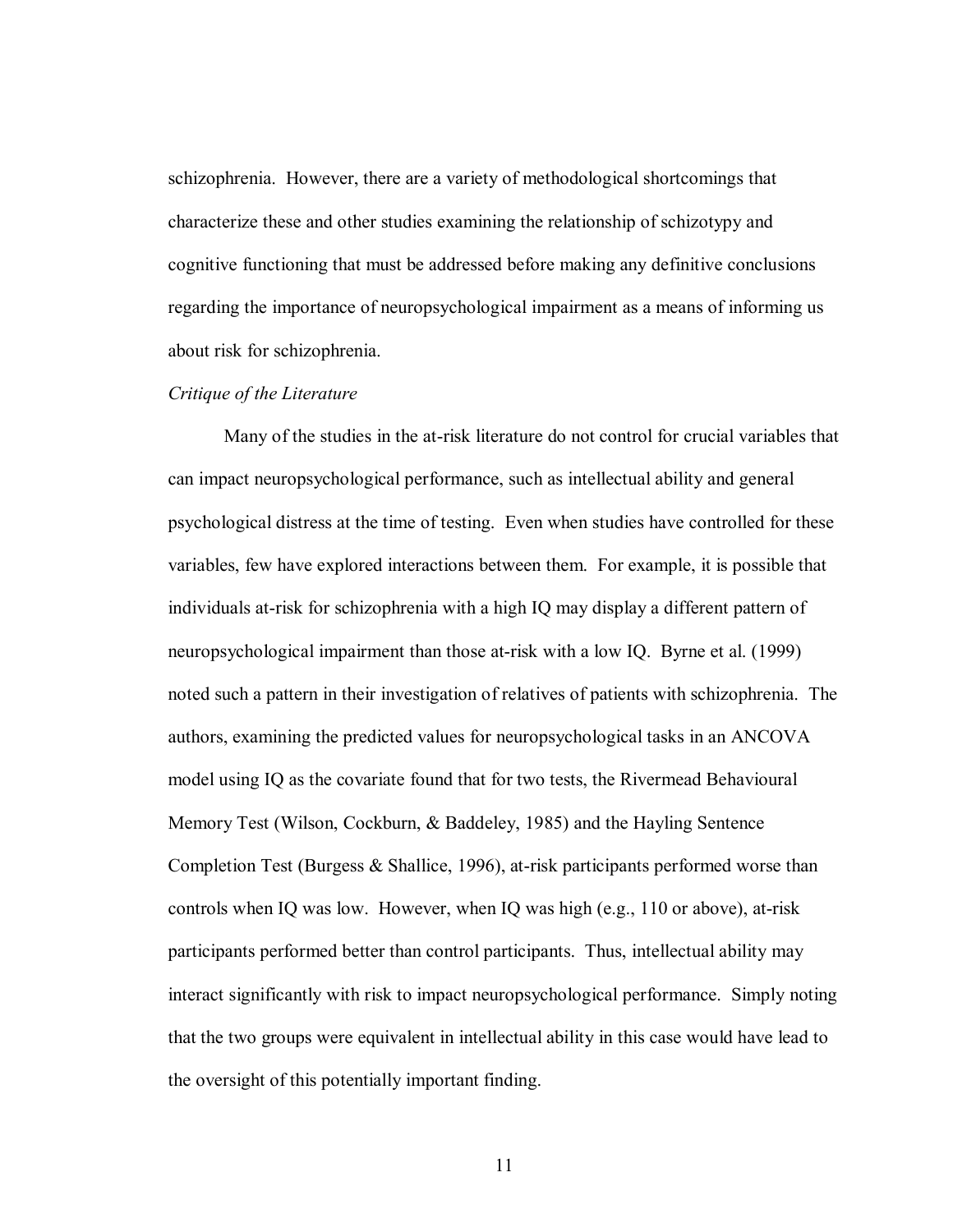Another shortcoming in the literature involves the consideration of the positive and negative symptom dimensions in relation to neuropsychological performance. Considering the marked heterogeneity of symptoms in schizophrenia, it is possible that different vulnerabilities lead to different symptomatic outcomes. Therefore, analyzing all at-risk participants as a seemingly homogenous group might obscure effects. For example, individuals exhibiting positive symptoms of schizotypy might be characterized by a different pattern of neuropsychological dysfunction than individuals exhibiting negative symptoms of schizotypy. It may also be the case that underlying brain abnormalities are more prevalent in determining the expression of negative symptoms rather than positive symptoms, as some researchers have hypothesized (Tsuang, Stone, & Faraone, 2000). For example, multiple investigations of patients with schizophrenia have indicated that neuropsychological impairment is much more strongly related to the negative symptom dimension than the positive dimension. Associations with the positive symptom dimension have been weak (Heydebrand et al., 2004; Nieuwenstein et al., 2001; O'Leary et al., 2000). In accordance with the neurodevelopmental model of schizophrenia, which emphasizes a continuum of vulnerability and schizophrenia-like adjustment, we would expect that the negative symptom dimension of schizotypy should be associated with greater neuropsychological impairment than the positive symptom dimension. If this were the case, grouping all schizotypic participants together would result in the weakening of power in statistical analyses.

Another shortcoming in the literature is the use of a limited number of neuropsychological tasks. Investigations that administer a variety of measures typically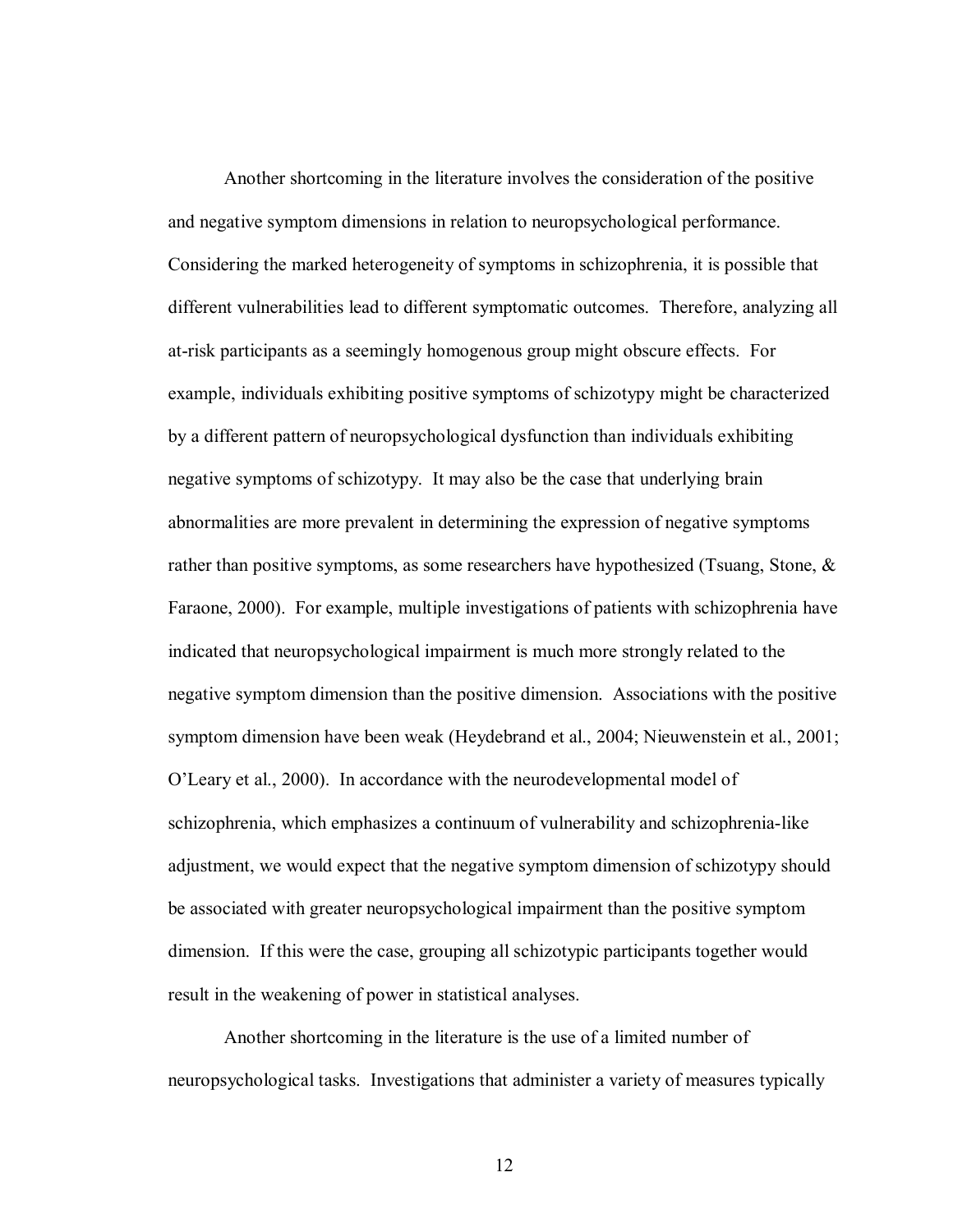do not adequately cover the construct(s) of interest (e.g., researchers may tap one area of attentional functioning, one area of executive functioning, and a few memory processes), or just analyze one domain of functioning (e.g., memory) and compare groups on individual test variables. Administering a larger variety of tests would increase the chance that constructs are sufficiently covered and would also enhance detection of true differences if they were present.

Although it seems appropriate to choose a wide range of neuropsychological tests to assess impairment in the at-risk population, there has been considerable debate regarding how to analyze the abundance of data produced by such a battery. Many researchers have chosen to perform *t*-tests or regression analyses on individual neuropsychological indices. However, this approach increases the probability of the Type I error and the individual neurocognitive measures may not adequately represent the underlying constructs the battery of tests are thought to be collectively measuring. Another approach is to create overall construct scores by averaging performance on all indices from a particular domain, such as attention. Similar to the analysis of individual variables, this method also has its faults, including reliance on hypothetical formulations of which tests are measuring which abilities, the yielding of less complete information regarding the construct of study, and indices with questionable reliability. For example, researchers have proposed various models of neuropsychological functioning and some tests have been conceptualized as emphasizing more than one domain (e.g., the Stroop Test has been viewed as a test of attention as well as executive functioning). Moreover, although an individual test may measure one ability more so than another (e.g., Digit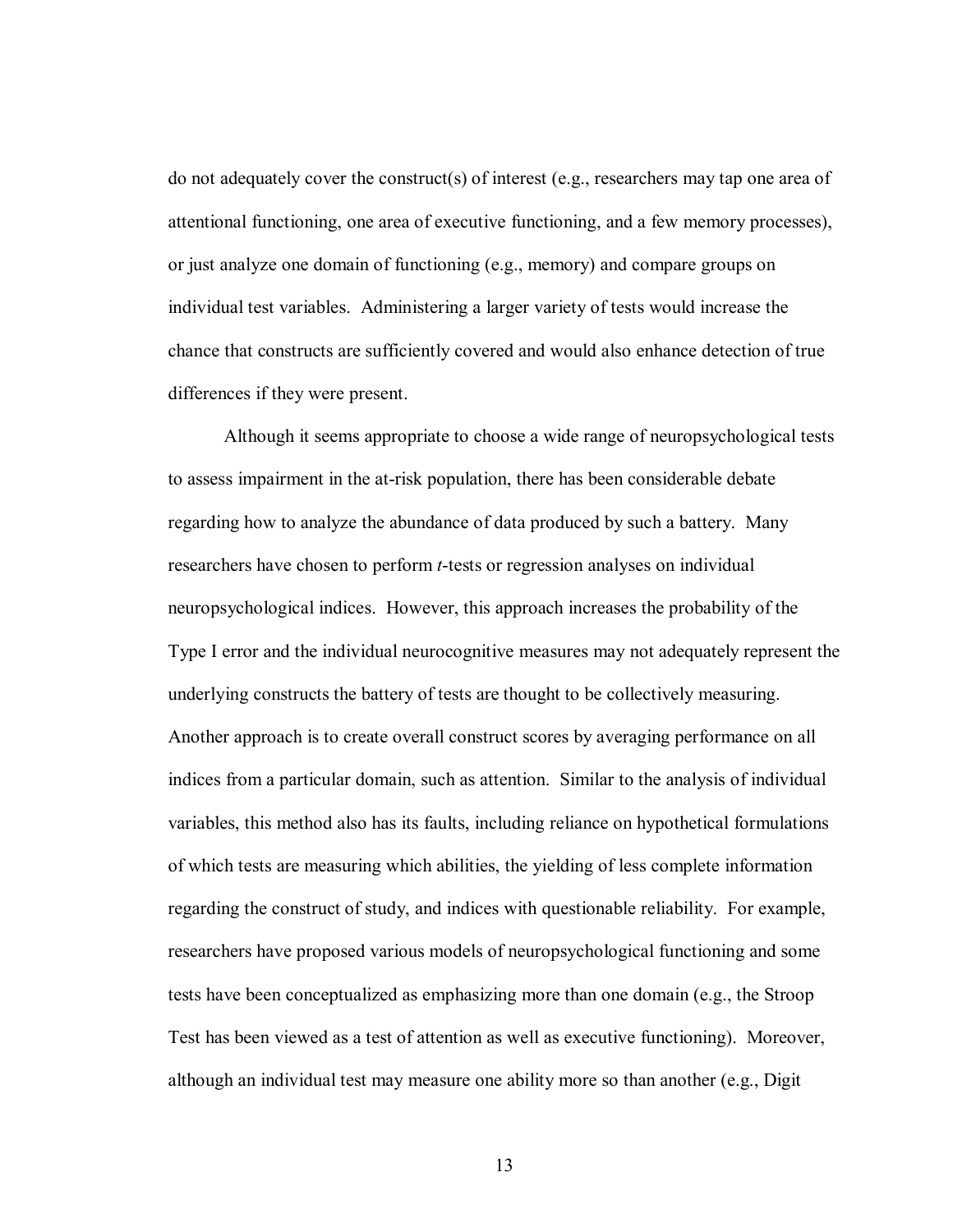Span may tap memory processes more than attentional processes), tests may contribute valuable information to more than one domain of interest. Thus, averaging test scores to represent a single construct precludes consideration of the influences a variable may have on multiple neuropsychological functions.

One way to address these limitations is to perform a principal components analysis, which minimizes the chance for the Type I error, while providing valuable information regarding the underlying constructs the tests are measuring. This method also allows single variables to contribute weighted information to multiple constructs of interest. Liu, Zhang, Gehan, and Clarke (2002) have suggested using block principal component analysis when analyzing data sets with a very large number of variables, such as gene microarray studies that can include over 500 variables. Block principal component analysis involves forming subgroups of conceptually related variables and performing multiple parallel factor analyses. Afterwards, the variables that explain the most variance from each analysis are selected and combined for a final factor analysis. *Hypotheses and Goals of the Current Study* 

The goals of the present study are to examine the relationships between psychometrically assessed schizotypy and neuropsychological performance in a sample of nonpsychotic college students. Schizophrenia is characterized by a variety of neuropsychological deficits. Neurodevelopmental accounts of schizophrenia postulate that certain etiologically relevant biological abnormalities present in schizophrenia are likely represented to a milder degree prior to the onset of psychosis. Consistent with this account, neuropsychological impairment should be evident in those at-risk for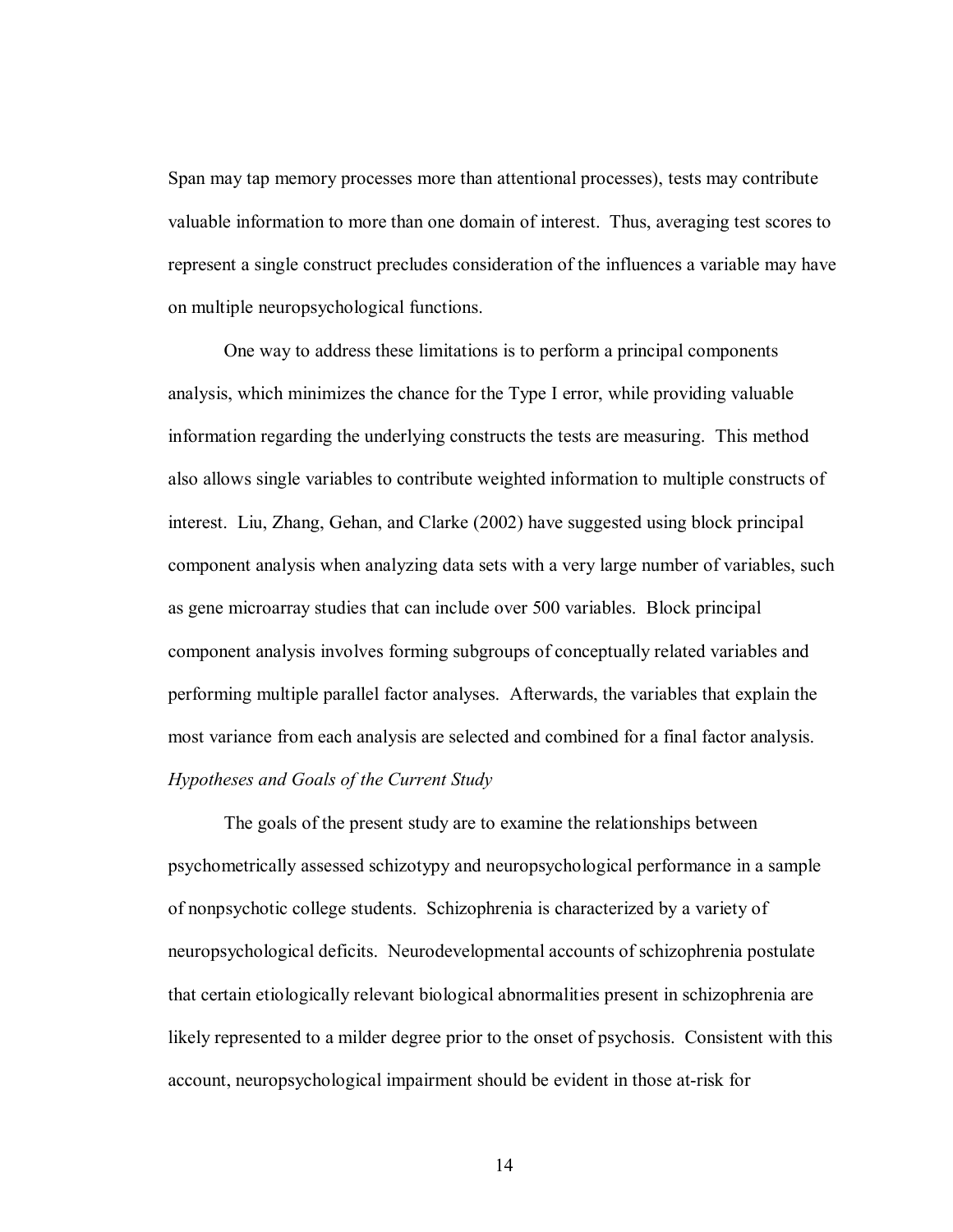schizophrenia if it is not merely a secondary consequence of having the disorder. Given that risk and eventual symptom presentation are conceptualized as being expressed across a dynamic continuum, impairment should also vary according to level of risk and severity of illness (i.e., those at high risk for schizophrenia, or with chronic schizophrenia, should display greater neuropsychological impairment than those who are at low risk or exhibit a milder course of the disorder). The current study separately assessed the relationship of positive schizotypy, negative schizotypy, and their interaction, with multiple domains of neuropsychological functioning. It is hypothesized that elevations in schizotypy will be associated with neuropsychological impairment above and beyond the effects of intellectual ability and general psychological distress. Given that neuropsychological impairment has been more closely tied to the negative symptoms of schizophrenia, it is further hypothesized that the negative symptom dimension of schizotypy will be more strongly associated with neuropsychological impairment than the positive symptom dimension of schizotypy. Lastly, in order to evaluate the possibility that intellectual ability might differentially impact neuropsychological functioning for those at-risk for schizophrenia, the interaction between the schizotypy dimensions and estimated IQ will be examined. Note that college students appear to provide an appropriate sample for examining the relationship between schizotypy and cognitive functioning. Although college graduates exhibit a slightly lower lifetime prevalence of schizophrenia than the general population (Robins et al., 1984), longitudinal studies have reported that psychometrically identified schizotypic college students are at heightened risk for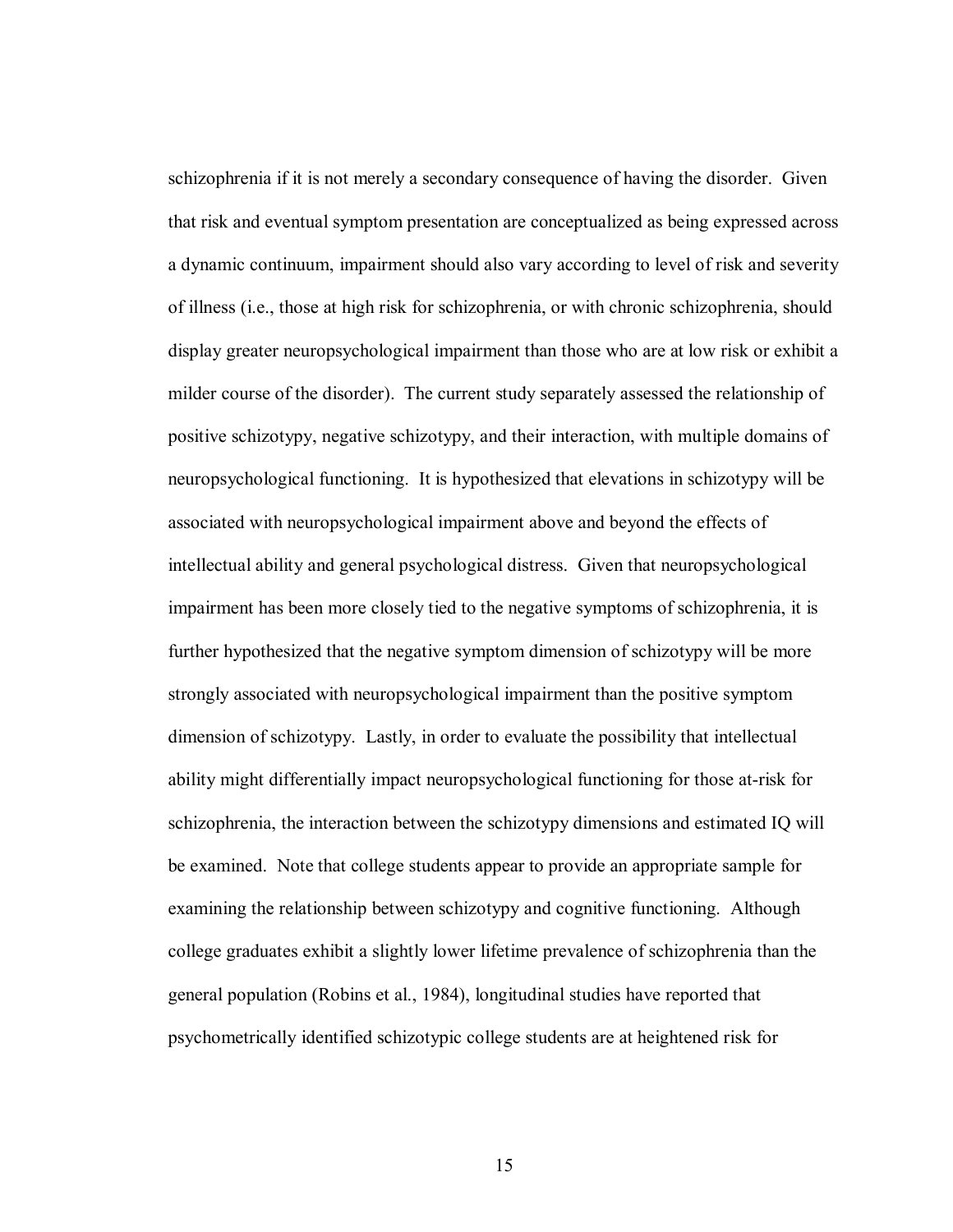developing psychotic disorders and schizophrenia-spectrum illnesses (e.g., Chapman et al., 1994; Kwapil, 1998).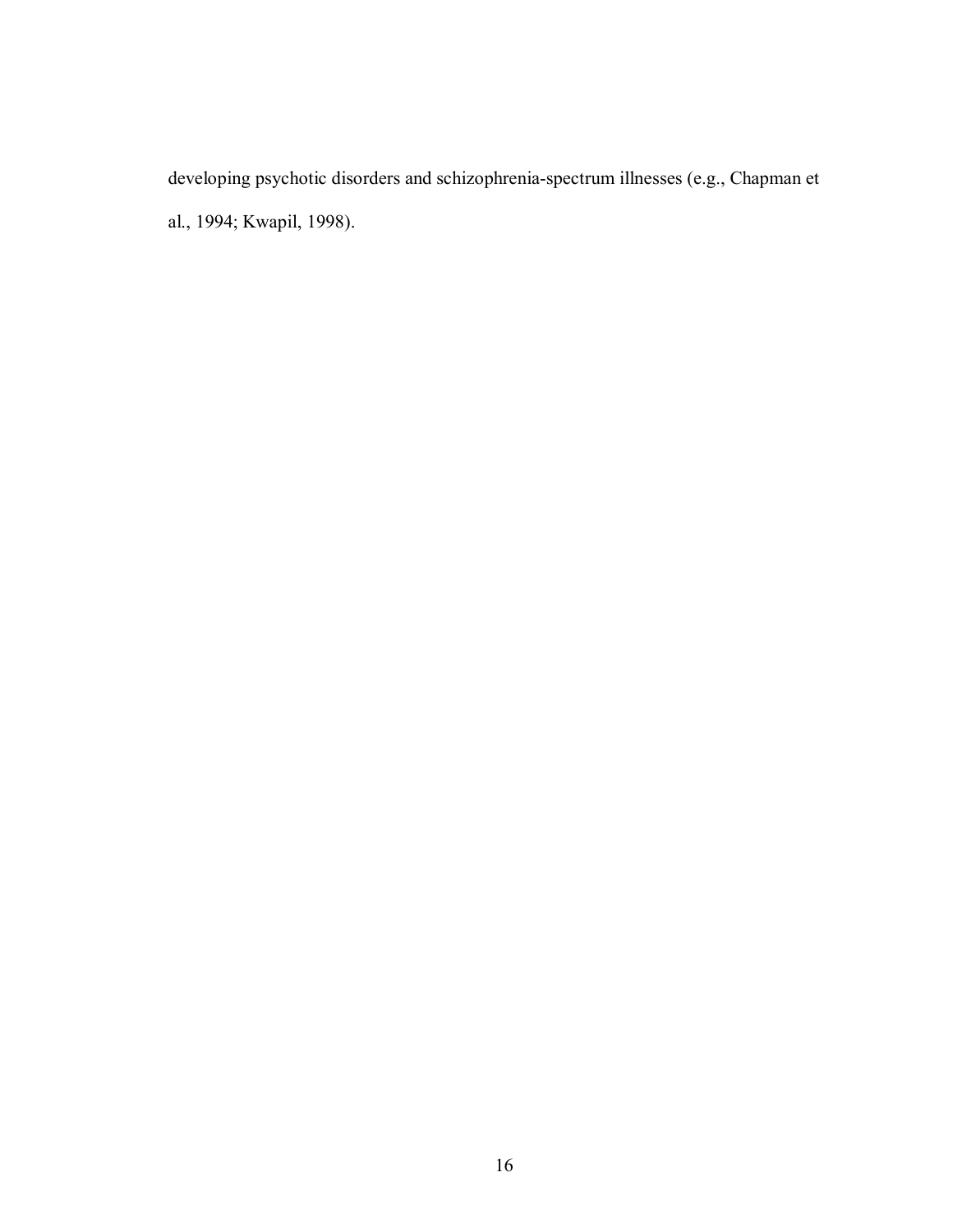## CHAPTER II

## **METHOD**

## *Participants*

 Participants were identified by scores on the Perceptual Aberration, Magical Ideation, Physical Anhedonia, and Revised Social Anhedonia Scales. These scales were administered to approximately 1800 undergraduate students enrolled in general psychology courses at the University of North Carolina at Greensboro over the course of four semesters. Putatively schizotypic participants who received standard scores of at least + 1.96 on any of these scales, and a subset of control participants who received standard scores of less than  $+0.5$  on each scale, were invited to participate in the neuropsychological assessment. This selection process ensured variation at both ends of the schizotypy dimension (i.e., the study was guaranteed to contain the low and high scorers necessary for evaluating the effect of schizotypy on neuropsychological impairment). In addition, high scorers on one of the schizotypy scales typically had a range of scores on the other scales, which ensured variation across the entire distribution. The items from the schizotypy scales were intermixed with a 13-item infrequency scale (Chapman & Chapman, 1983) that was designed to screen out participants who responded in a random or "fake-bad" manner. Participants who endorsed three or more items on the infrequency scale were omitted from participation in the study. Over the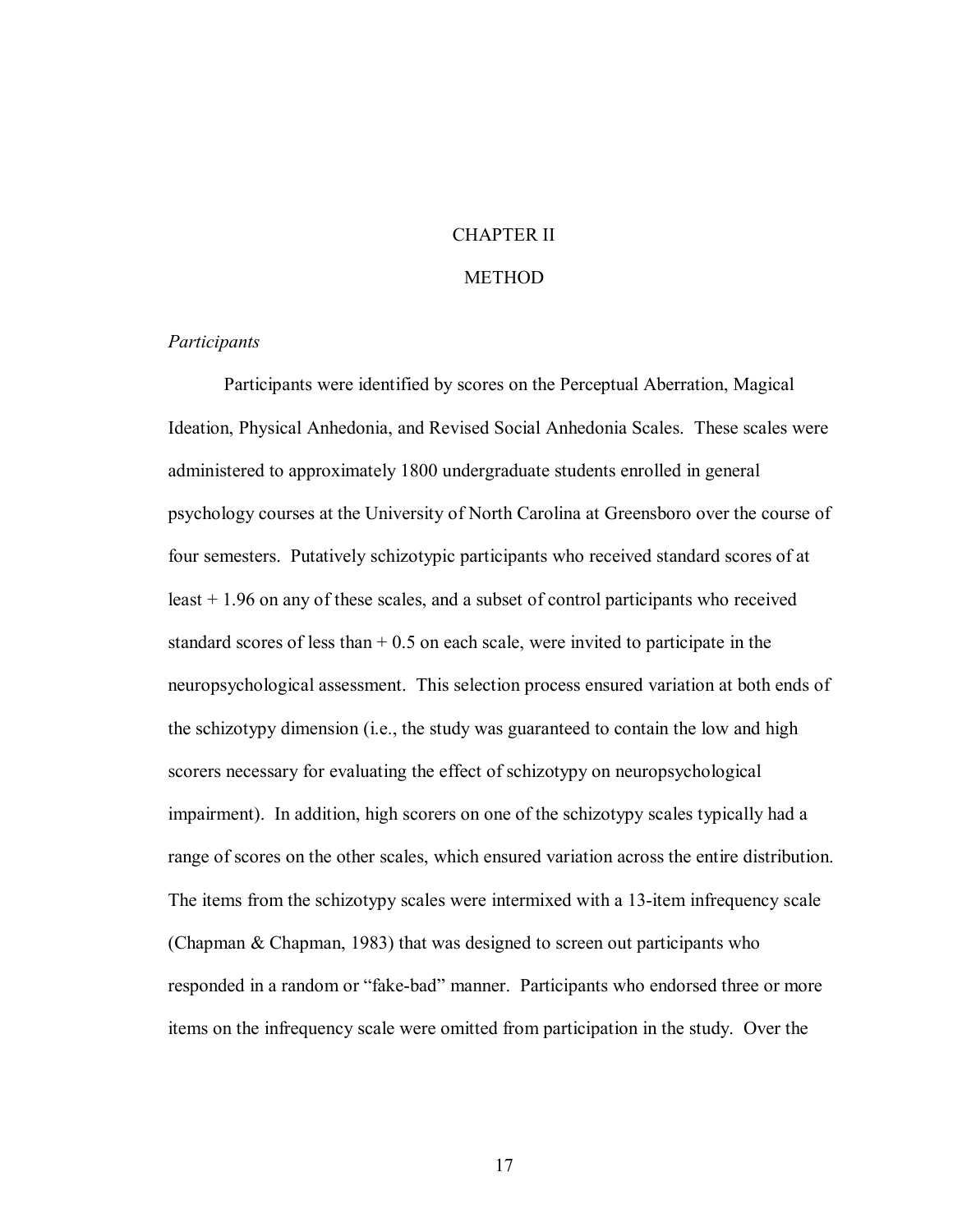four semesters, a total of 156 participants completed the neuropsychological assessment (67 controls, 89 at-risk). With regard to race and gender, the sample consisted of 119 Caucasian and 37 African-American participants, and 125 females and 31 males. Participants had a mean age of 19.1 years ( $SD = 3.2$  years, range = 17-43 years of age). *Materials* 

*Schizotypy inventories*. The Revised Social Anhedonia Scale consists of 40 items that tap asociality and indifference to others. Sample items include, "Having close friends is not as important as people say" [keyed true] and "I sometimes become deeply attached to people I spend a lot of time with" [keyed false]. The Perceptual Aberration Scale consists of 35 items that tap schizotypal perceptual experiences and bodily distortions. Sample items include, "I sometimes have the feeling that some parts of my body are not attached to the rest of me" [keyed true] and "My hands and feet have never seemed far away" [keyed false]. The Magical Ideation Scale is made up of 30 items that measure belief in implausible or invalid causality. Sample items include, "I have occasionally had the silly feeling that a TV or radio broadcaster knew I was listening to him" [keyed true] and "Numbers like 13 and 7 have no special powers" [keyed false]. The Physical Anhedonia Scale includes 61 items that measure deficits in sensory and aesthetic pleasure. Sample items include, "There are not many things that I ever really enjoyed doing" [keyed true] and "Beautiful scenery has been a great delight to me" [keyed false].

 The schizotypy scales were constructed using Jackson's (1970) method for rational scale development. All items were carefully selected to ensure high item-scale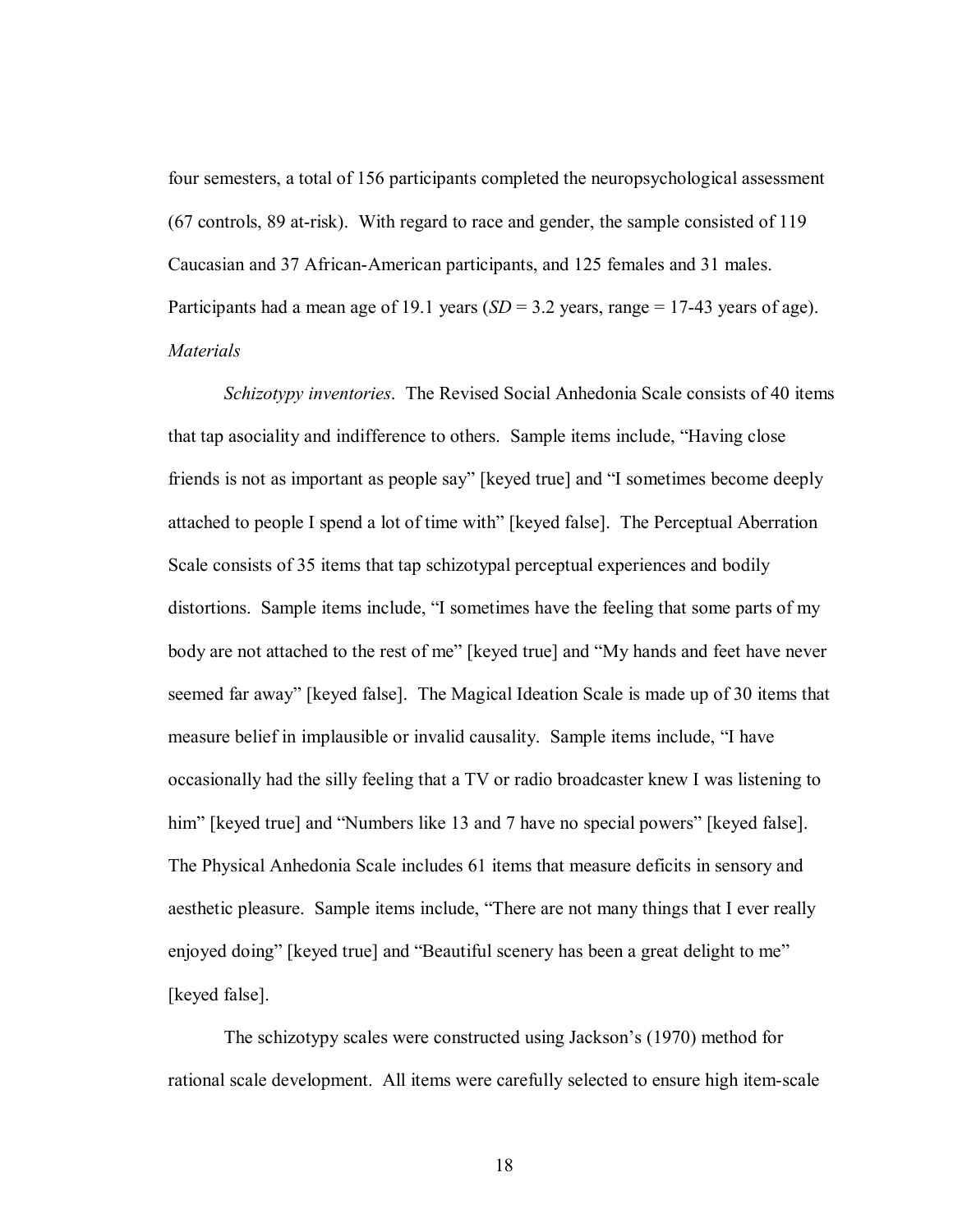correlations while ruling out correlations with acquiescence and social desirability. The coefficient alpha internal consistency reliabilities of each scale were in the .80's in the present sample and they are reported to have test-retest reliability of .75 to .84 over a six week interval (Chapman, Chapman, & Miller, 1982). The Chapman scales have been widely used in cross-sectional and longitudinal studies of schizotypy. Groups identified as at-risk by the schizotypy scales tend to show psychological and physiological deficits similar to those seen in patients with schizophrenia (e.g., Edell, 1995; Fernandes  $\&$ Miller, 1995) and to be at an elevated risk for developing schizophrenia-spectrum disorders (Chapman, Chapman, Kwapil, Eckblad, & Zinser, 1994; Kwapil, 1998).

 Principal components analysis of the four Chapman Scales with approximately 6000 college students assessed in our laboratory produces a two-factor solution that accounts for approximately 80% of the variance in the scales. An oblique (Promax) rotation results in a Positive Schizotypy factor (with loadings of .91 from both the Perceptual Aberration and Magical Ideation Scales and .39 from the Revised Social Anhedonia Scale) and a Negative Schizotypy factor (with loadings of .85 from the Physical Anhedonia and .79 from the Revised Social Anhedonia Scales). The two factors are minimally correlated  $(r = .10)$ . Each participant in the present study was assigned a dimensional score on the Positive and Negative Schizotypy factors based upon the original analysis of the unselected sample.

*Head injury and drug abuse*. In order to rule out the impact of head injury on neuropsychological performance participants were asked if they have ever experienced a concussion ("Have you ever lost consciousness after a blow to the head or been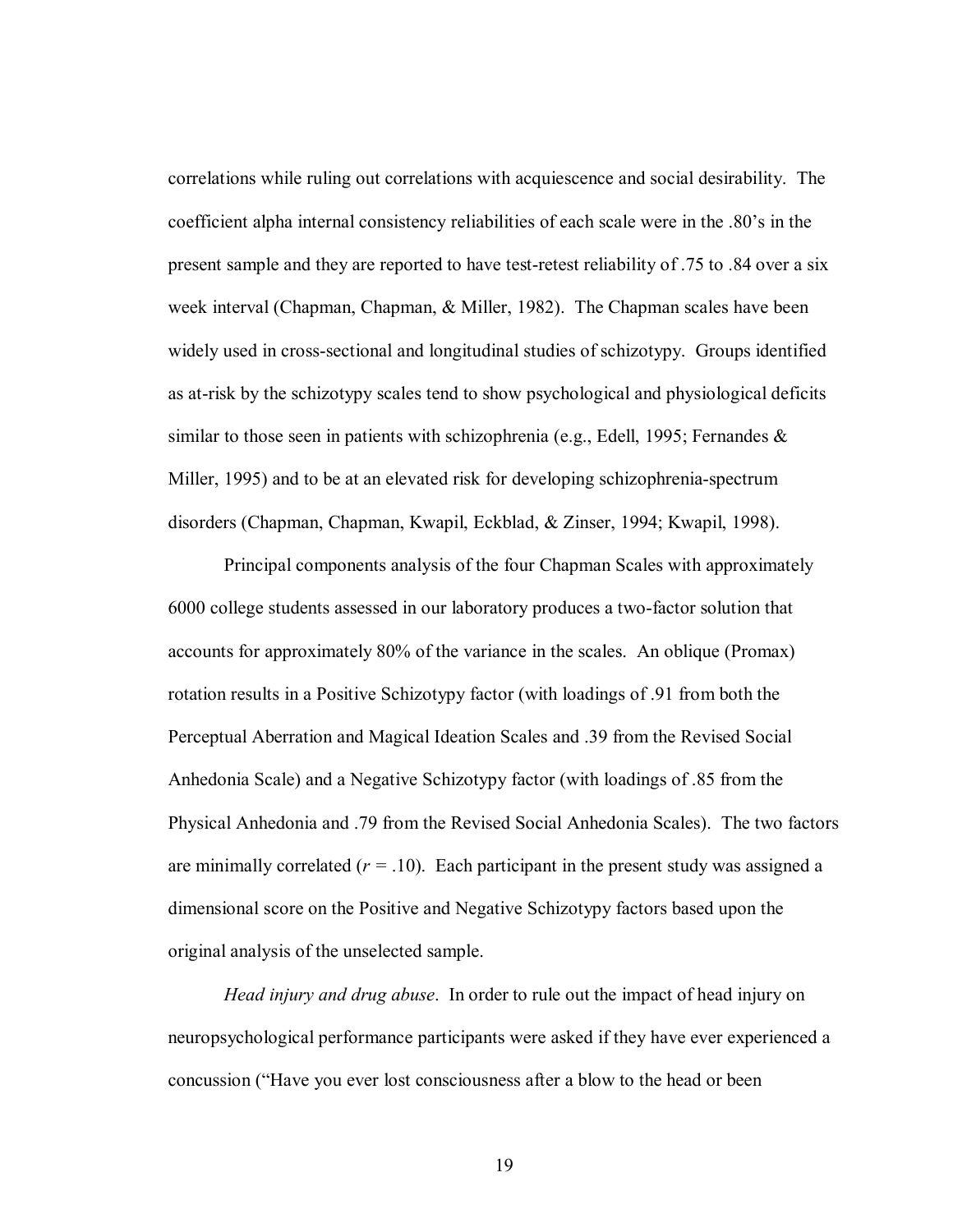diagnosed with a concussion? If so, how many times?"). According to guidelines used in similar studies (e.g., Kremen, Seidman, Faraone, Toomey, & Tsuang, 2004), participants were excluded from the study if they reported loss of consciousness for more than 5 minutes or suffered a head injury that was accompanied by documented neuropsychological impairment. Participants were also precluded from participation if they endorsed current substance abuse. No participants met the exclusion criteria, although one participant was excluded from the study because he admitted to substance use on the day of testing. This participant was not contacted to return at a later date to complete the experiment.

*Intelligence*. The Vocabulary and Block Design subtests from the WAIS-III were used as an estimate of Full Scale IQ based upon the recommendations of Brooker and Cyr (1986).

*General Psychological Distress.* The Brief Symptom Inventory (Derogatis, 1993), a 53-item self-report scale, is a measure of general psychological distress and includes 9 dimensional symptom scales and 3 global indices. Items are rated on a 5-point scale and the measure takes about 5-10 minutes to complete. The Global Severity Index reflects the average rating per item and serves as a measure of general psychological distress. *T*-scores were computed using norms for adult nonpatient males and females (Derogatis, 1993).

*Continuous Performance Test-Identical Pairs*. The CPT-IP measures sustained attention by requiring the participant to focus on a computer screen that presents various four-digit numbers (in one condition) and shapes (in a separate condition) for a short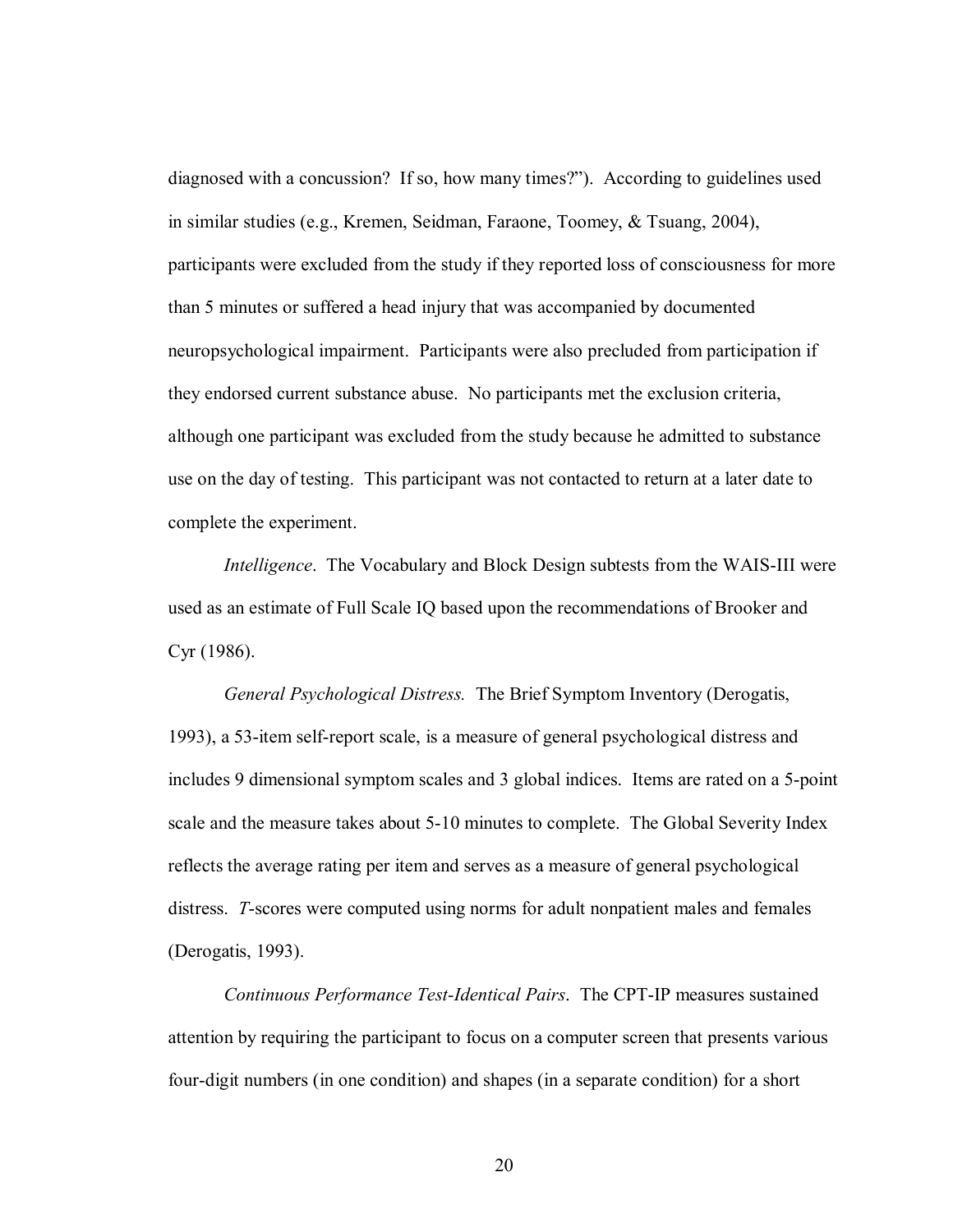duration. Both of these conditions are also presented on separate trials with distraction, making for a total of four conditions. The participant is instructed to release the computer mouse button whenever two identical stimuli appear on consecutive trials. A signal detection index, *d'*, is the most commonly studied variable of the CPT-IP and is considered to be a relatively pure measure of sustained attention since it controls for response bias. Each participant's *d'* score was averaged across the four conditions ( $\alpha$  = .78) to establish an overall *d'* score for that individual.

*The Stroop Color and Word Test.* The Stroop Color and Word Test requires participants to focus on a single stimulus aspect and provide a verbal response, while ignoring other stimulus characteristics. During the first part of the task, the color trial, the participant is instructed to name the color of a series of stimuli (i.e., XXXX) printed in different colors of ink. In the second part of the task, the word component, the participant sees a list of color names but must verbalize the color of the ink the word is printed in rather than the actual word (color name). This component of the task is much more difficult since people have an automatic tendency to read words when they enter their visual field. Some researchers have considered this component of the Stroop test to be a measure of executive functioning given the emphasis on response inhibition. Four indices of this test were used in analyses, including the total number of correctly completed items for the color and word conditions, and the time needed to complete the stimulus set for the color and word conditions.

*The Trail Making Test.* Part A of this task involves connecting lines between circumscribed, randomly distributed numbers presented on a sheet of paper, in a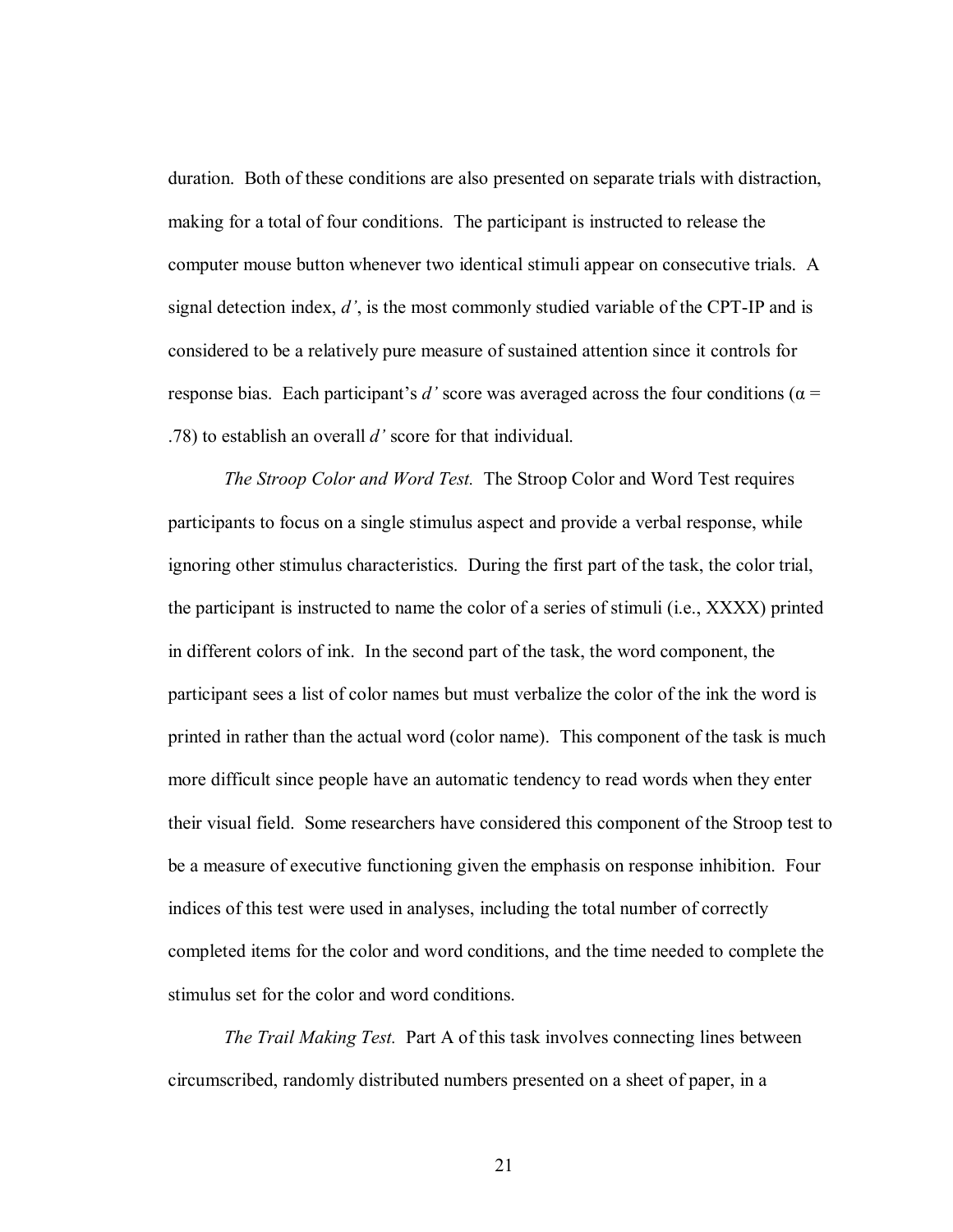consecutive fashion from 1 to 24. Part B involves connecting numbers to letters in an alternative fashion. Completion times for each part of the test were used as the dependent variables for this test.

*Digit Symbol-Coding.* This test is part of the WAIS-III and involves quickly filling in empty boxes with symbols within a two-minute time frame. Each empty box is below a number and each number has its own unique symbol which the examinee can reference at the key at the top of the test form. The age-normed standard score was used as the dependent variable for this task.

*Arithmetic and Digit Span*. These two measures are also from the WAIS-III. The Digit Span task requires the participant to verbally recall a string of digits orally presented at the rate of one digit per second. The Arithmetic subtest presents the participant with a series of math problems that must be solved without the use of a pencil and paper. The age-normed standard scores from each of these tasks were used as dependent variables from these tasks.

*Wisconsin Card Sorting Test*. During this computerized task, participants must sort 128 cards with various figures on them based on three unspecified sorting rules (color, number, and shape). It is considered to tap the conceptual functions component of executive functioning, but has also been described as a measure of attention (Mirsky et al., 1991). The primary dependent variables that were analyzed from this task were the number of categories achieved, percent conceptual level response, percent perseverative errors, and percent non-perseverative errors. The degree to which a participant perseverates has been a widely studied variable in individuals at-risk for schizophrenia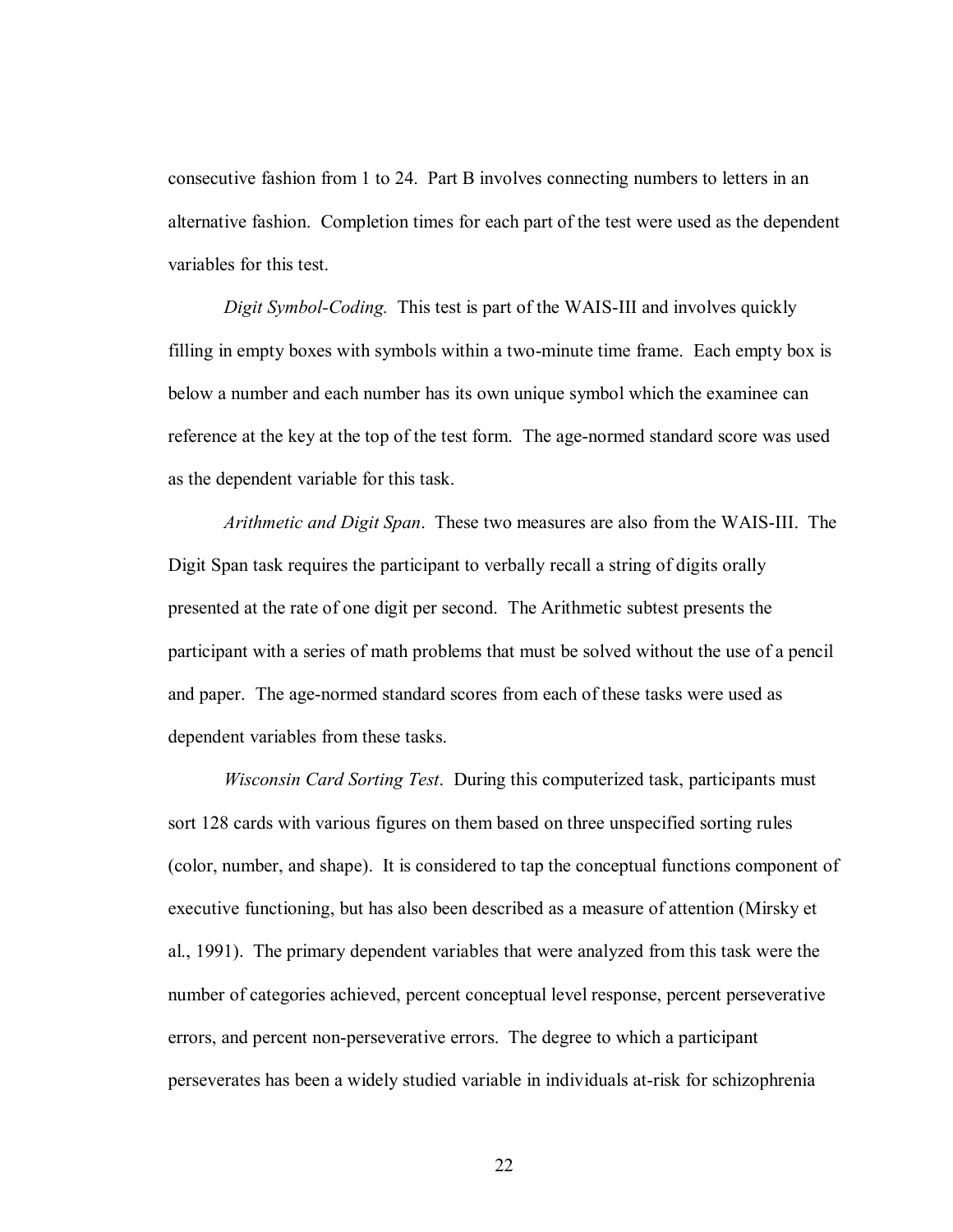and is thought to measure sensitivity to contingent feedback (Wagman & Wagman, 1992). Categories completed and percent conceptual level response measure an individual's ability to shift mental sets and discover underlying guiding principles to completing the task.

*Controlled Oral Word Association Test.* This task requires participants to say as many words as possible that begin with a particular letter within a one-minute time frame. The version of this task used in this investigation included three trials, one for each of the letters C, F, and L. The dependent variable examined from this task was the total number of words produced across the three trials. Verbal fluency tasks have been associated with left frontal lobe damage (Milner, 1975). Some researchers have viewed this task as a measure of memory since the individual must retrieve information from long-term memory in order to perform well (Gabrielli et al., 1998; Raichle et al., 1994).

*Mazes.* The Mazes task from the WISC-III is thought to assess planning ability (Lezak, 1995). This task involves presenting the participant with a printed maze and asking them to find their way out by drawing a path with a pencil from the starting point to the ending point within a short period of time. Errors are noted when the individual enters a blind alley (i.e., a pathway that is closed off) or draws through a wall. Since all participants completed all of the mazes, the total number of errors was used as the dependent variable for this task.

 *Ruff Figural Fluency Test.* This test requires the participant to draw as many unique designs as possible by connecting pre-arranged dots with straight lines within a one-minute time period. This test contains five different stimulus sheets, but for this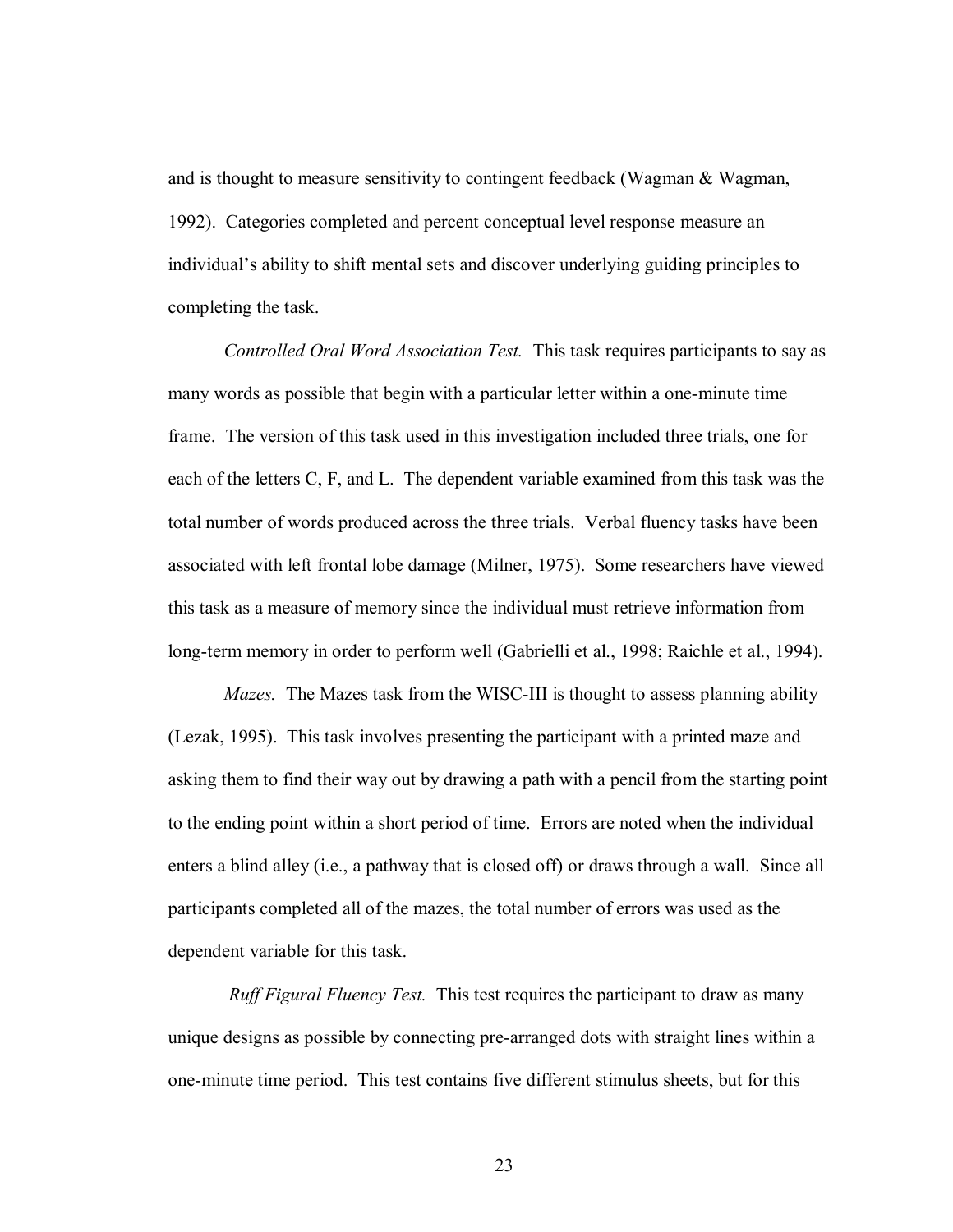study only parts 3 and 5 were used in order to shorten the administration time. The sum of designs across trials 3 and 5 and the error ratio, which reflects the percentage of duplicate designs, were used as the dependent variables for this task.

 *California Verbal Learning Test-Second Edition*. The CVLT-II was used as a measure of short-term memory, long-term memory (recognition, free recall, cued recall), learning strategies, and interference (retroactive and proactive). During this task, participants are orally presented a list of 16 words (List A) and asked to repeat as many words as they can remember. List A contains four categories of words (furniture, vegetables, ways of traveling, animals) each represented by four words. The list is presented for 5 trials after which the participant is presented with a distractor word list that they must immediately recall (List B). Participants are then given a free recall trial of List A, cued recall trials, and then a break of 20 minutes. After the break, long-term free and cued recall are assessed. Two learning strategy variables, semantic and serial clustering, provide insight into the participant's encoding strategies. High semantic clustering scores indicate that a participant tended to group words together according to category when recalling the list (a more efficient encoding strategy), whereas high serial clustering indicates that the participant tended to recall words in a rote fashion (generally a less efficient strategy).

*Brief Visuospatial Memory Test-Revised.* This task involves the 10 second presentation of a 2 x 3 array of geometric figures on an  $8\frac{1}{2}$  x 11 inch stimulus card for three learning trials. After each trial, the card is taken away, and the participant is asked to draw as many figures as they can recall on a separate page. After a 25-minute delay,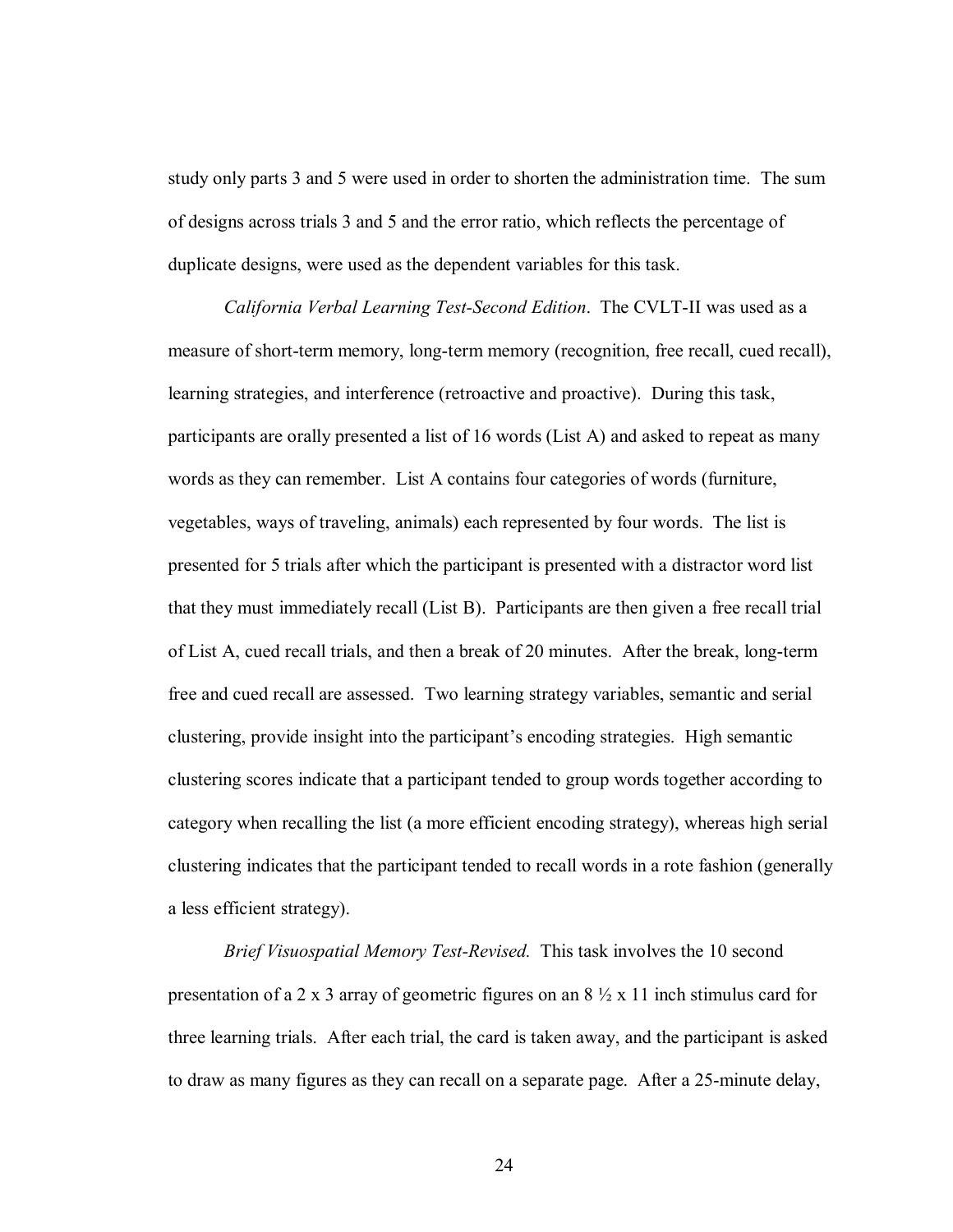the participant is asked to once again draw the figures. First trial performance and percent recall of the delay trial were used as dependent variables for this task.

*Letter-Number Sequencing*. This task from the WAIS-III was designed to measure verbal working memory. During this task, participants hear a string of letters and numbers and are then asked to first recall the numbers in order (from smallest to largest) and then the letters (in alphabetical order). The Letter-Number Sequencing task has seven levels, each containing three trials. The first level includes a two-item string, and each consecutive level has a string increased by one, making the most challenging level an eight-item string. Testing is discontinued when an individual fails all three trials within a level. The age-normed standard score was used as the dependent variable for this task.

*Selection of Variables for Analysis*. The current investigation incorporated a variety of neuropsychological variables that were chosen based upon their established psychometric properties, frequency of use in the schizophrenia literature, ability to convey unique information, and their coverage of the three major multidimensional neuropsychological constructs (attention, memory, and executive functioning). For example, the total number of errors was chosen as the most relevant variable for the Mazes subtest because the overall item score does not convey as much information (e.g., once a person makes a certain number of errors, they are given a zero score for a particular item, which can limit information about the number of errors for that item). Moreover, the overall score for the Mazes subtest was excluded because it conveys nearly the same information as the error score. Similarly, it was thought most efficient and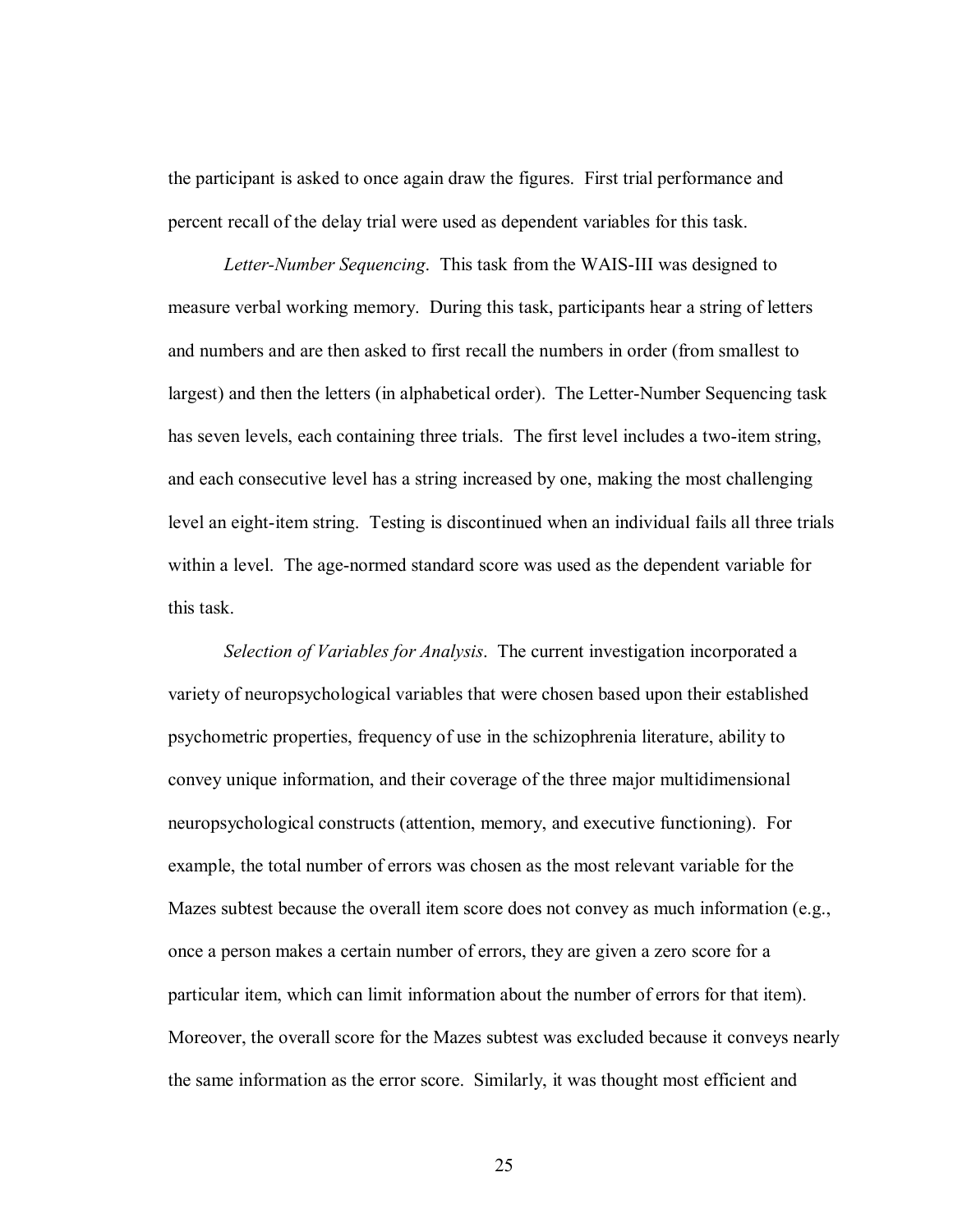meaningful to choose one variable (the three trial sum) on the verbal fluency task rather than four variables that include redundant information, such as each trial score and the overall score. This line of reasoning was applied to each measure until a final set of 29 variables was achieved. Table 2 displays the final measures selected and the relevant variables from each test that were used in analyses.

#### *Procedure*

*Schizotypy questionnaires*. The schizotypy questionnaires were administered at the beginning of the Fall 2003, Spring 2004, Fall 2004, and Spring 2005 semesters to students enrolled in general psychology courses at UNCG. Candidate at-risk and control participants were contacted by telephone and invited to participate in the neuropsychological assessment. Participants who had corrected vision or audition, were not allowed to participate if they did not wear corrective lenses or devices on the day of testing.

*Neuropsychological assessment, IQ, and questionnaires procedure*. The entire assessment lasted approximately two and a half hours. Participants were informed that they could withdraw from the project at any point if they felt uncomfortable or distressed, although no participants requested to do this during the study. All of the measures were administered by the principal investigator (an advanced graduate student) and four undergraduate assistants who were extensively trained in the administration of these measures and received ongoing weekly supervision throughout the course of the study. All materials were scored by the principal investigator. Data entry was completed by the principal investigator and verified by an undergraduate assistant. Participants, the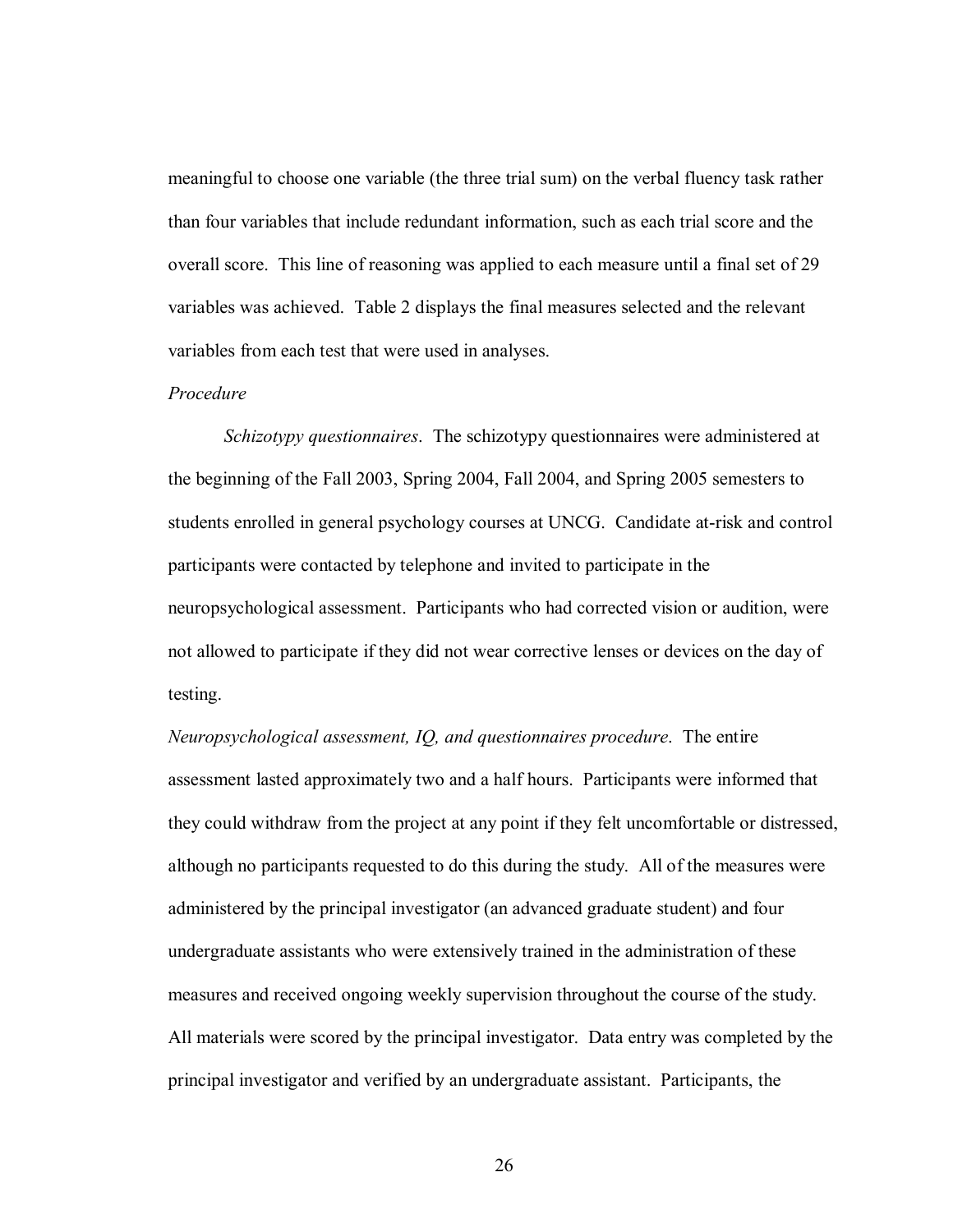principal investigator, and the experimenters were unaware of each participant's performance on the schizotypy scales.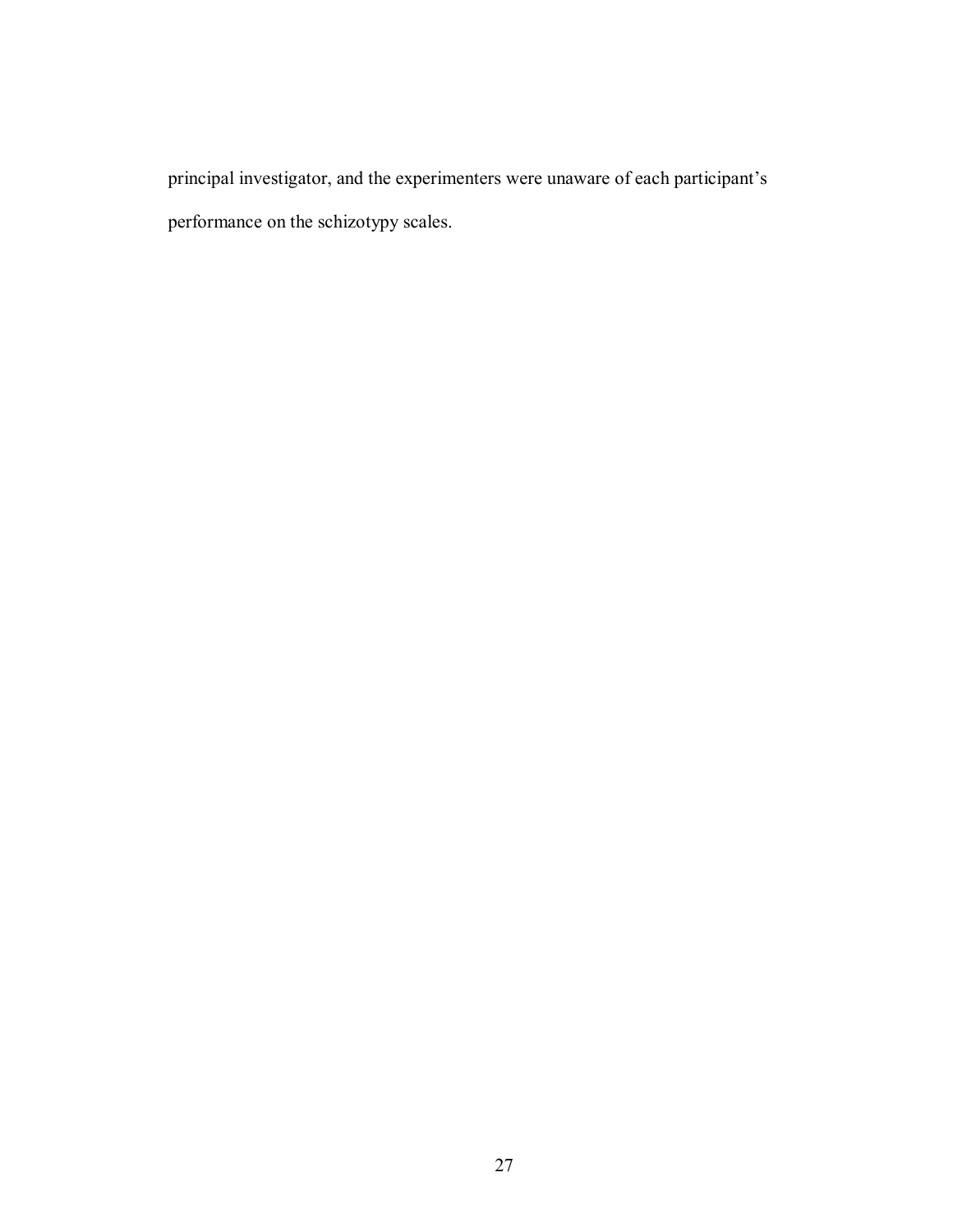## CHAPTER III

## RESULTS

#### *Reduction of Neuropsychological Data*

Table 3 provides correlation matrices of the variables typically viewed as belonging to the attention, executive functioning, and memory constructs of neuropsychological functioning, as they relate to all of the selected variables. As can be seen, there were generally modest intra-correlations among the neurocognitive measures presumed to assess the three *a priori* defined areas of cognition. Therefore, a principal components analysis with oblique rotation was conducted on all of the neuropsychological measures. Given that the number of variables in the investigation was not particularly large, and yielded a participant-to-variable ratio of 5.4, principal components analysis, rather than block principal component analysis, was the appropriate method of data reduction for the neuropsychological data. This method was selected in order to minimize the chance of the Type I error, allow for individual variables to contribute weighted information to multiple constructs, and to provide robust underlying neuropsychological factors that could be used to determine the relationship between neuropsychological impairment and schizotypy. A similar approach has been endorsed recently in the MATRICS project, a nationwide research effort investigating neuropsychological impairment in patients with schizophrenia (Nuechterlein et al., 2004).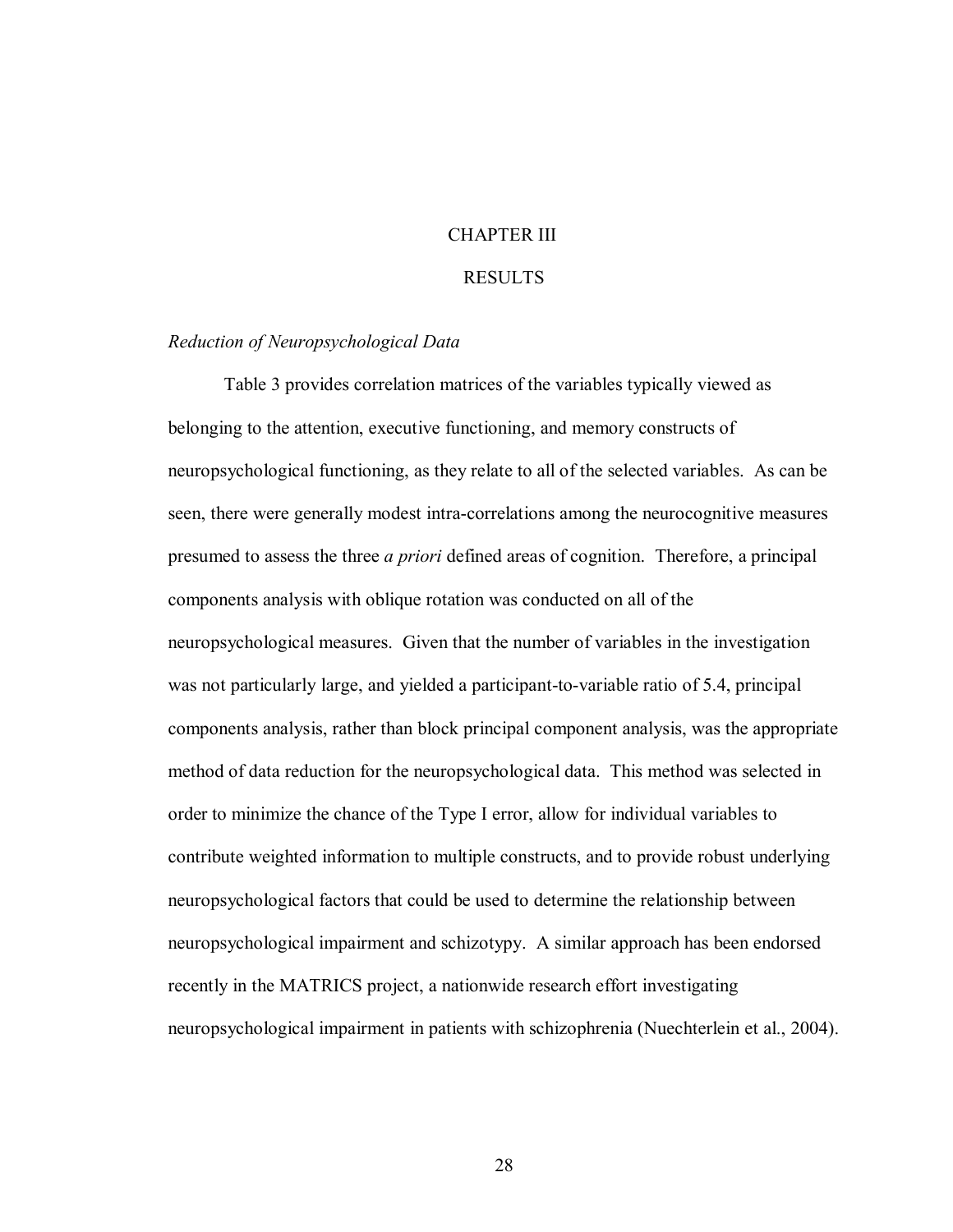As illustrated in Table 4, the analysis yielded five factors that accounted for 47% of the variance in neuropsychological performance. The five factors were labeled as follows: 1) Executive Functioning; 2) Processing Speed; 3) Sustained Attention; 4) Long-term Memory; and 5) Interference. Based upon the factor analysis for the neuropsychological measures, each participant was assigned a dimensional score for each factor. Table 5 displays the correlations between the neuropsychological factor scores.

## *Schizotypy and Cognitive Functioning*

Hierarchical regressions were computed using each of the five neuropsychological factor scores as dependent variables with the following order of predictor variables. In order to determine the impact of schizotypy on neuropsychological performance above and beyond the influence of current psychological distress and intellectual ability, the Brief Symptom Inventory-Global Severity Index was entered at Step 1, followed by Estimated IQ at Step 2. In order to examine the differential impact schizotypy type might have on neuropsychological performance, Negative Schizotypy was entered at Step 3 followed by Positive Schizotypy at Step 4. Negative schizotypy was entered before positive schizotypy because of the stronger relationship that exists between negative symptoms and neuropsychological functioning in studies of patients with schizophrenia. The interaction term between Positive and Negative Schizotypy was entered at Step 5. Lastly, in order to evaluate the hypothesis that differing levels of intellectual functioning and level and/or type of schizotypy may interact with each other to impact neuropsychological performance, steps 6, 7, and 8 were added that consisted of interaction terms between these constructs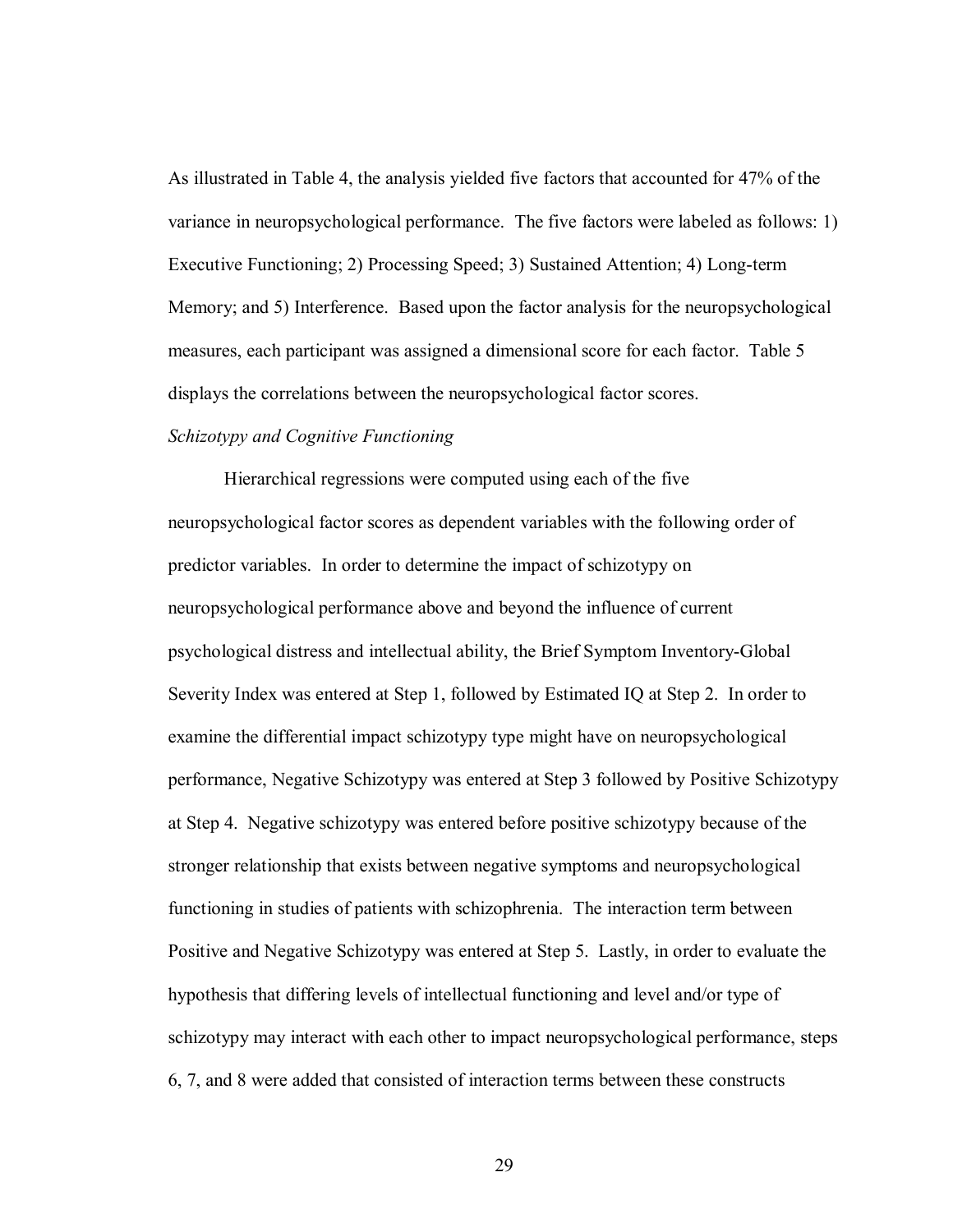(Negative Schizotypy x IQ, Positive Schizotypy x IQ, Positive x Negative x IQ). It should be noted that while the Positive and Negative Schizotypy factor scores were derived using principal components analysis with an oblique rotation, the two schizotypy factors were not significantly associated with IQ ( $r = .02$  and  $.05$  respectively). Likewise, IQ was not associated with current symptoms as measured by the Brief Symptom Inventory-Global Severity Index (*r = -*.03). However, current symptoms were correlated significantly with Positive Schizotypy ( $r = .57$ ,  $p < .001$ ) and Negative Schizotypy ( $r = .32, p < .001$ ).

As Table 6 illustrates, intellectual functioning explained a significant proportion of the variance in the Processing Speed,  $F(1,138) = 5.71$ ,  $p < .05$ , Sustained Attention,  $F(1,138) = 30.64, p < .001$ , and Long Term Memory,  $F(1,138) = 11.33, p < .001$ , factor scores. In each case, neuropsychological impairment was associated with lower IQ scores. General psychological distress did not explain a significant amount of the variance in neuropsychological performance. However, a trend was evident for Sustained Attention,  $F(1,139) = 3.56$ ,  $p < 10$ , although, paradoxically, the endorsement of symptoms was associated with improved performance. With regard to schizotypic symptom type, Positive Schizotypy accounted for a significant amount of variance for the Executive Functioning,  $F(1,136) = 4.26$ ,  $p < .05$ , Sustained Attention,  $F(1,136) = 6.41$ , *p*  $\leq$  .01, and Interference factors,  $F(1,136) = 3.69$ ,  $p \leq$  .05, above and beyond the independent effects of intellectual functioning, general psychological distress, and negative schizotypy. In each case, neuropsychological impairment was associated with elevated Positive Symptom schizotypy scores (i.e., greater endorsement of schizotypy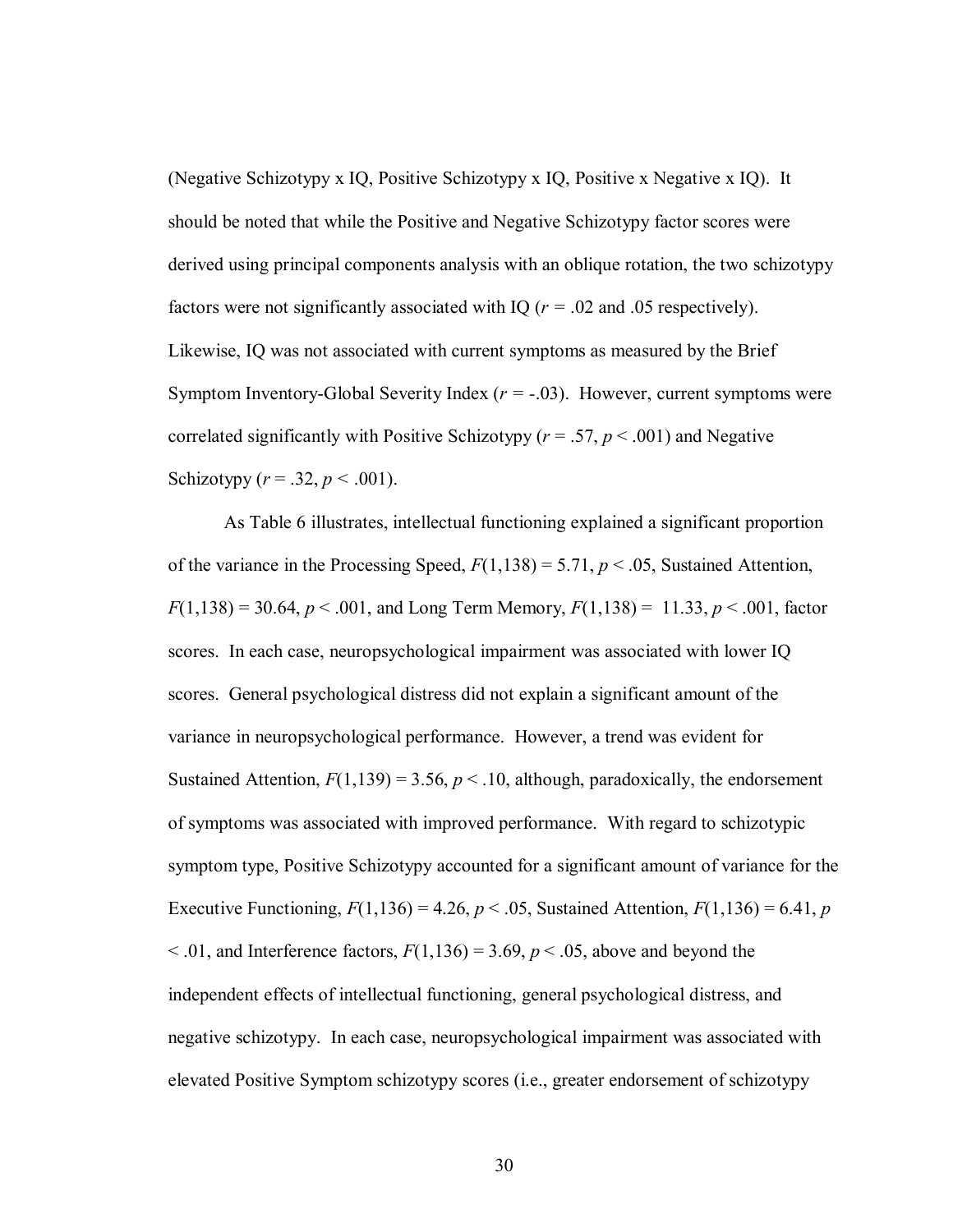was associated with more neurocognitive impairment). In contrast, Negative Schizotypy, as well as the interaction between Negative and Positive Schizotypy, did not account for a significant proportion of variance for any of the neuropsychological factors. One interaction term, a three-way interaction between Positive Schizotypy, Negative Schizotypy, and IQ, was evident for the Processing Speed factor  $F(1,132) = 4.79$ ,  $p < .05$ . Specifically, high scores on both of the schizotypy, combined with low IQ, was associated with poorer Processing Speed. None of the other interaction terms involving schizotypy and IQ were significant. Note, that recomputations of the regression analyses separately for males and females did not produce any substantive differences in the results.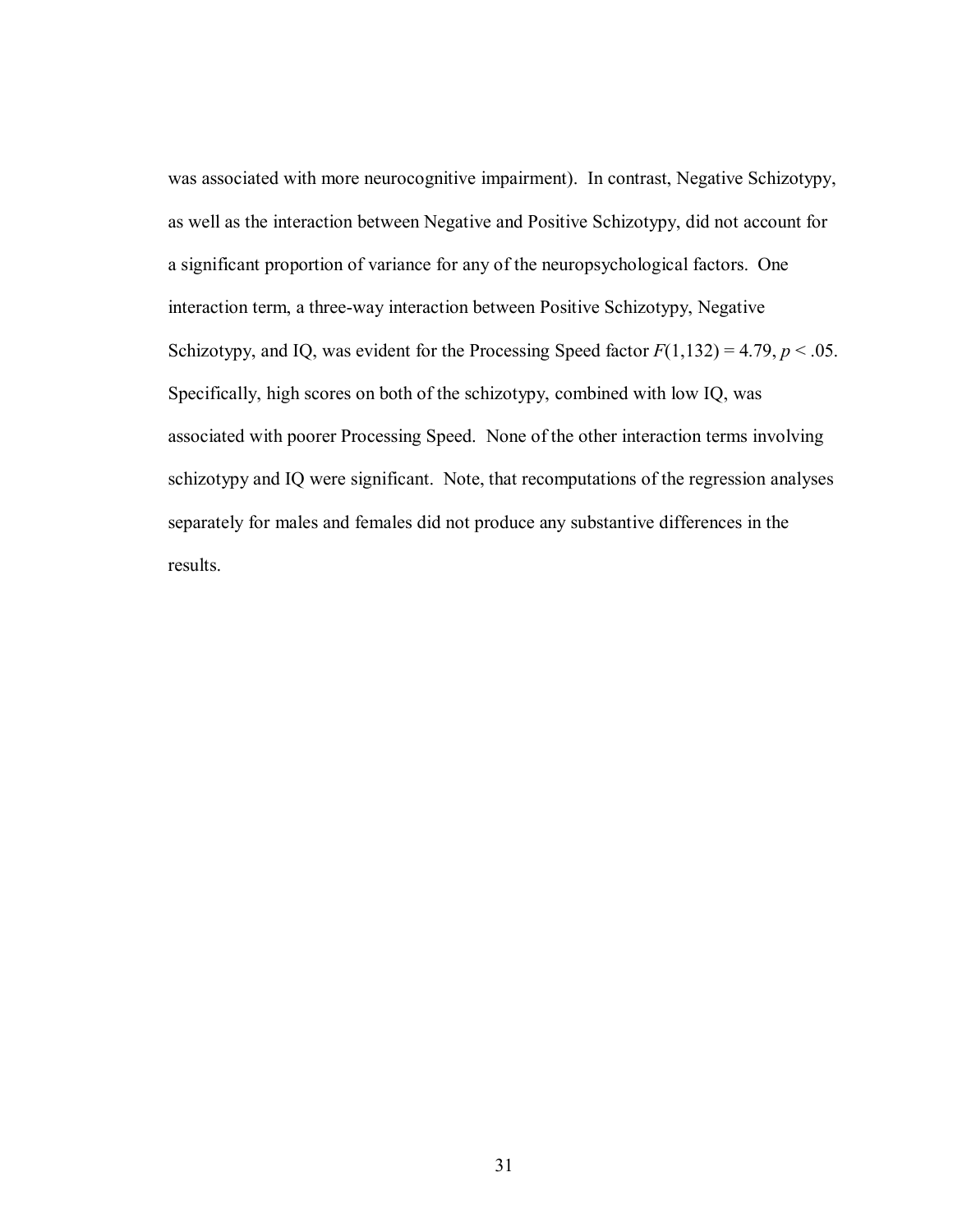## CHAPTER IV

#### **DISCUSSION**

 The current study investigated neuropsychological functioning in relation to the degree of schizotypy. A principal components analysis yielded five underlying neuropsychological factors of Executive Functioning, Processing Speed, Sustained Attention, Long Term Memory, and Interference. Although the factor structure of the measures used in this investigation did not map onto the *a priori* view of attention, executive functioning, and memory, it was consistent with other current findings in the literature that have employed factor analysis (Nuechterling et al., 2004). It should also be noted that the focus of the current study was not to describe the underlying factor structure of cognitive abilities, but rather to examine the relationship between symptom dimensions of schizotypy and neuropsychological performance. Furthermore, the nature of the sample and selection procedures precludes making broader interpretations about the structure of neuropsychological functioning in young adults.

For three of the neuropsychological factors, Processing Speed, Sustained Attention, and Long Term Memory, intellectual ability explained a significant amount of the variance in neuropsychological performance, highlighting the need for researchers to control for this variable when investigating neuropsychological functioning. Consistent with the main hypothesis, neuropsychological impairment was associated with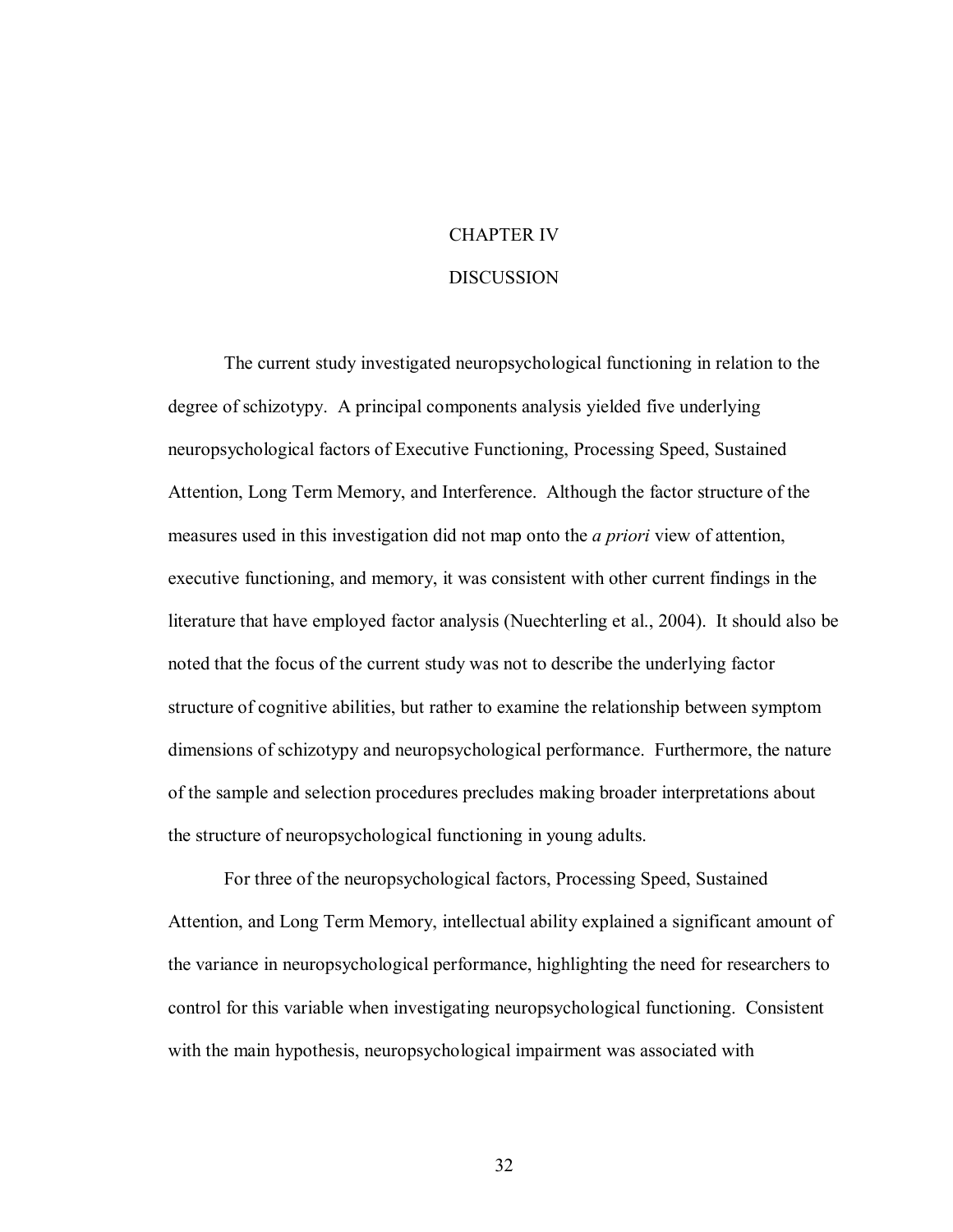schizotypy. High scores on the Positive Schizotypy factor were associated with deficits in neuropsychological functioning for three of the five factors (Executive Functioning, Sustained Attention, Interference). Moreover, general psychological distress did not account for significant variation in neuropsychological performance. It should be noted, however, that the Brief Symptom Inventory, which was used as a measure of general psychological distress, does not include items related to Attention Deficit/Hyperactivity Disorder, which potentially may have impacted the current findings. In contrast, Negative Schizotypy factor scores were not associated with neuropsychological impairment despite fairly consistent evidence to the contrary in samples of patients with schizophrenia (Heydebrand et al., 2004; Nieuwenstein et al., 2001; O'Leary et al., 2000). Lastly, one interaction term was related to neuropsychological performance. Specifically, impaired processing speed was associated with a combination of high factor scores on Positive and Negative Schizotypy and low scores on estimated IQ. In this regard, higher IQ scores may have served as a protective factor against neuropsychological impairment for those participants with high positive and negative schizotypy features. This finding is similar to a performance pattern noted in Bryne et al. (1999).

Taken together, these findings warrant several considerations. First, the inconsistencies noted in the at-risk literature may be partially explained by the grouping of schizotypes with differing levels and types of impairment. If positive schizotypes are more neuropsychologically impaired than negative schizotypes, grouping all of these individuals together when making statistical comparisons may weaken the power of the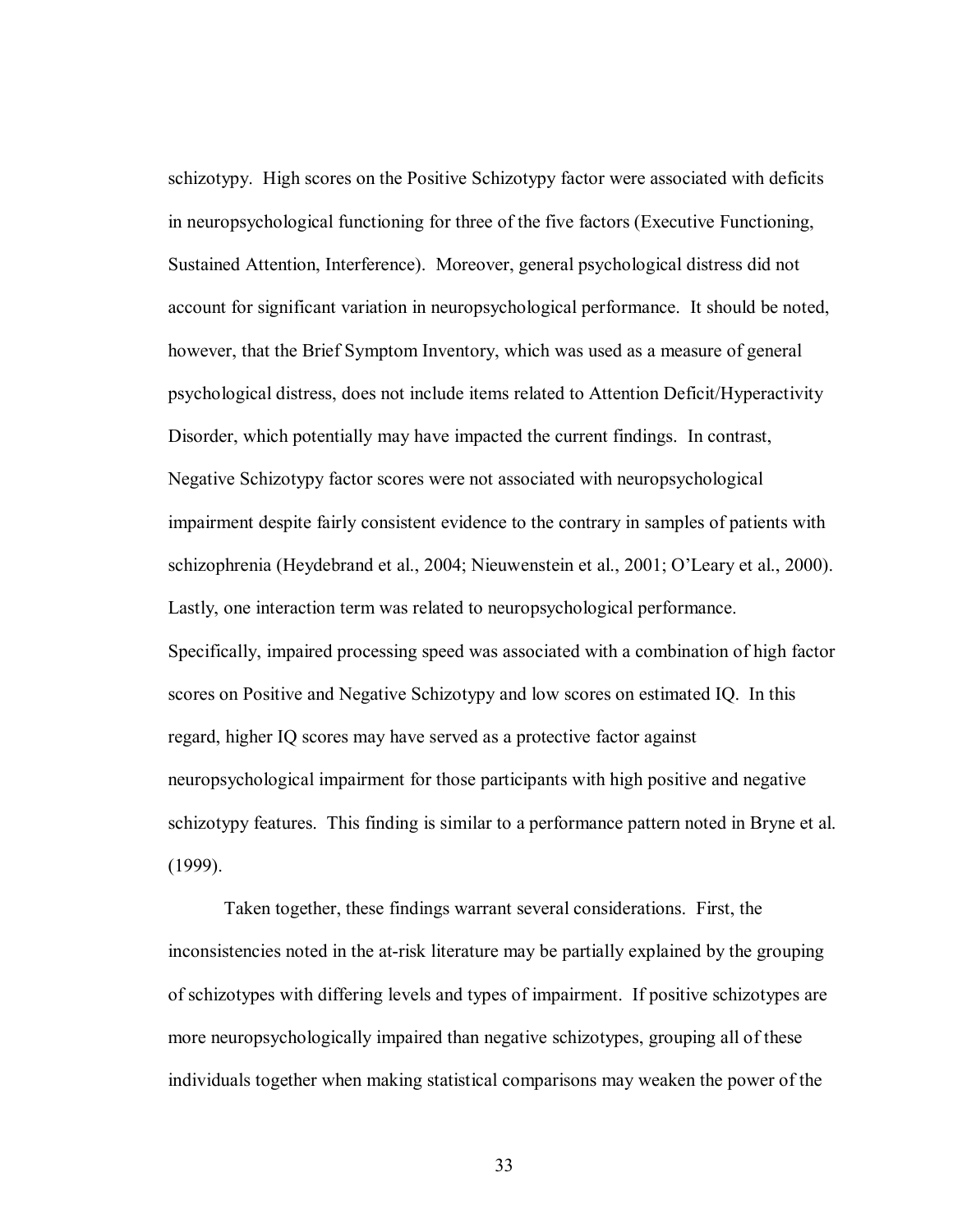statistical analyses. In addition, given the evidence in this study that intelligence can explain a significant proportion of the variance in neuropsychological performance, failure to account for this variable could lead to misleading statistical results.

The absence of a significant relationship between neuropsychological dysfunction and Negative Schizotypy is contradictory to the hypothesis that this dimension is associated with neuropsychological impairment across the continuum of vulnerability for schizophrenia. There are several possible explanations for this finding. The most reasonable explanation seems to be that the heterogeneity that characterizes neuropsychological functioning in the schizophrenic population is mirrored by heterogeneity of less deviant deficits in the at-risk population. For example, the literature concerning neuropsychological impairment in the at-risk population has been inconsistent. Likewise, the relationship between Positive Schizotypy and neuropsychological performance in the current study was modest, suggesting that neuropsychological impairment does not seem to be a prominent trait of individuals atrisk for schizophrenia. Thus, it seems that the phenotypic neuropsychological heterogeneity that has been noted in the schizophrenic population appears to be present in the at-risk population as well. However, the importance of neuropsychological impairment should not be discounted. It is possible that a subgroup of individuals with high schizotypy scores and neuropsychological impairment are at especially heightened risk for developing schizophrenia. Perhaps, in this particular sample, there were not as many individuals with neuropsychological impairment and high Negative Schizotypy scores to account for a significant amount of variance in neuropsychological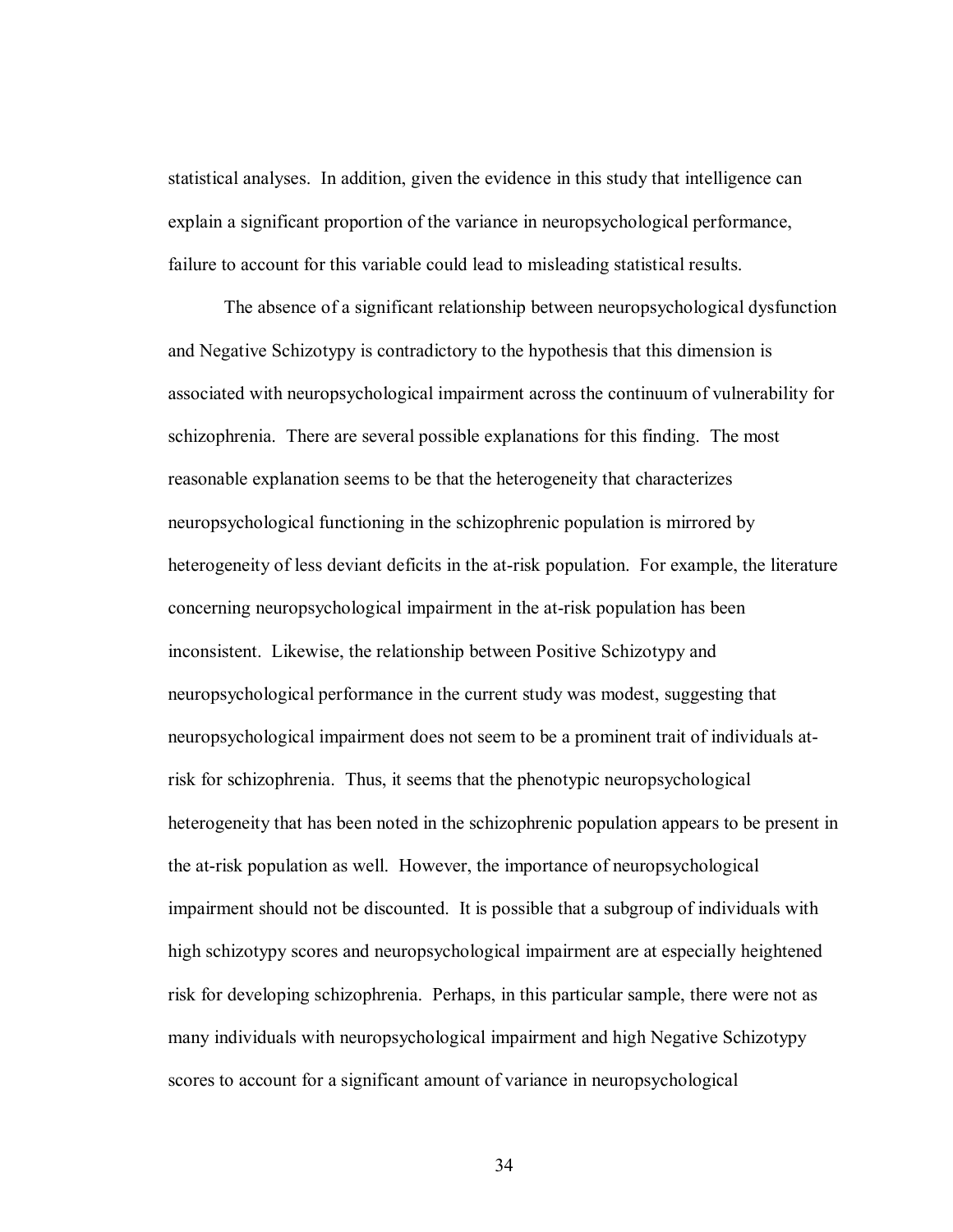performance. The present sample was predominantly female and although not extensively studied, the literature suggests that males may be more prone to negative symptoms and neuropsychological deficits (Leung & Chue, 2004). Perhaps a more substantial representation of male schizotypes would have strengthened the relationship between negative symptoms and cognitive dysfunction. An analysis of individual profiles might help to identify a group of individuals at-risk who have an etiologically specific vulnerability for schizophrenia. Identifying such individuals and tracking their development in a longitudinal investigation would help address these issues.

An alternative hypothesis is that the vulnerability for negative symptom schizophrenia may not significantly impact neurocognition prior to the onset of the first episode. The findings of this study highlight the possibility that there are crucial developmental changes that occur as one moves along the continuum from vulnerable to symptomatic. As the presumed anatomical and functional changes that produce negative symptoms become more prominent, they may have a qualitatively different impact on an individual's ability to process information in comparison to the substrates of positive symptoms. Such a conjecture would be consistent with the social drift hypothesis that individuals experience debilitating effects after the onset of their first episode of schizophrenia that cause them to drift downward on the socioeconomic ladder. In contrast, the disrupted neural networks responsible for the development of positive symptoms may impair neuropsychological functioning in a more consistent and mild manner throughout the course of the illness. While these ideas are indeed speculative,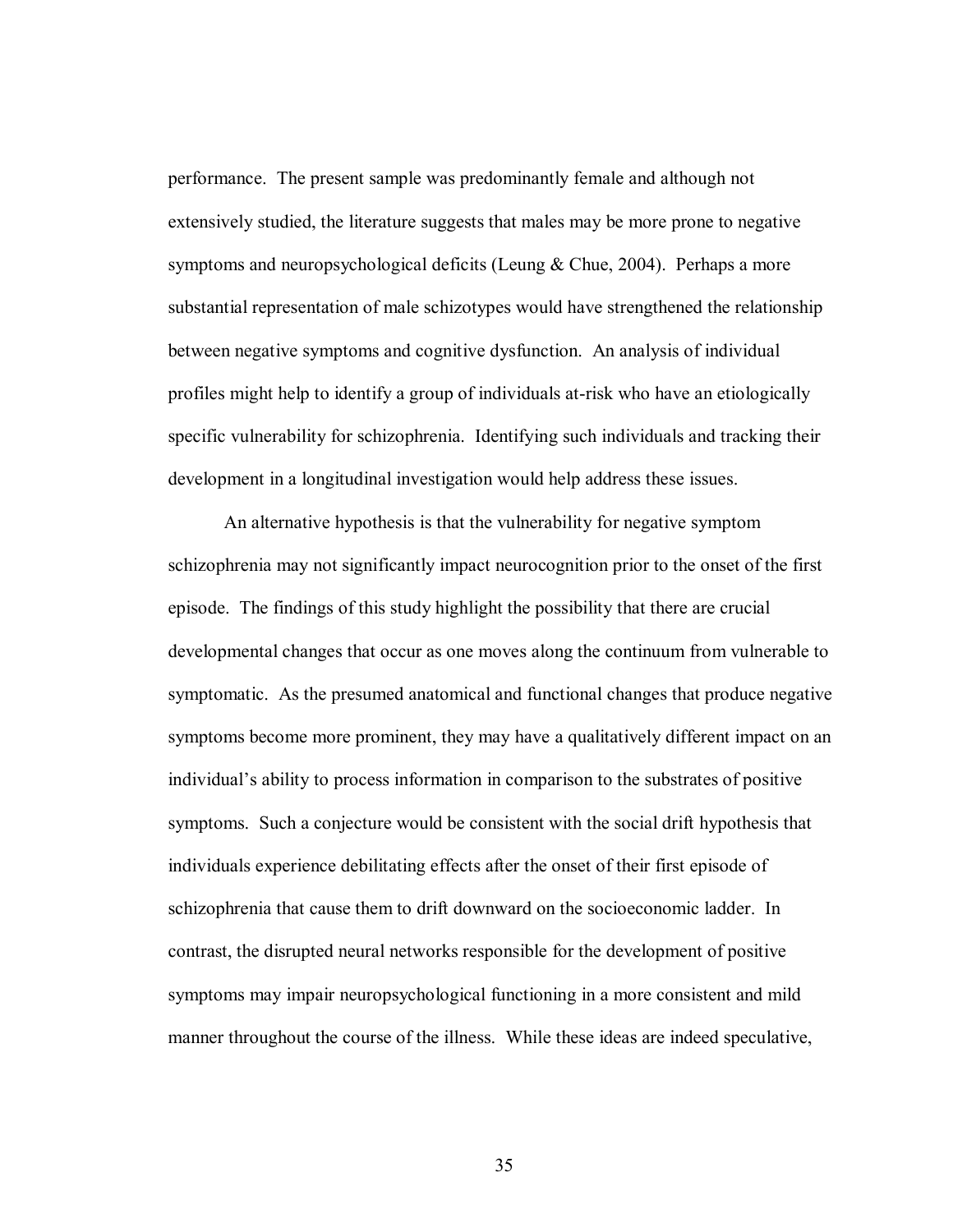there is a distinction in this sample between schizotypy symptom type and neuropsychological ability.

Another potential explanation for the lack of an association between negative symptoms and neuropsychological impairment is that schizotypic individuals with primarily attenuated negative features are able to utilize alternative areas of the brain to enhance their performance. This hypothesis can be examined by studying the metabolic activity in different areas of the brain while engaging in neuropsychological tasks. A study by Volz et al. (1999) found differential brain activation patterns in individuals with schizophrenia and control participants while performing the Continuous Performance Test. Specifically, the authors found that when patients were matched with controls for performance, patients with low Continuous Performance Test scores displayed greater activation in the right temporal lobe and less activation in the left dorsolateral prefrontal cortex in comparison to poor performing control participants. Such findings highlight that latent neuroanatomical and neurophysiological abnormalities may be evident in those at-risk for schizophrenia even though their manifest neuropsychological performance is indistinguishable from controls. As neuroimaging techniques become more advanced and cost-effective, this paradigm of analysis will likely elucidate the relationship between risk for schizophrenia and neuropsychological impairment, as well as the veracity of claims that such impairment is indicative of vulnerability for the disorder. This methodological approach to studying neuropsychological functioning should also help clarify the relationship between cognitive impairment and pre- and post-morbid symptom variation.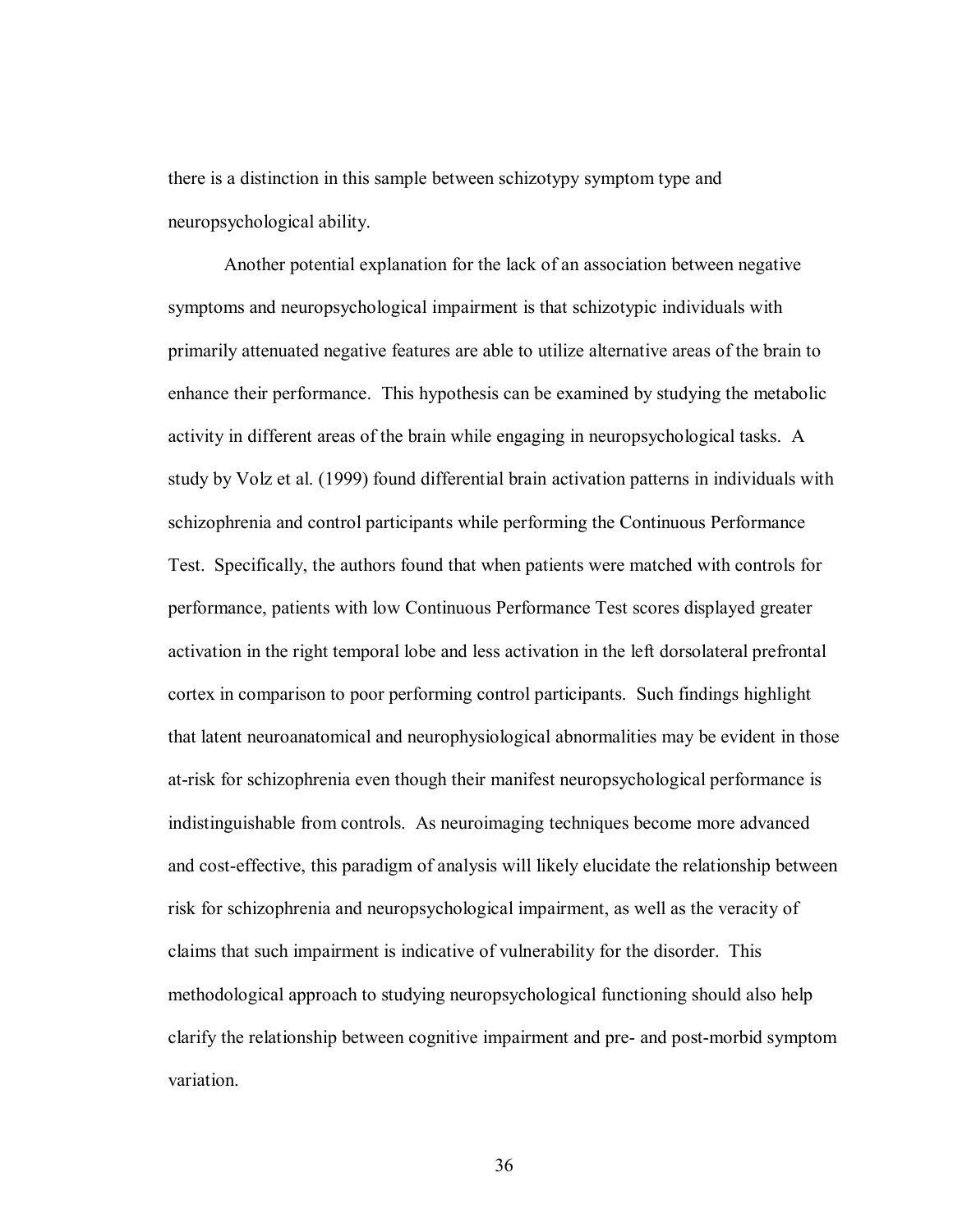Another advancement in the future study of neuropsychological impairment in the development of schizophrenia will be the inclusion of more comprehensive test batteries. As noted earlier, the most effective way to test neuropsychological functioning is to ensure adequate coverage of the constructs which serve as the basis for conclusions. Recent cooperative efforts by researchers from academic, government, and patient advocate groups have reached a similar consensus since forming the NIMH-Measurement and Treatment Research to Improve Cognition in Schizophrenia (MATRICS) Initiative. One of the major goals of this initiative is to scientifically demonstrate the importance that cognitive impairment has on everyday functioning for patients with schizophrenia (Nuechterlein et al., 2004). The battery chosen for the current study was chosen prior to the formation of this committee. However, as Table 7 demonstrates, the MATRICS battery is very similar to the one employed in this investigation. One notable absence from the MATRICS battery is the WCST, which was not included because the authors only selected tests suitable for longitudinal assessments.

The battery chosen by the MATRICS Neurocognition Committee was constructed after carefully examining all factor analytic studies conducted with patients with schizophrenia. This review of the literature provided the authors with confidence that there are meaningful and separable cognitive factors in schizophrenia. These factors are included in Table 7 as "Cognitive Domains" and are similar to the factors extracted in the current investigation (Nuechterlein et al., 2004). The authors noted that the inclusion of the Social Cognition factor, which was not evident in factor analyses, was based upon new research suggesting that social cognition may serve as a mediator between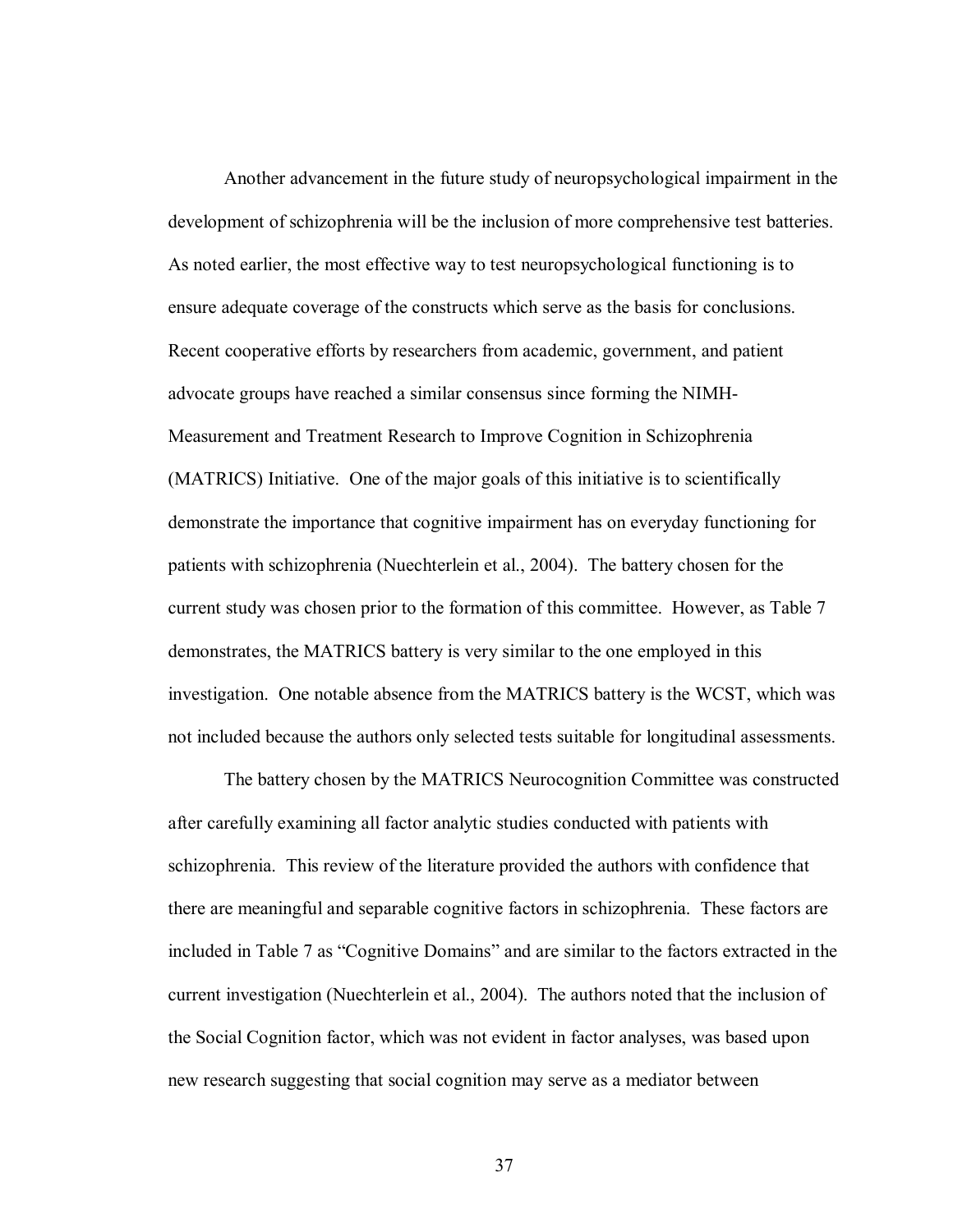neuropsychological impairment and functional outcome in schizophrenia (Brekke et al., 2003). The consistency between these two independent efforts approximates a crossvalidation of these underlying neuropsychological functions and encourages the use of similar comprehensive batteries in future examinations of neuropsychological functioning in schizophrenia and those at-risk for the disorder.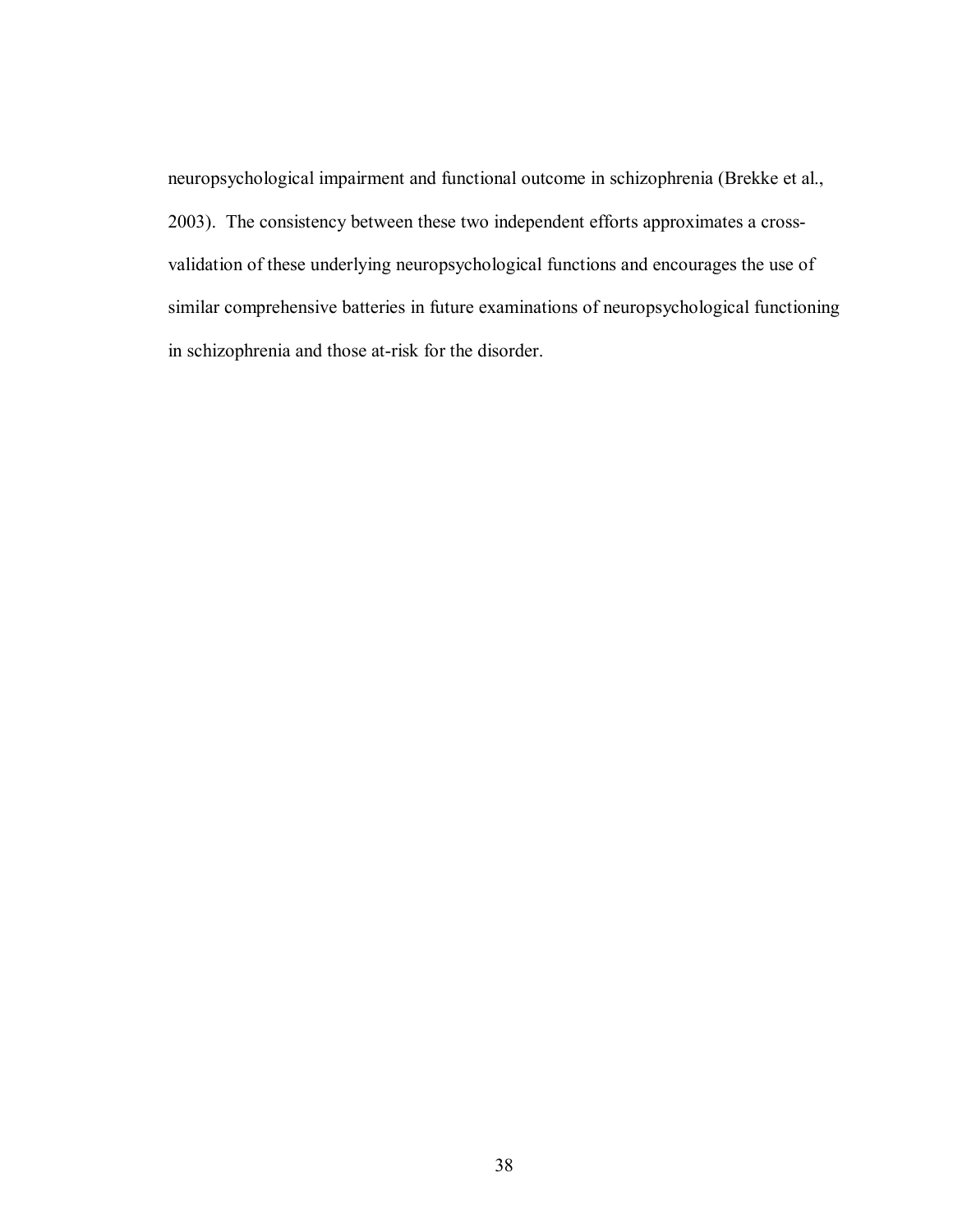#### **REFERENCES**

Alvarez, P. & Squire, L. R. (1994). Memory consolidation and the medial temporal lobe: a simple network. *Proceedings of the National Academy of Science of the United States of America, 91,* 7041-7045.

Andreasen, N. C. (1999). A unitary model of schizophrenia: Bleuler's fragmented phrene as schizencephaly. *Archives of General Psychiatry, 56,* 781-787.

Arndt, S., Alliger, R. J., & Andreasen, N. C. (1991). The distinction of positive and negative symptoms. The failure of a two-dimensional model. *British Journal of Psychiatry, 158,* 317-322.

Benedict, R. H. (1997). *Brief Visuospatial Memory Test-Revised.* Odessa, FL: Psychological Assessment Resources.

Bergman, A. J., Harvey, P. D., Roitman, S. L., Mohs, R. C., Marder, D.,

Silverman, J. M., & Siever, L. J. (1998). Verbal learning and memory in schizotypal personality disorder. *Schizophrenia Bulletin, 24(4),* 635-641.

Bilder, R. M., Mukherjee, S., Rieder, R. O., & Pandurangi, A. K. (1985). Symptomatic and neuropsychological components of defect states. *Schizophrenia Bulletin, 11 (3),* 409-419.

Brekke, J. S., Kay, D., Kee, K., & Green, M. F. (2003). *International Congress on Schizophrenia Research*. Colorado Springs, CO.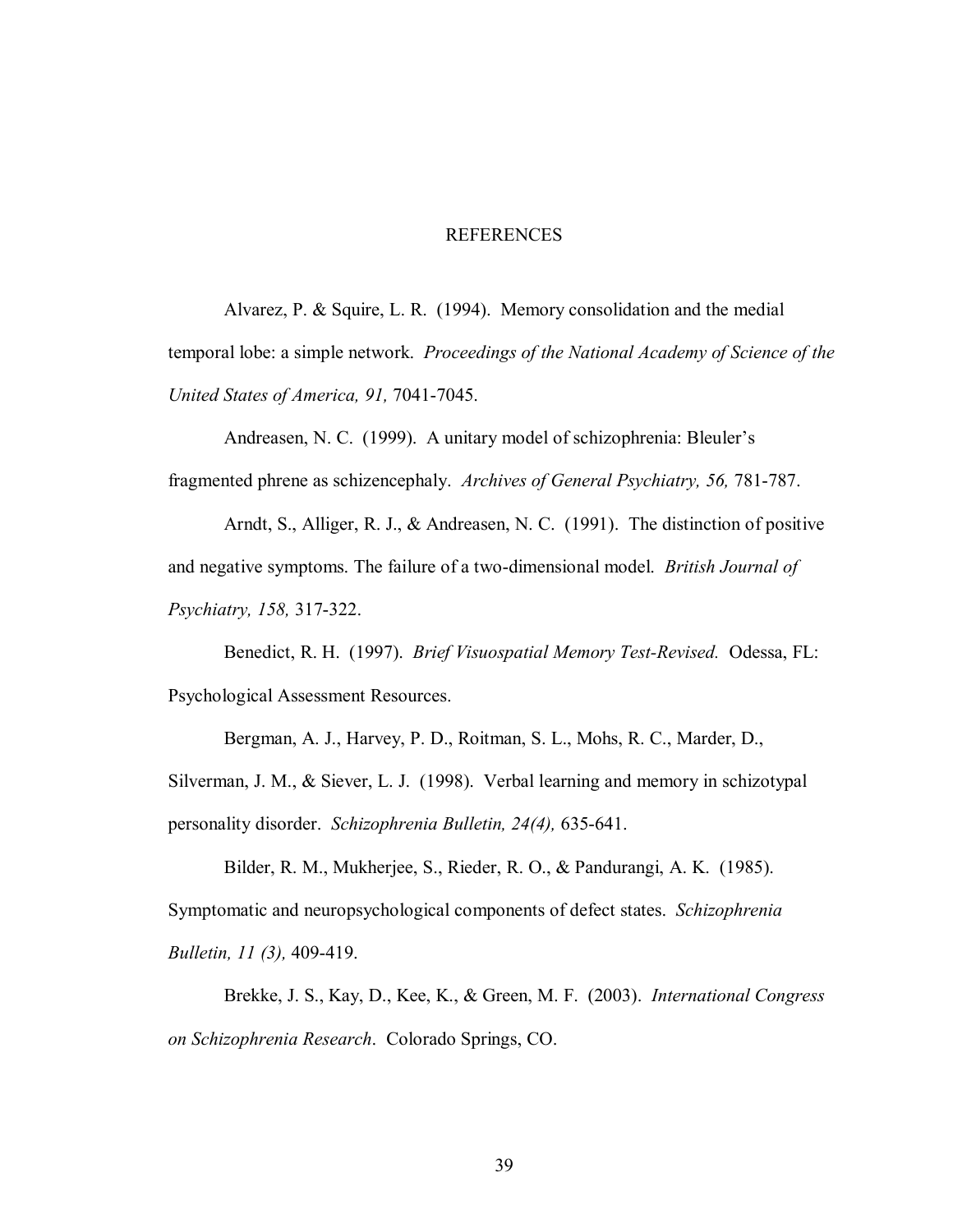Brooker, B. H., & Cyr, J. J. (1986). Tables for clinicians to use to convert WAIS-R Short Forms. *Journal of Clinical Psychology, 42,* 983.

Byrne, M., Hodges, A., Grant, E., Owens, D. C., & Johnstone, E. C. (1999). Neuropsychological assessment of young people at high genetic risk for developing schizophrenia compared with controls: preliminary findings of the Edinburgh High Risk Study (EHRS). *Psychological Medicine, 29(5),* 1161-73.

Buchsbaum, M. S., Trestman, R. L., Hazlett, E., Siegel, B. V. Jr., Schaefer, C. H., Luu-Hsia, C., Tang, C., Herrera, S., Solimando, A. C., Losonczy, M., Serby, M., Silverman, J., & Siever, L. J. (1997). Regional cerebral blood flow during the Wisconsin Card Sort Test in schizotypal personality disorder. *Schizophrenia Research, 27 (1),* 21- 28.

Burgess, P. W. & Shallice, T. (1996). Response suppression, initiation and strategy use following frontal lobe lesions. *Neuropsychologia, 34,* 263-272.

Cadenhead, K. S., Perry, W., Shafer, K., & Braff, D. L. (1999). Cognitive functions in schizotypal personality disorder. *Schizophrenia Research, 37,* 123-132.

Cannon, T. D. (1998). Genetic and perinatal influences in the etiology of schizophrenia: A neurodevelopmental model. In M. F. Lenzenweger, & R. H. Dworkin (Eds.), *Origins and development of schizophrenia: Advances in experimental psycholopathology* (pp. 67–

92). Washington, DC: American Psychological Association.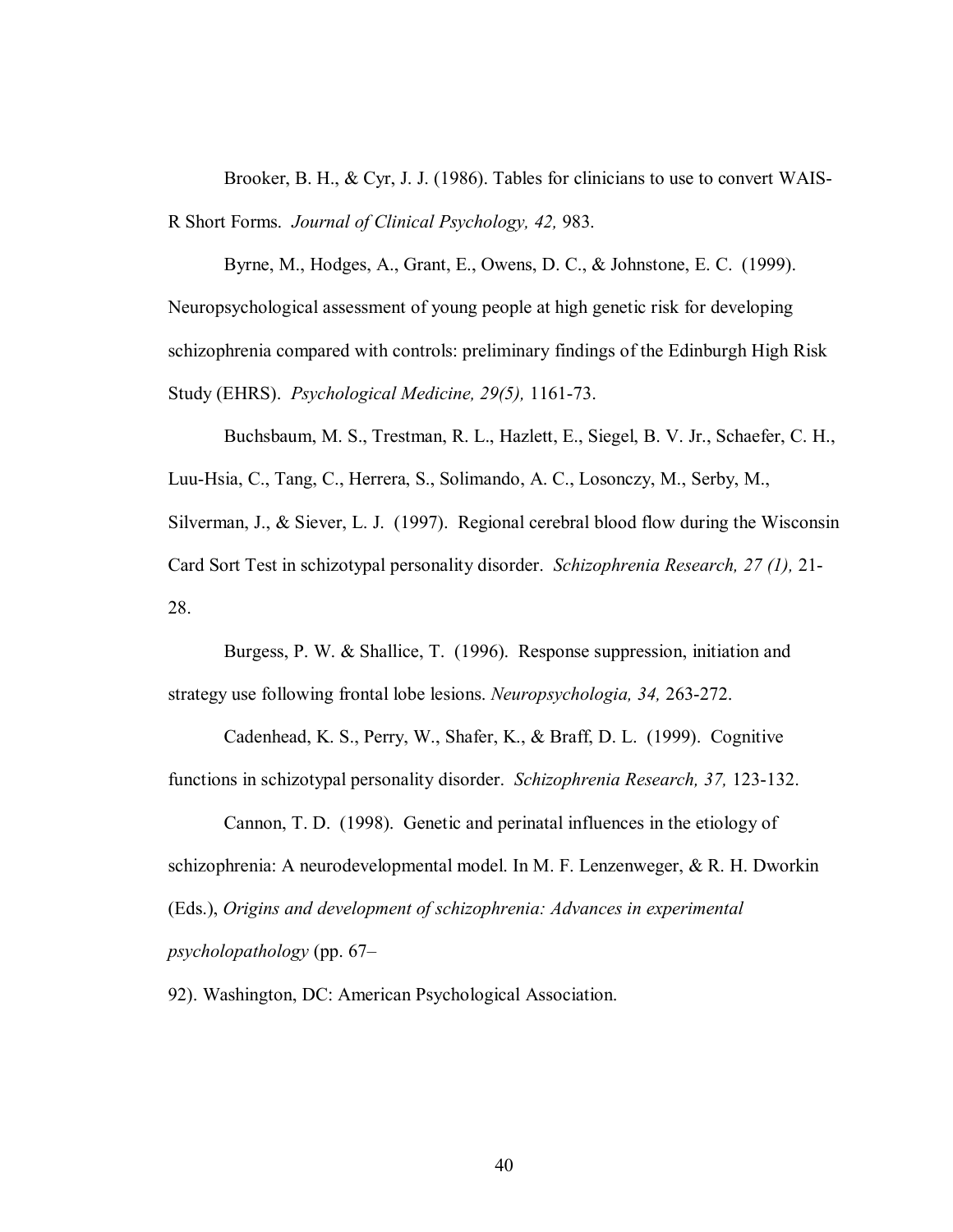Chapman, L. J., & Chapman, J. P. (1983). Infrequency Scale for Personality

Measures. Unpublished scale available from T.R. Kwapil, Department of Psychology,

University of North Carolina at Greensboro, Greensboro, NC 27402.

Chapman, L. J., Chapman, J. P., Kwapil, T. R., Eckblad, M., & Zinser, M. C.

(1994). Putatively psychosis-prone subjects 10 years later. *Journal of Abnormal Psychology, 103,* 171-183.

Chapman, L. J., Chapman, J. P., & Miller, E. N. (1982). Reliabilities and intercorrelations of eight measures of proneness to psychosis. *Journal of Consulting and Clinical Psychology, 50,* 187-195.

Chapman, L. J., Chapman, J. P., & Raulin, M. L. (1976). Scales for physical and social anhedonia. *Journal of Abnormal Psychology, 85,* 374-382.

Chapman, L. J., Chapman, J. P., & Raulin, M. L. (1978). Body image aberration in schizophrenia. *Journal of Abnormal Psychology, 87,* 399-407.

Claridge, G., McCreery, C., Mason, O., Bentall, R., Boyle, G., Slade, P., &

Popplewell, D. (1996). The factor structure of "schizotypal' traits: a large replication study. *British Journal of Clinical Psychology, 35 (Pt 1),* 103-115.

Cohen, J. (1988). *Statistical power analysis for the behavioral sciences*  $(2^{nd}$  ed.). Hillsdale, NJ: Erlbaum.

Cornblatt, B. A., & Erlenmeyer-Kimling, L. (1985). Global attentional deviance as a marker of risk for schizophrenia: Specificity and predictive validity. *Journal of Abnormal Psychology, 94,* 470-486.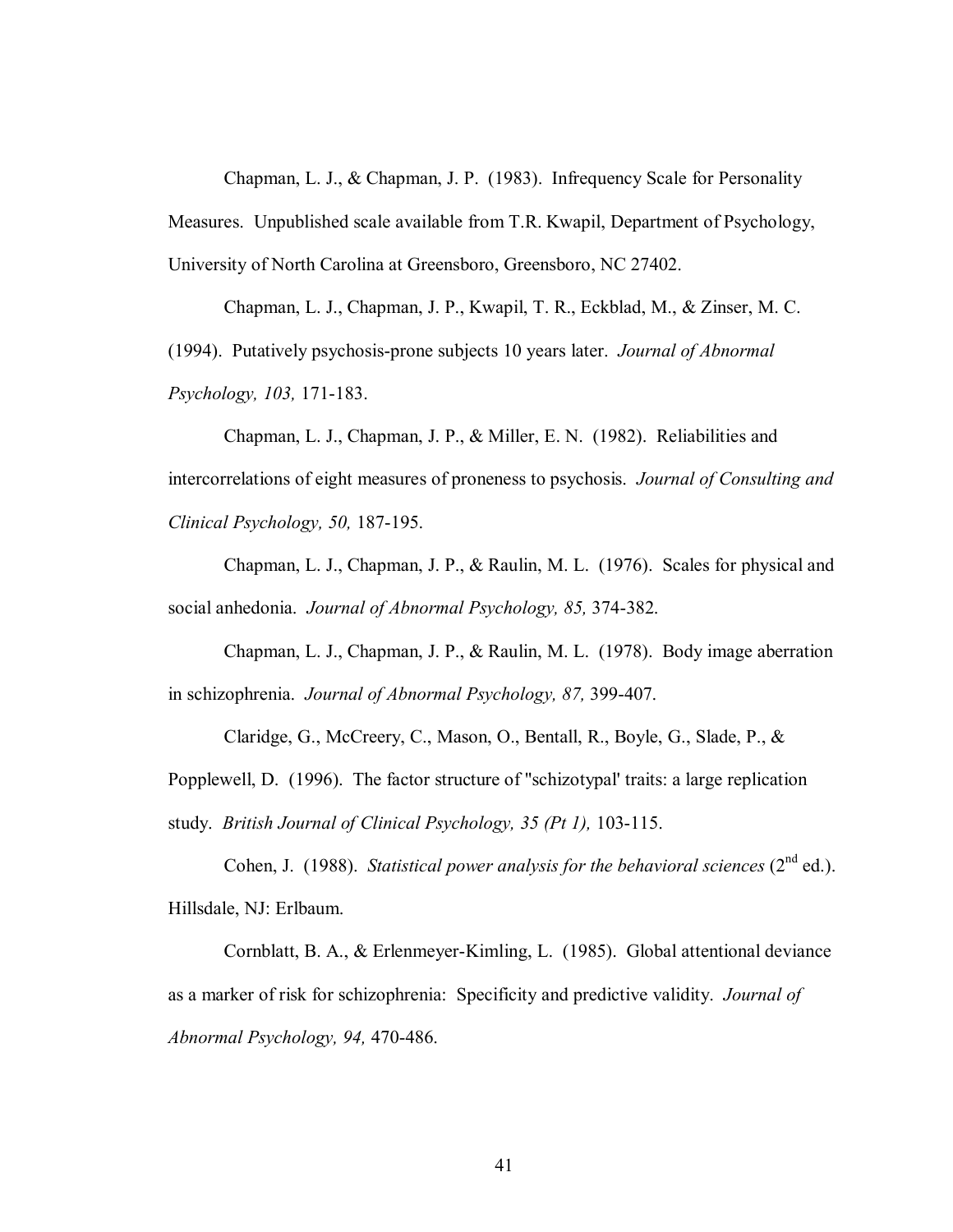Cornblatt, B., Obuchowski, M., Roberts, S., Pollack, S., & Erlenmeyer-Kimling, L. (1999). Cognitive and behavioral precursors of schizophrenia. *Development and Psychopathology, 11,* 487-508.

Cosway, R., Byrne, M., Clafferty, R., Hodges, A., Grant, E., Morris, J., Abukmeil, S. S., Lawrie, S. M., Miller, P., Owens, D. G., & Johnstone, E. C. (2002). Sustained attention in young people at high risk for schizophrenia. *Psychological Medicine, 32(2),* 277-86.

Delis, D. C., Kramer, J. H., Kaplan, E. & Ober, B. A. (2000). *California Verbal Learning Test 2nd Edition- Adult Version*.

Derogatis, L. R. (1993). *BSI Brief Symptom Inventory: Administration Scoring, and Procedures Manual, 4th Edition*. Minneapolis, MN: Pearson, Inc.

Diaz, M. A., Dickerson, L. A., & Kwapil, T. R. (2003). A two-year follow-up assessment of schizotypic young adults. *Abstracts of the IXth International Congress on Schizophrenia Research, 60(1) Supplement 1*, 167-168. Abstract presented at the International Congress of Schizophrenia Research, Colorado Springs, CO, March 29- April 2, 2003.

Diforio, D., Walker, E. F., & Kestler, L. P. (2000). Executive functions in adolescents with schizotypal personality disorder. *Schizophrenia Research, 42,* 125-134.

Dollfus, S., Lombardo, C., Benali, K., Halbecq, I., Abadie, P., Marie, R., & Brazo, P. (2002). Executive/attentional cognitive functions in schizophrenic patients and

their parents: a preliminary study. *Schizophrenia Research, 53,* 93-99.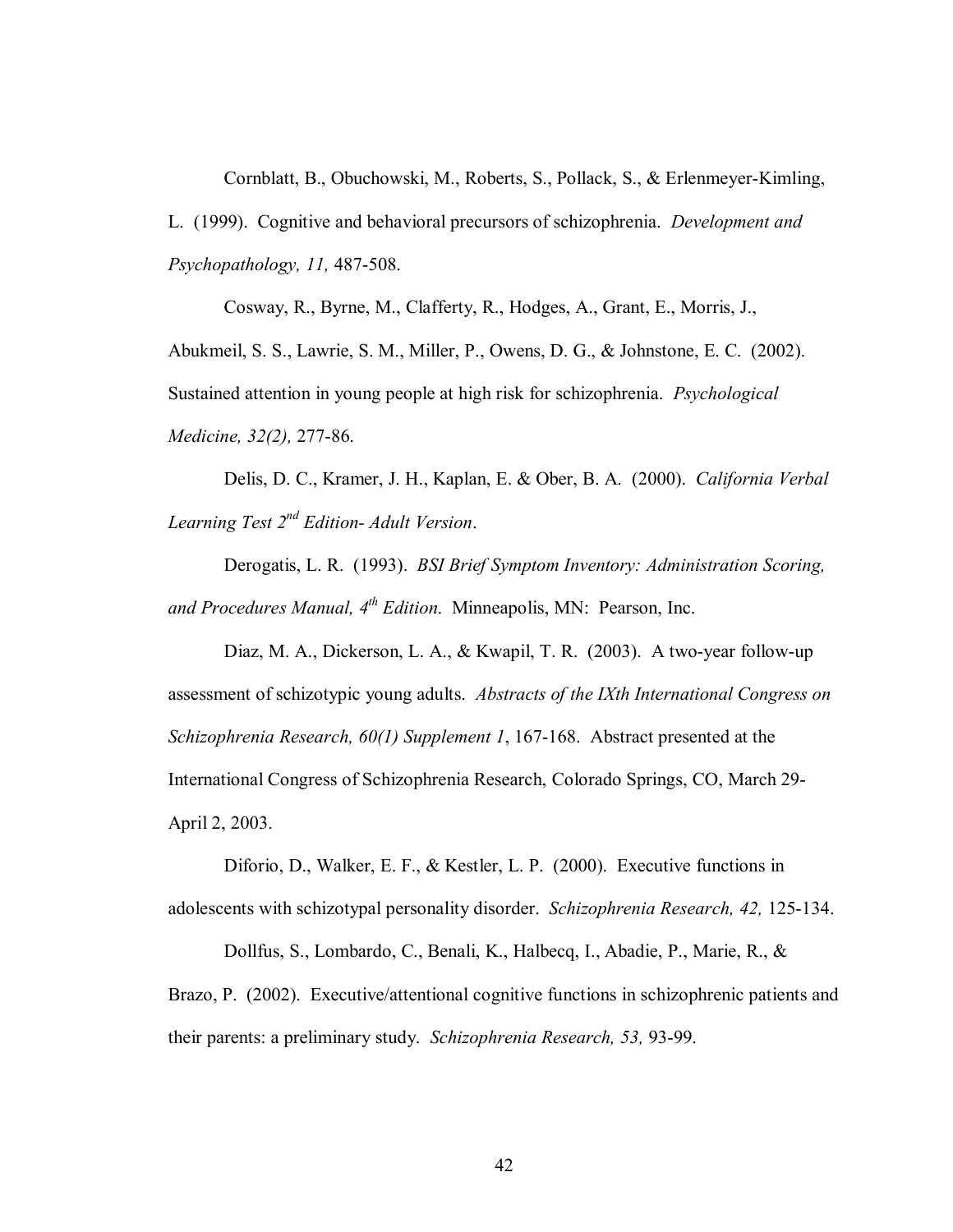Dubois, B., Verrin, M., Teixeira-Ferrerira, C., Sirigu, A., & Pillon, B. (1994).

How to study frontal lobes functions in human. In: A. M. Theirry et al. (Eds.), *Motor and neurocognitive functions of the prefrontal cortex*. Berlin-Heidelberg: Springer-Verlag.

Eckblad, M. L., & Chapman, L. J. (1983). Magical ideation as an indicator of schizotypy. *Journal of Consulting and Clinical Psychology, 51,* 215-225.

Eckblad, M., Chapman, L. J., Chapman, J. P., & Mishlove, M. (1982). *The Revised Social Anhedonia Scale. Unpublished* test (copies available from T.R. Kwapil, Department of Psychology, University of North Carolina at Greensboro P.O. Box 26164 Greensboro, NC 27402-6164).

Edell, W. S. (1995). The Wisconsin Psychosis-Proneness Scales. In G.A. Miller (Ed.) *The Behavioral High-Risk Paradigm in Psychopathology* (pp. 1-46). New York: Springer-Verlag.

Egan, M. F., Goldberg, T. E., Gscheidle, T., Weirich, M., Rawlings, R., Hyde, T. M., Bigelow, L., & Weinberger, D. R. (2001). Relative risk for cognitive impairments in siblings of patients with schizophrenia. *Biological Psychiatry, 50,* 98-107.

Erlenmeyer-Kimling, L., & Cornblatt, B. A. (1992). A summary of attentional findings in the New York High-Risk Project. *Journal of Psychiatric Research, 26,* 405- 426.

Evans, R. W., Ruff, R. M., & Gualtieri, C. T. (1985). Verbal fluency and figural fluency in bright children. *Perceptual and Motor Skills, 61,* 699-709.

Faraone, S. V., Seidman, L. J., Kremen, W. S., Toomey, R., Pepple, J. R., & Tsuang, M. T. (1999). Neuropsychological functioning among the nonpsychotic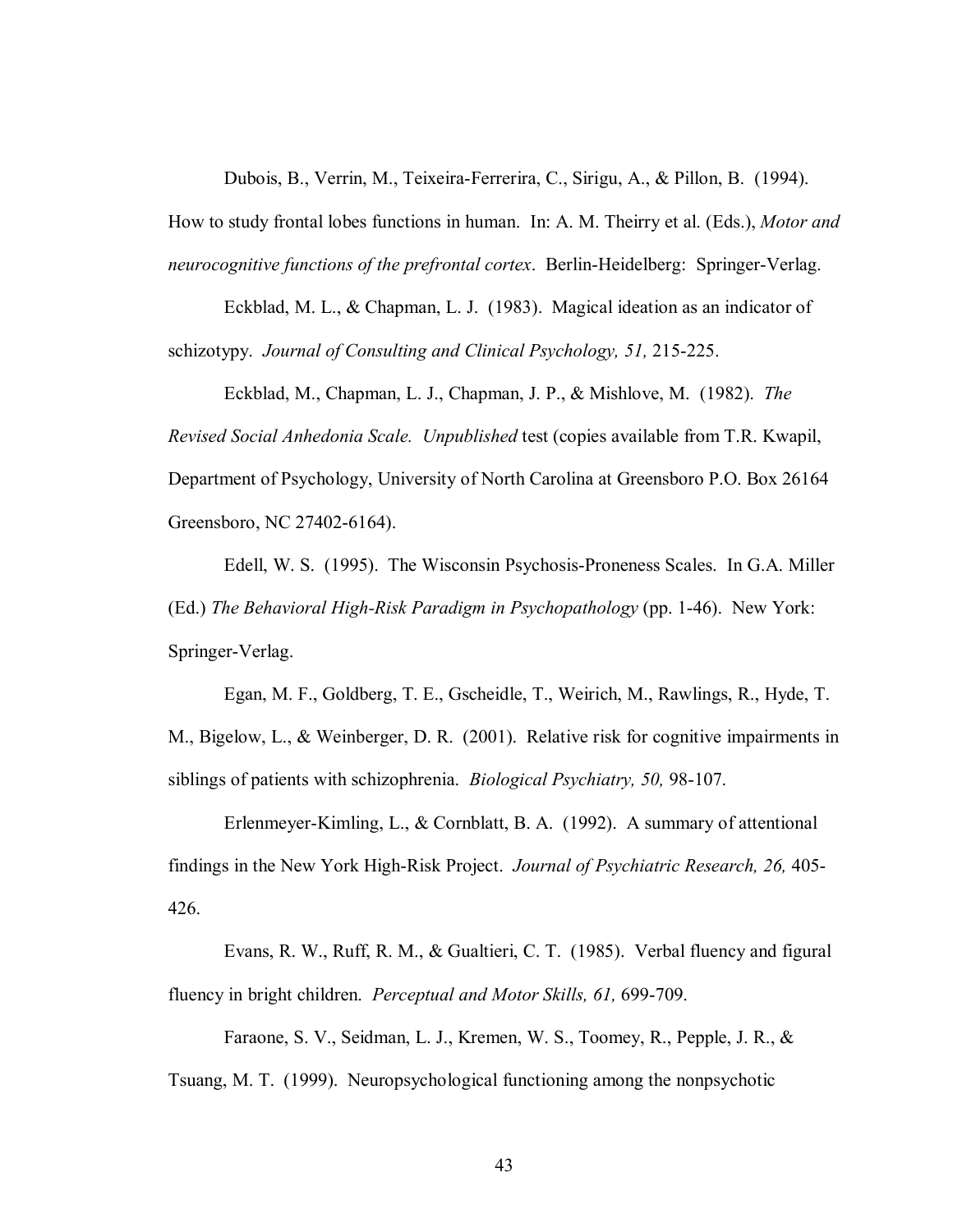relatives of schizophrenic patients: A 4-year follow up study. *Journal of Abnormal Psychology, 108 (1),* 176-181.

Fernandes, L. O. L., & Miller, G.A. (1995). Compromised performance and abnormal psychophysiology associated with the Wisconsin Psychosis-Proneness Scales. In G.A. Miller (Ed.) *The Behavioral High-Risk Paradigm in Psychopathology* (pp. 1-46). New York: Springer-Verlag.

First, M. B., Spitzer, R. L., Gibbon, M., & Williams, J. B. W. (1997). *Structured Clinical Interview for DSM-IV Axis I Disorders, Research Version, Non-patient Edition* 

*(SCID-I/NP)*. New York: Biometrics Research, New York State Psychiatric Institute.

Franke, P., Maier, W., Hardt, J., & Hain, C. (1993). Cognitive functioning and anhedonia in subjects at risk for schizophrenia. *Schizophrenia Research, 10,* 77– 84.

Franke, P., Maier, W., Hardt, J., Hain, C., & Cornblatt, B.A. (1994). Attentional abilities and measures of schizotypy: Their variation and covariation in schizophrenic patients, their siblings, and normal control subjects. *Psychiatry Research, 54(3)*, 259- 272.

Gabrielli, J. D. E., Poldrack, R. A., & Desmond, J. E. (1998). The role the left prefrontal cortex in language and memory. *Proceedings of the National Academy of Sciences of the United States of America, 95,* 906-913.

Gold, J. M. (2004). Cognitive deficits as treatment targets in schizophrenia. *Schizophrenia Research, 72,* 21-28.

Golden, C. J. (1978). *Stroop Color and Word Test*. Chicago: Stoelting.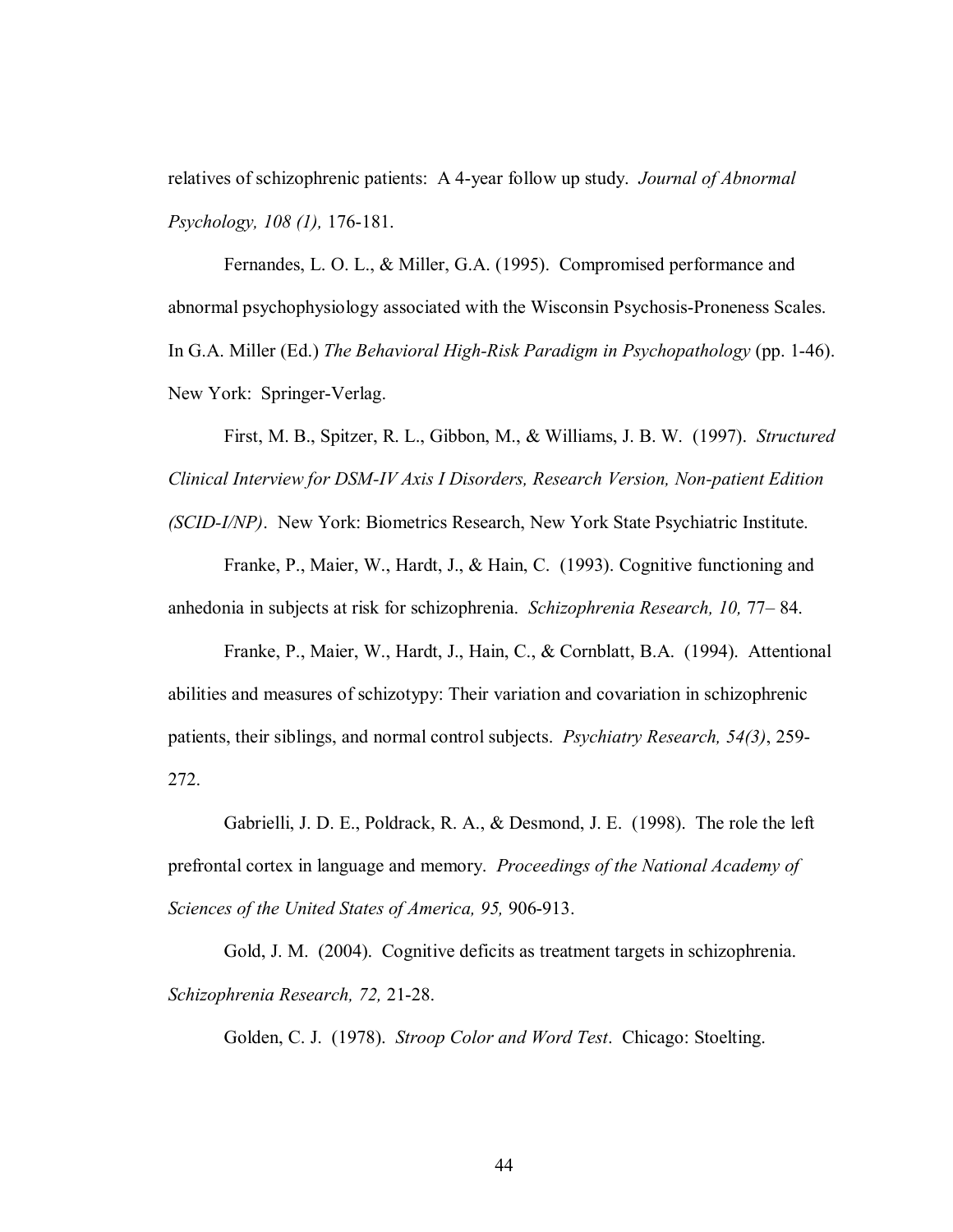Gooding, D. C. (1999). Antisaccade task performance in questionnaire-identified schizotypes. *Schizophrenia Research, 35,* 157-166.

Gooding, D. C., & Iacono, W. G. (1995). Schizophrenia through the lens of a developmental psychopathology perspective. In D. Cicchetti and D. Cohen (Eds.), *Developmental psychopathology-Volume 2: Risk, disorder, and adaptation* (pp. 535- 580). New York: John Wiley & Sons.

Gottesman, I. I. (1991). *Schizophrenia Genesis.* New York: W. H. Freeman and Company.

Gottesman, I. & Shields, J. (1972). *Schizophrenia and genetics: A twin study vantage point.* New York, NY: Academic Press.

Green, M. F. (1998). *Schizophrenia from a neurocognitive perspective: Probing the impenetrable darkness*.Needham Heights, MA: Allyn & Bacon.

Heaton, R. K., Chelune, G. I., Talley, J. L., Kay, G. G., & Curtis, G. (1993).

*Wisconsin Card Sorting Test manual: Revised and expanded.* Odessa, FL: Psychological Assessment Resources.

Heydebrand, G., Weiser, M., Rabinowitz, J., Hoff, A. L., DeLisi, L. E., &

Csernansky, J. G. (2004). Correlates of cognitive deficits in first episode schizophrenia. *Schizophrenia Research, 68,* 1-9.

Iacono, W. G. (1998). Identifying genetic risk for psychopathology. In: D. K.

Routh, & R. J. DeRubeis (Eds.), *The science of clinical psychology: Accomplishments and future* (pp. 3-22). Washington, DC: American Psychological Association.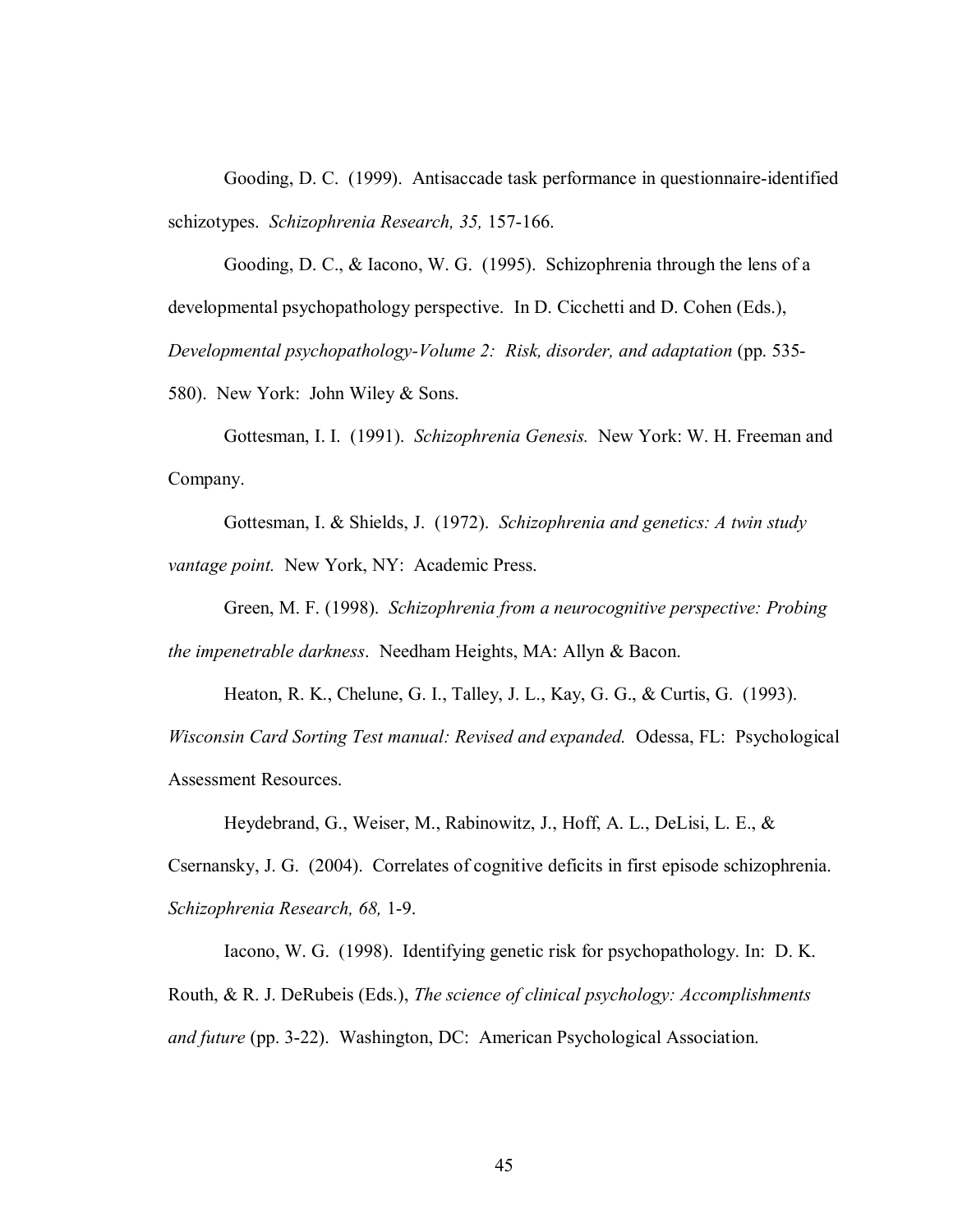Jackson, D. N. (1970). A sequential system for personality scale development.

In C.N. Spielberger (Ed.), *Current topics in clinical and community psychology,* (Vol. 2, pp. 61-96). New York: Academic Press.

Jaeger, J., Czobor, P., & Berns, S. M. (2003). Basic neuropsychological dimensions in schizophrenia. *Schizophrenia Research, 65,* 105-116.

Jones-Gotman, M., & Milner, B. (1977). Design fluency: The invention of nonsense drawings after focal cortical lesions. *Neuropsychologia, 15,* 653-674.

Keefe, R. S. E., Silverman, J. M., Lees-Roitman, S. E., Harvey, P. D., Duncan, M. A., Alroy, D., Siever, L. J., Davis, K. L., & Mohs, R. C. (1994). Performance of nonpsychotic relatives of schizophrenic patients on cognitive tests. *Psychiatry Research, 53,* 1-12.

Kendler, K. S., Ochs, A. L., Gorman, A. M., Hewitt, J. K., Ross, D. E., & Mirsky, A. F. (1991). The structure of schizotypy: a pilot multitrait twin study. *Psychiatry Research, 36(1)*, 19-36.

Kraeplin, E. (1919). Dementia praecox and paraphrenia. In: R. M. Barclay, & G. M. Robertson (Eds.), *Psychiatrie.* New York: Robert E. Krieger.

Kremen, W. S., Seidman, L. J., Faraone, S. V., Toomey, R., & Tsuang, M. T.

(2004). Heterogeneity of schizophrenia: A study of individual neuropsychological profiles. *Schizophrenia Research, 71 (2-3),* 307-321.

Kremen, W. S., Seidman, L. J., Faraone, S. V., Pepple, J. R., & Tsuang, M. T. (1992). Attention/information-processing factors in psychotic disorders. Replication and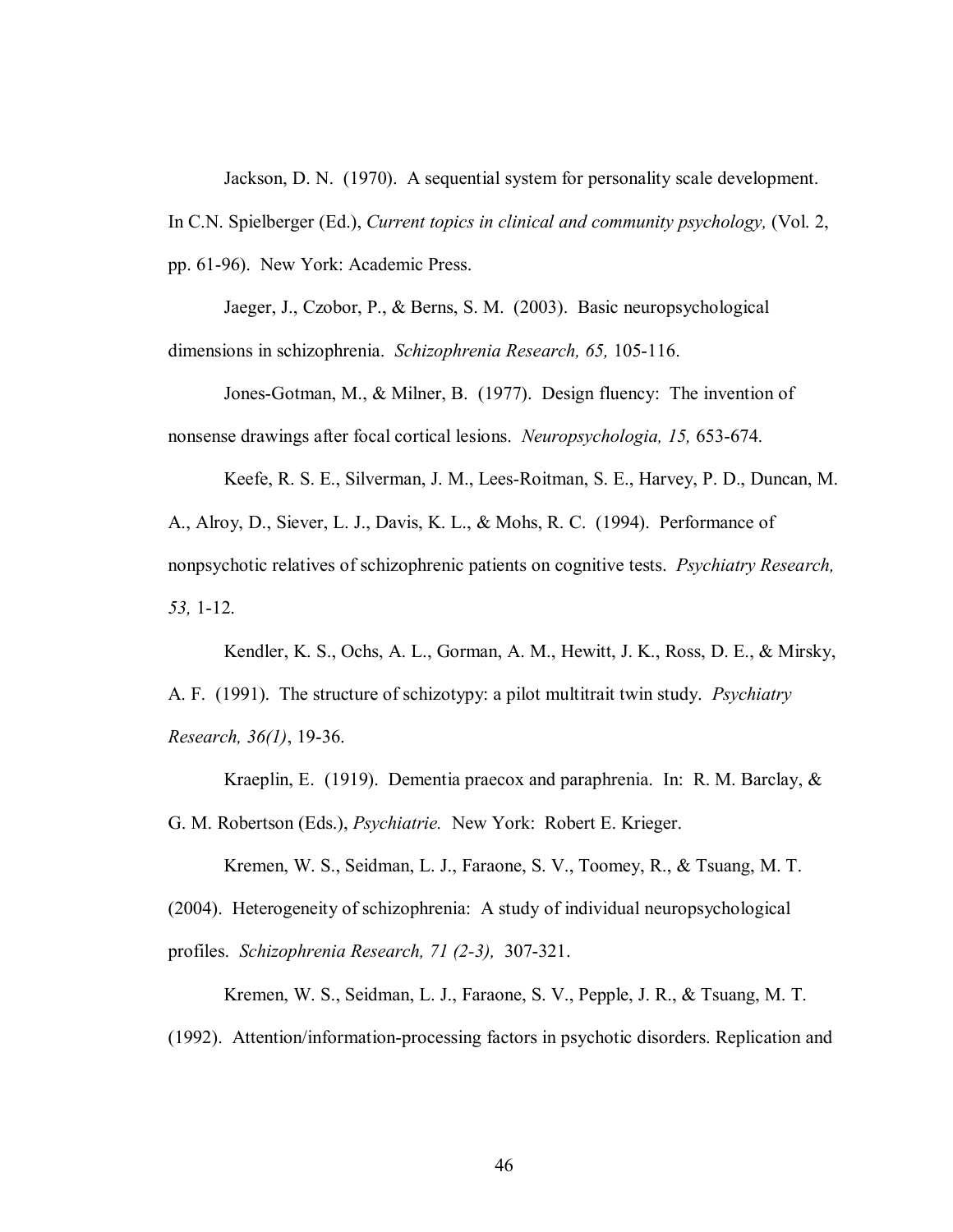extension of recent neuropsychological findings. *Journal of Nervous and Mental Disease, 180(2)*, 89-93.

Kwapil, T.R. (1998). Social anhedonia as a predictor of the development of schizophrenia-spectrum disorders. *Journal of Abnormal Psychology, 107,* 558-565.

LaPorte, D. J., Kirkpatrick, B., & Thaker, G. K. (1994). Psychosis-proneness and verbal memory in a college student population. *Schizophrenia Research, 12(3),* 237-245.

Laurent, A., Biloa-Tang, M., Bougerol, T., Duly, D., Anchisi, A. M., Bosson, J. L., Pellat, J., d'Amato, T., & Dalery, J. (2000). Executive/attentional performance and measures of schizotypy in patients with schizophrenia and in their nonpsychotic firstdegree relatives. *Schizophrenia Research, 46(2-3),* 269-283.

Laurent, A., Duly, D., Murry, P., Foussard, N., Boccara, S., Mingat, F., Dalery, J., & d'Amato, T. (2001). WCST performance and schizotypal features in the first-degree relatives of patients with schizophrenia. *Psychiatry Research, 104,* 133-144.

Laurent, A., Gilvarry, C., Russell, A., & Murray, R. (2002). Personality dimensions and neuropsychological performance in first-degree relatives of patients with schizophrenia and affective psychosis. *Schizophrenia Research, 55 (3),* 239-248.

Laurent, A., Saoud, M., Bougerol, T., d'Amato, T., Anchisi, A., Biloa-Tang, M., Dalery, J., & Rochet, T. (1999). Attentional deficits in patients with schizophrenia and in their non-psychotic first-degree relatives. *Psychiatry Research, 89,* 147-159.

Lenzenweger, M. F. (2001). Reaction time slowing during a high-load, sustained-attention task performance in relation to psychometrically identified schizotypy. *Journal of Abnormal Psychology, 110 (2),* 290-296.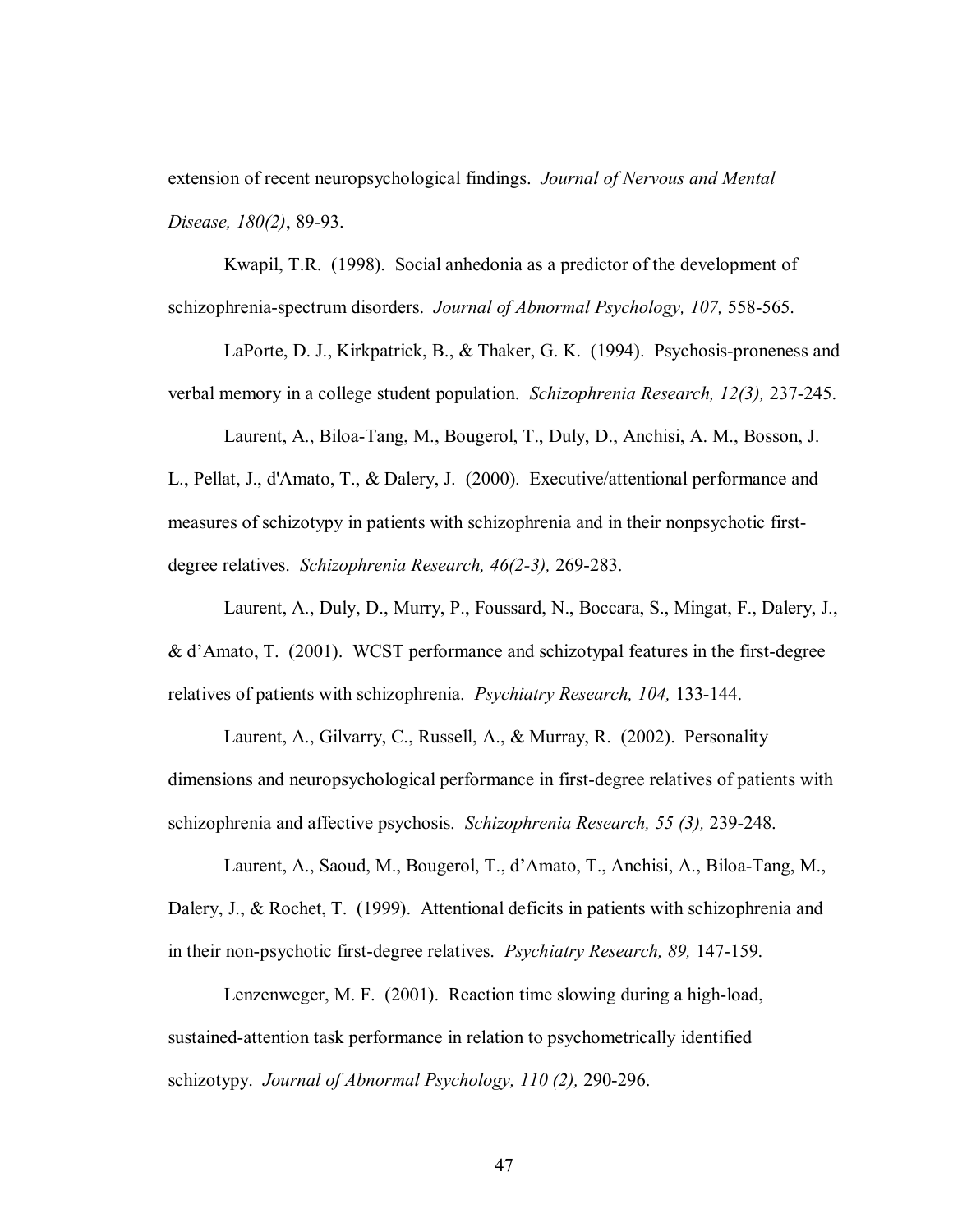Lenzenweger, M. F., & Gold, J. M. (2000). Auditory working memory and verbal recall memory in schizotypy. *Schizophrenia Research, 42(2)*, 101-110.

Leung, A., & Chue, P. (2000). Sex differences in schizophrenia, a review of the literature. *Acta Psychiatrica Scandinavica Supplement, 401,* 3-38.

Lezak, M.D. (1995). *Neuropsychological Assessment, 3rd Edition*. New York: Oxford University Press.

Liddle, P. F. (1987). The symptoms of chronic schizophrenia. A re-examination of the positive-negative dichotomy. *British Journal of Psychiatry, 151,* 145-151.

Liu, A., Zhang, Y., Gehan, E., & Clarke, R. (2002). Block principal component analysis with application to gene microarray data classification. *Statistics in Medicine, 21,* 3465-3474.

Mason, O, Claridge, G, Williams, L. Questionnaire measurement. (1997). In Claridge, G (Ed.). *Schizotypy. Implications for Illness and Health* (pp. 19–37), New

York: NY Oxford University Press.

Meehl, P. (1962). Schizotaxia, schizotypy, schizophrenia. *American Psychologist, 17 (12),* 827-838.

Meehl, P. E. (1989). Schizotaxia revisited. *Archives of General Psychiatry, 46 (10),* 935-944.

Milner, B. (1975). Psychological aspects of focal epilepsy and its neurological management. In: D. P. Purpura, L. K. Penry, & R. D. Walter (Eds.), *Advances in neurology: Vol. 8.*. New York: Raven Press.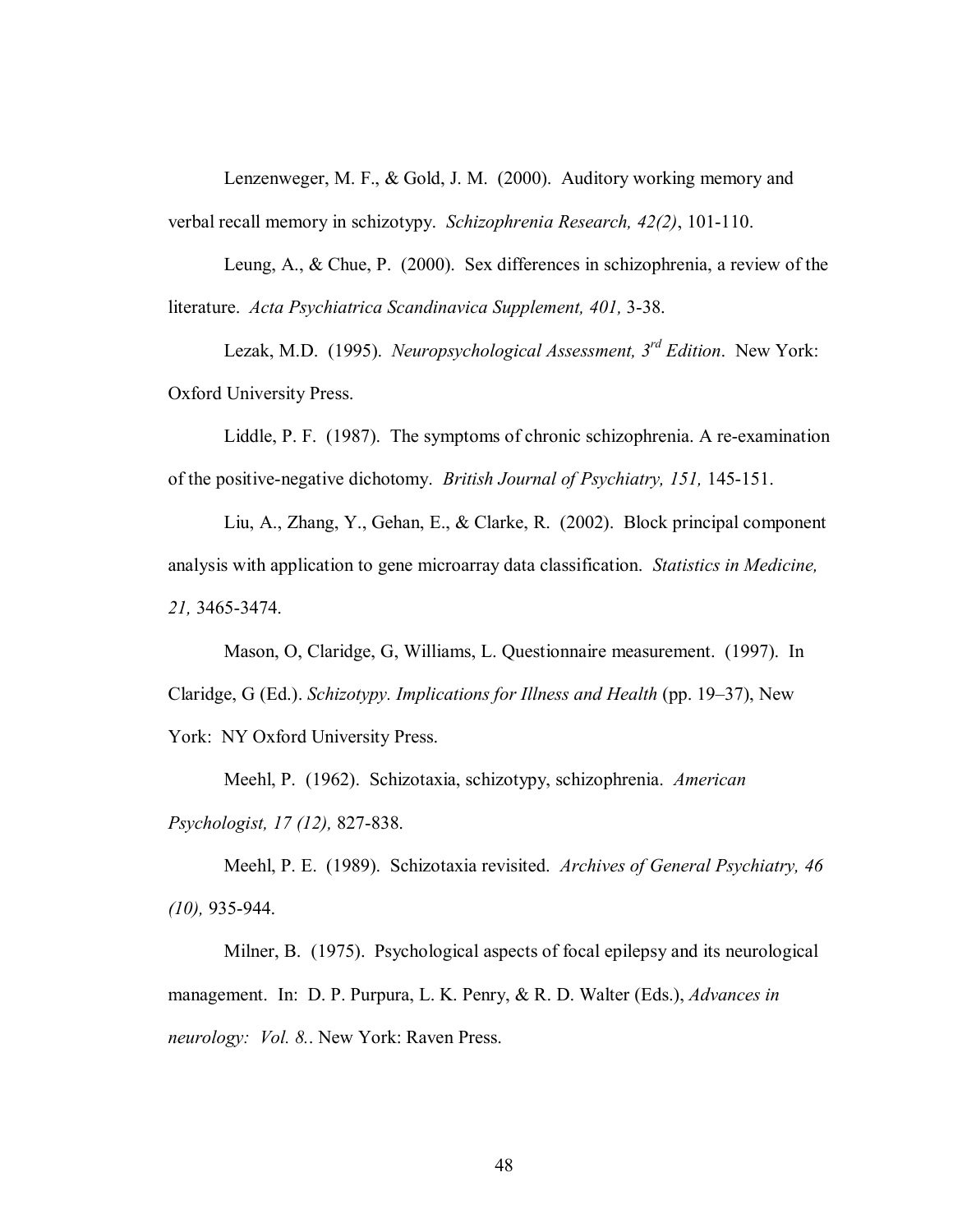Mirsky, A. F. (1988). Research on schizophrenia in the NIMH laboratory of psychology and psychopathology, 1954-1987. *Schizophrenia Bulletin, 14 (2),* 151-156.

Mirsky, A. F. (1989). The neuropsychology of attention: Elements of a complex behavior. In: E. Perecman (Ed.), *Integrating theory and practice in clinical neuropsychology* (pp. 75-91). Hillsdale, NJ: Erlbaum.

Mirsky, A. F., Anthony, B. J., Duncan, C. C., Ahearn, M. B., & Kellam, S. J.

(1991). Analysis of the elements of attention: A neuropsychological approach.

*Neuropsychology Review, 2,* 109-145.

Mirsky, A. F., Yardley, S. L., Jones, B. P. J., Walsh, D., & Kendler, K. S. (1995). *Journal of Psychiatry Research, 29(1),* 23-42.

Mitropoulou, V., Harvey, P. D., Maldari, L. A., Moriarty, P. J., New, A. S.,

Silverman, J. M., & Siever, L. J. (2002). Neuropsychological performance in schizotypal personality disorder: Evidence regarding diagnotic specificity. *Biological Psychiatry, 52,* 1175-1182.

Myles-Worsley, M., & Park, S. (2002). Spatial working memory deficits in schizophrenia patients and their first degree relatives from Palau, Micronesia. *American Journal of Medical Genetics, 114(6)*, 609-615.

Nieuwenstein, M. R., Aleman, A., & de Haan, E. H. F. (2001). Relationship between symptom dimensions and neurocognitive functioning in schizophrenia: A metaanalysis of WCST and CPT studies. *Journal of Psychiatry Research, 35,* 119-125.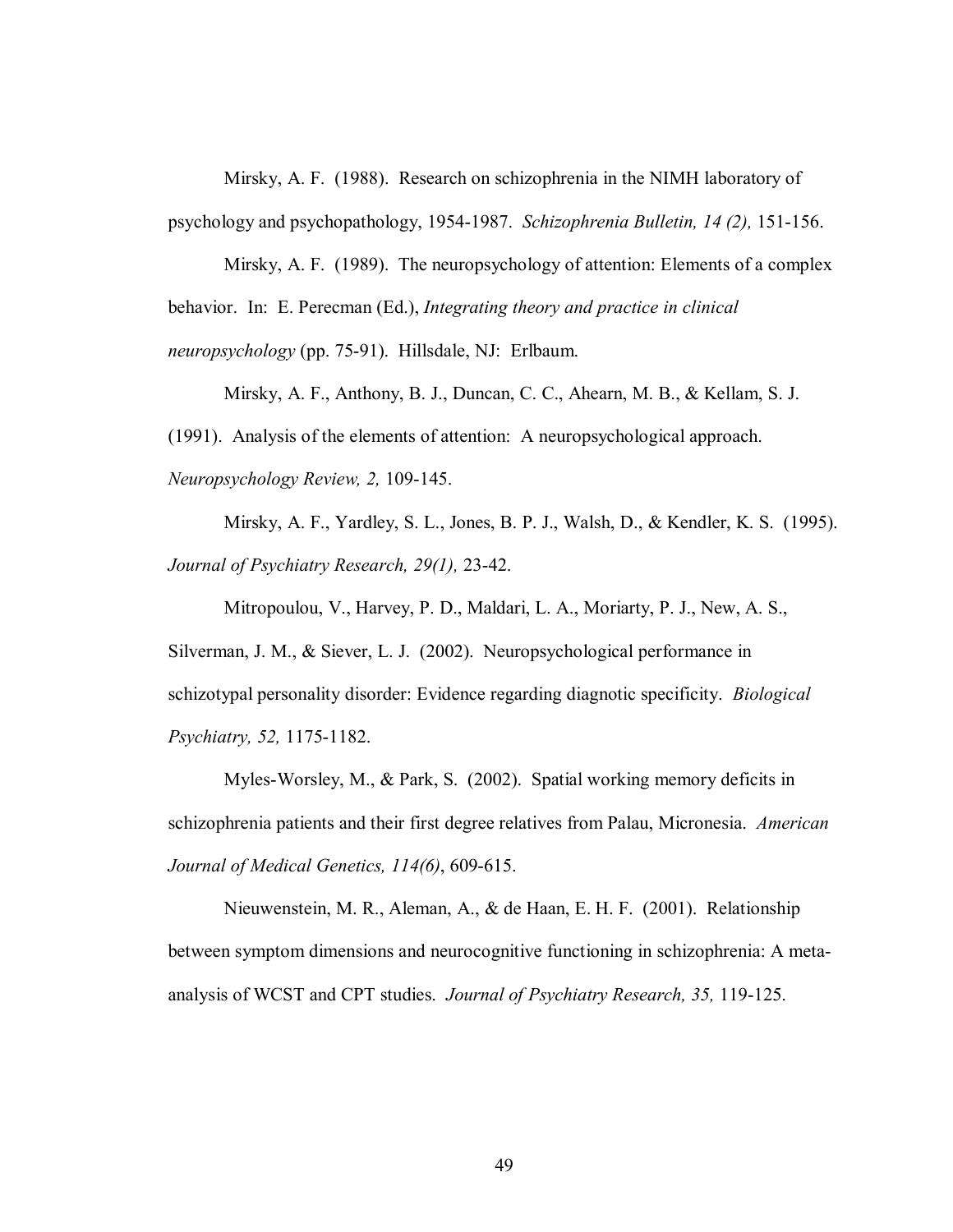Nuechterlein, K. H. (1983). Signal detection in vigilance tasks and behavioral attributes among offspring of schizophrenic mothers and among hyperactive children. *Journal of Abnormal Psychology, 92,* 4–28.

Nuechterlein, K. H., & Asarnow, R. F. (1997). *Direction for the Use of the UCLA Continuous Performance Test (CPT) Program for IBM AT and Fully Compatible Microcomputers, Version 7.10 for Degraded Stimulus CPT and Conventional ''0'' CPT.* Department of Psychiatry and Behavioral Sciences, UCLA, Los Angeles, CA.

Nuechterlein, K. H., Barch, D. M., Gold, J. M., Goldberg, T. E., Green, M. F., & Heaton, R. K. (2004). Identification of separable cognitive factors in schizophrenia. *Schizophrenia Research, 72,* 29-39.

Obiols, J. E., Garcia-Domingo, M., de Trincheria, I., & Domenech, E. (1993). Psychometric schizotypy and sustained attention in young males. *Personality and Individual Differences, 14 (2),* 381-384.

O'Driscoll, G. A., Florencio, P. S., Gagnon, D., Wolff, A. V., Benkelfat, C., Mikula, L., Lal, S., & Evans, A. C. (2001). Amygdala-hippocampal volume and verbal memory in first-degree relatives of schizophrenic patients. *Psychiatry Research: Neuroimaging, 107,* 75-85.

O'Leary, D. S., Flaum, M., Kesler, M. L., Flashman, L. A., Arndt, S., & Andreason, N. C. (2000). Cognitive correlates of the negative, disorganized and psychotic symptoms dimensions of schizophrenia. *Journal of Neuropsychiatry and Clinical Neuroscience, 12,* 4-15.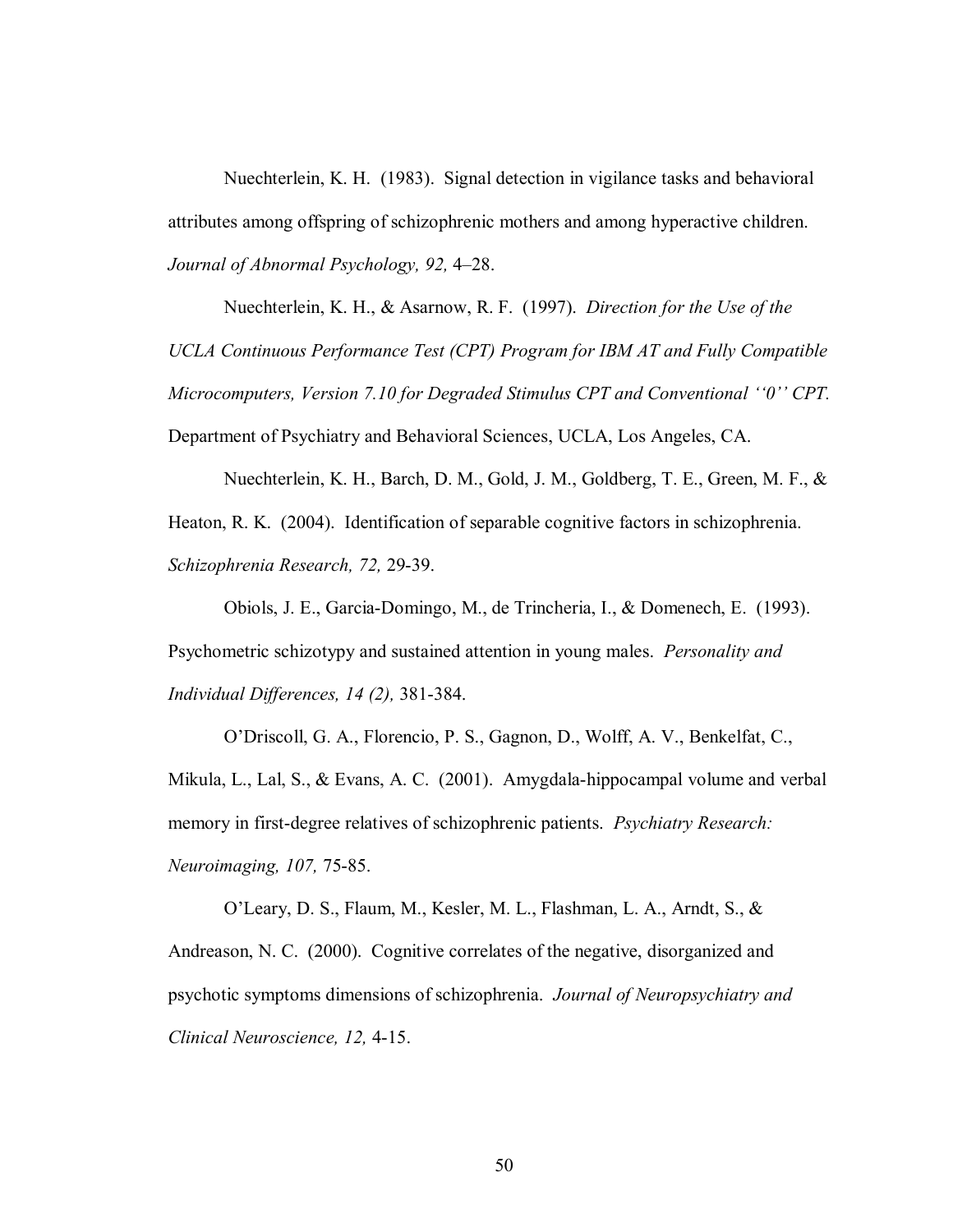Park, S., & McTigue, K. (1997). Working memory and the syndromes of schizotypal personality. *Schizophrenia Research, 26,* 213-220.

Peralta, V., de Leon, J., & Cuesta, M. J. (1992). Are there more than two syndromes in schizophrenia? A critique of the positive-negative dichotomy. *British Journal of Psychiatry, 161,* 345-353.

Pogge, D. L., Stokes, J. M., & Harvey, P. D. (1994). Empirical evaluation of the factorial structure of attention in adolescent psychiatric patients. *Journal of Clinical and Experimental Neuropsychology, 16(3)*, 344-353.

Porteus, S. D. (1959). *The Maze Test and clinical psychology.* Palo Alto, CA: Pacific Books.

 Porteus, S. D. (1965). *Porteus Maze Test. Fifty years' application.* New York: Psychological Corporation.

Raichle, M. E., Fiez, J. A., Videen, T. O., MacLeod, A. M. K., Pardo, J. V., Fox,

P. T., & Petersen, S. E. (1994). Practice-related changes in the human brain functional anatomy during nonmotor learning. *Cerebral Cortex, 4,* 8-26.

Raulin, M. L. (1986). *Schizotypal Ambivalence Scale*. Unpublished test (copies available from T.R. Kwapil, Department of Psychology, Department of Psychology, University of North Carolina at Greensboro, Greensboro, NC 27402).

Reitan, R. M. (1958). Validity of the trail making test as an indicator of organic brain damage. *Perceptual and Motor Skills, 8,* 271-276.

Reitan, R. M., & Wolfson, D. (1993) *The Halstead-Reitan Neuropsychological Test Battery: Theory and clinical interpretation.* Tucson, AZ: Neuropsychology Press.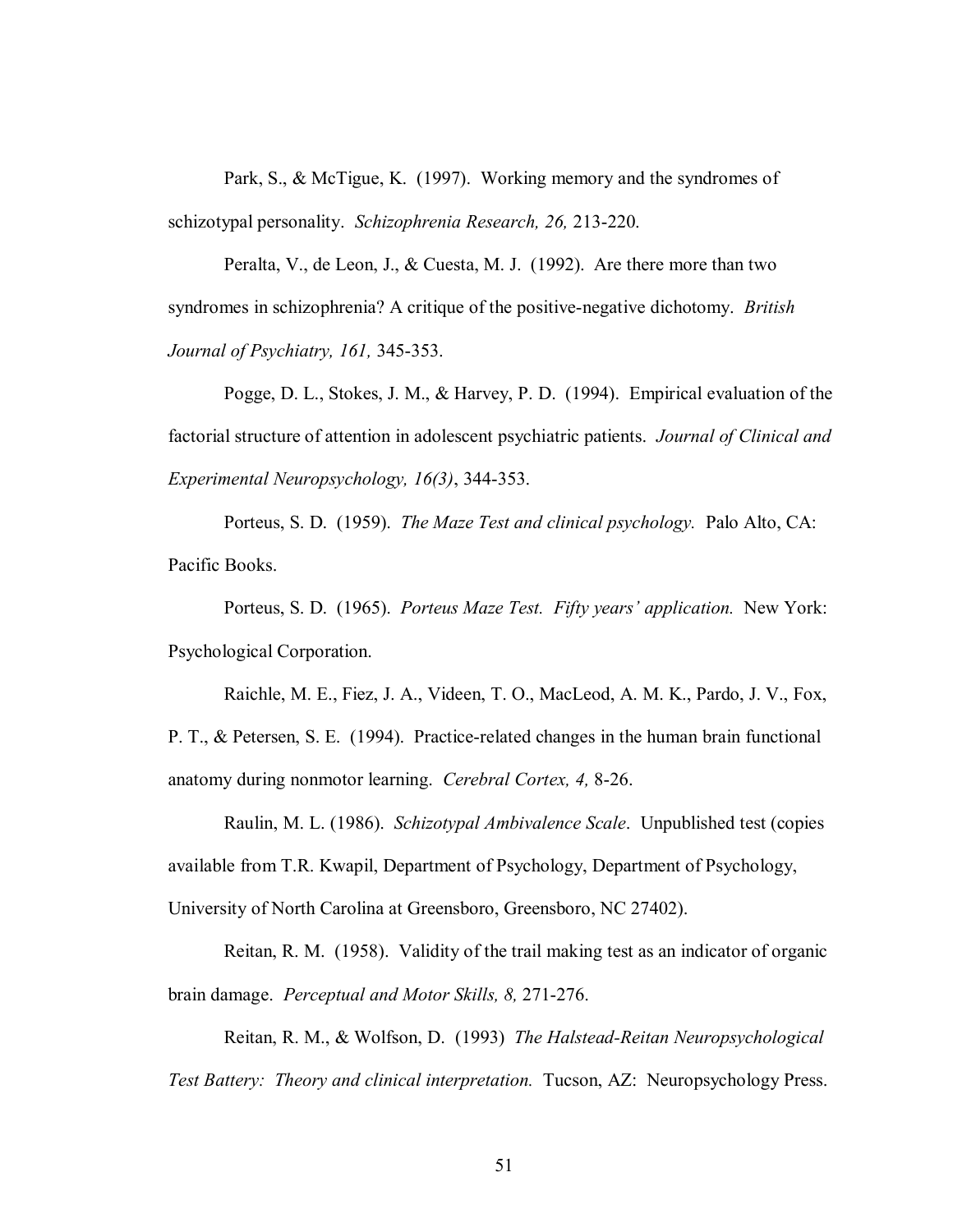Rosa, A., van Os, J., Fananas, L., Barrantes, N., Caparros, B., Guitierrez, B., & Obiols, J. (2000). Developmental instability and schizotypy. *Schizophrenia Research, 43,* 125-134.

Ruff, R. M. (1996). *Ruff Figural Fluency Test: Professional Manual.* Lutz, FL: Psychological Assessment Resources.

Rybakowski, J. K., & Borkowska, A. (2002). Eye movement and neuropsychological studies in first-degree relatives of schizophrenic patients. *Schizophrenia Research, 54,* 105-110.

Saint-Cyr, J. A., & Taylor, A. E. (1992). The mobilization of procedural learning: The "key signature" of the basal ganglia. In L. R. Squire & N. Butters (Eds.), *Neuropsychology of Memory* (2<sup>nd</sup> ed.), New York: Guilford Press.

Shallice, T. (1982). Specific impairments of planning. *Philosophical transactions of the Royal Society of London, 298,* 199-209.

Shallice, T., & Burgess, P. W. (1991). Deficits in strategy application following frontal lobe damage in man. *Brain, 114,* 727–741.

Spreen, O., & Strauss, E. (1991). *A compendium of neuropsychological tests.*  New York: Oxford University Press.

Squire, L. R., & Alvarez, P. (1995). Retrograde amnesia and memory consolidation: a neurobiological perspective. *Current Opinions in Neurobiology, 5,* 169- 177.

Stefanis, N. C., Hanssen, M., Smirnis, N. K., Avramopoulos, D. A., Evdokimidis, I. K., Stefanis, C. N., Verdoux, H., & Van Os, J. (2002). Evidence that three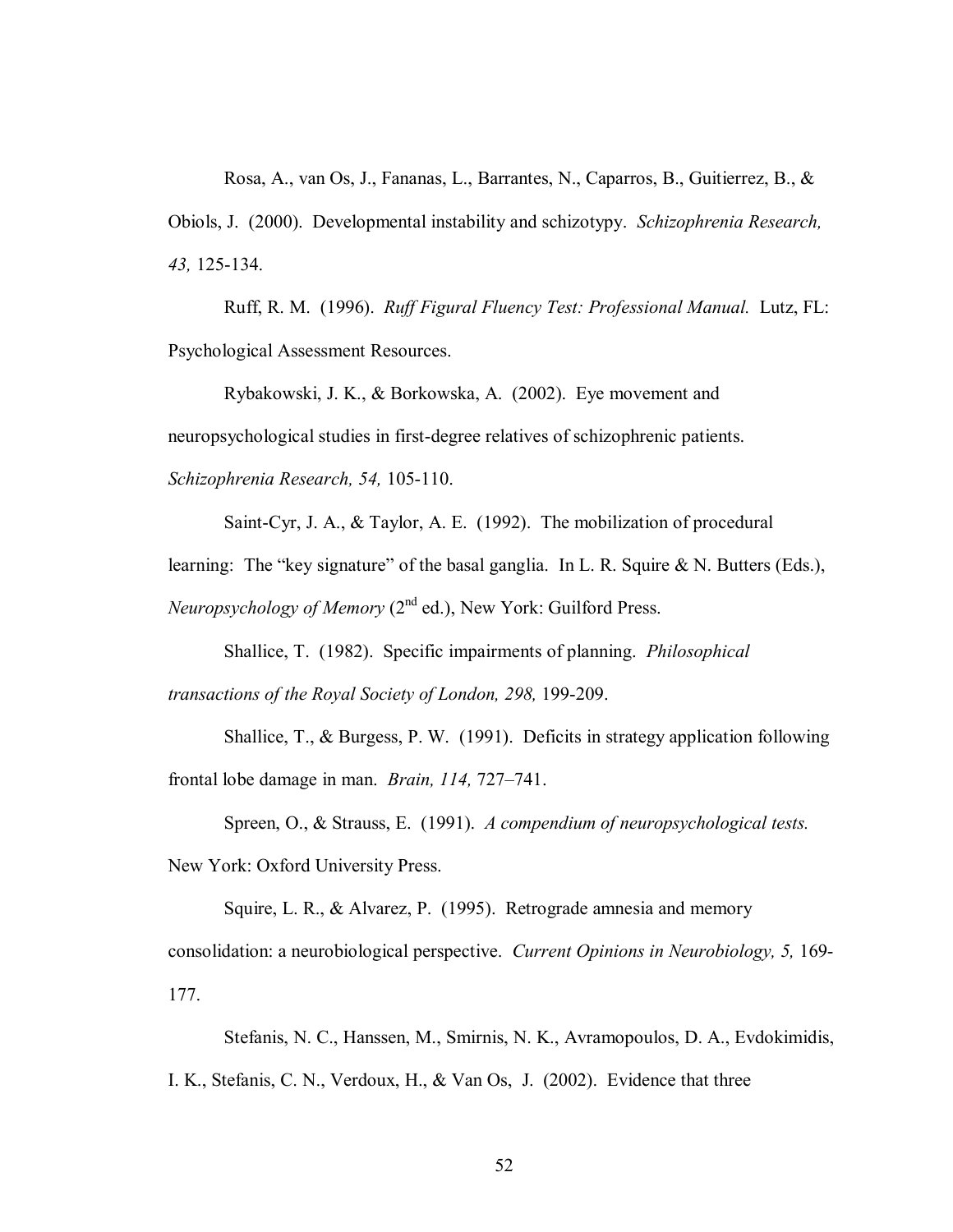dimensions of psychosis have a distribution in the general population. *Psychological Medicine, 32 (2),* 347-358.

Steinhauer, S. R., Zubin, J., Condray, R., Shaw, D. B., Peters, J. L., & Van Kremmen, D. P. (1991). Electrophysiological and behavioral signs of attentional disturbance in schizophrenics and their siblings. In C. A. Tamminga, & S. C. Scultz (Eds.), *Advances in neuropsychiatry and psychopharmacology (Vol. 1)*: *Schizophrenia Research* (pp. 169-178). New York: Raven Press.

Stratta, P., Daneluzzo, E., Mattei, P., Bustini, M., Casacchia, M., & Rossi, A.

(1997). No deficit in Wisconsin Card Sorting Test performance of schizophrenic patients' first-degree relatives. *Schizophrenia Research, 26,* 147-151.

Stuss, D. T., & Benson, D. F. (1986). *The frontal lobes*. New York: Raven Press.

Suhr, J. A. (1997). Executive functioning deficits in hypothetically psychosisprone college students. *Schizophrenia Research, 27,* 29-35.

Tallent, K. A. & Gooding, D. C. (1999). Working memory and Wisconsin Card Sorting Test performance in schizotypic individuals: a replication and extension. *Psychiatry Research, 89,* 161-170.

 Tatman, J. E. (1992). Elements of attention and concentration in normal aging adults: Locus of decline. Doctoral dissertation, The American University, Washington, DC.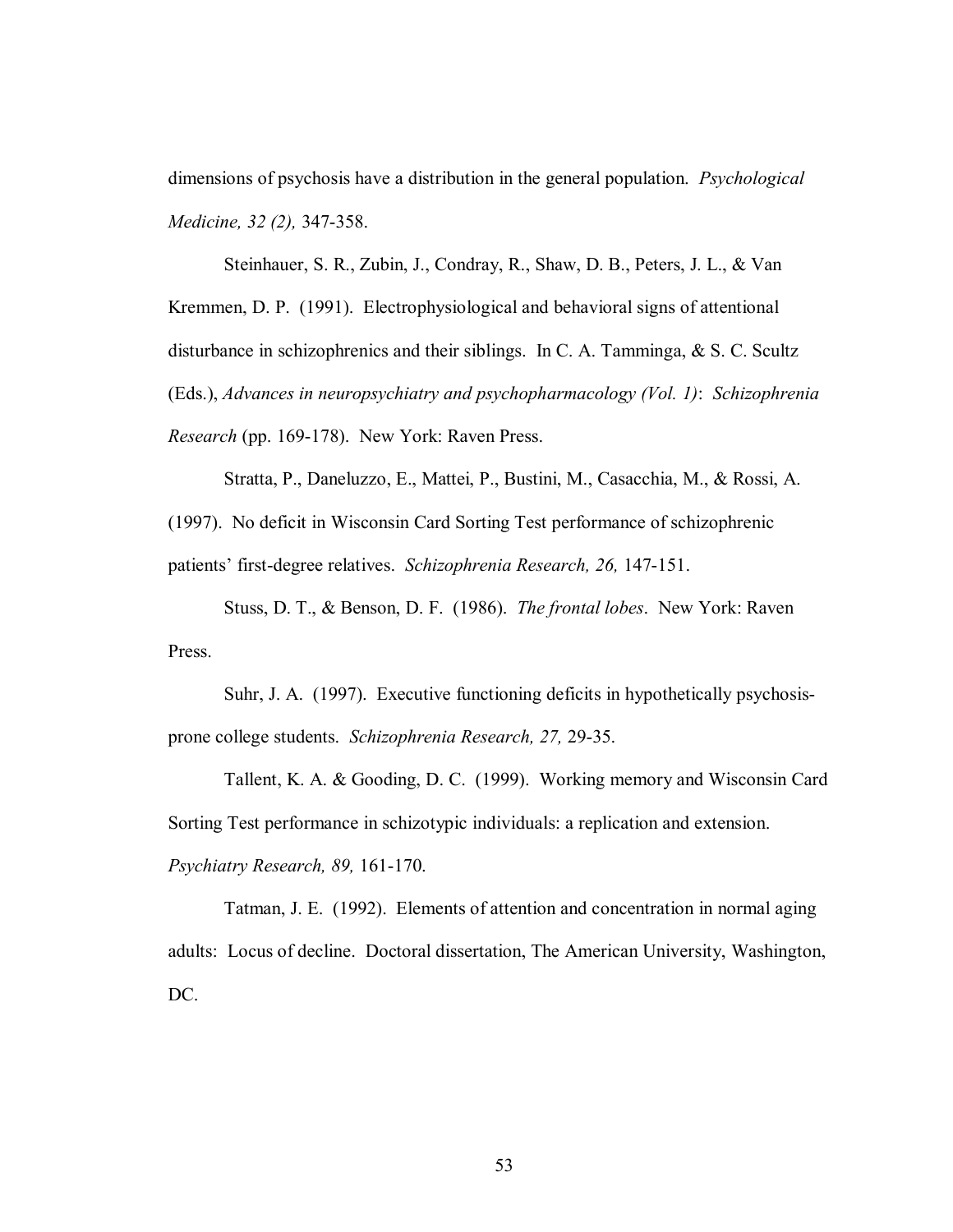Tranel, D., Anderson, S. W., & Benton, A. (1994). Development of the concept of 'executive function' and its relationship to the frontal lobes. In F. Boller, J. Grafman (Eds.), *Handbook of neuropsychology: Vol. 5.* New York: Elsevier.

Tsuang, M. T., Stone, W. S., & Faraone, S. V. (2000). Toward reformulating the diagnosis of schizophrenia. *American Journal of Psychiatry, 157 (7),* 1041-1050.

Voglmaier, M. M., Seidman, L. J., Niznikiewicz, M. A., Dickey, C. C., Shenton, M. E., & McCarley, R. W. (2000). Verbal and nonverbal neuropsychological test performance in subjects with schizotypal personality disorder. *American Journal of Psychiatry, 157,* 787-793.

Voglmaier, M. M., Seidman, L. J., Salisbury, D., & McCarley, R. W. (1997). Neuropsychological dysfunction in schizotypal personality disorder: A profile analysis. *Biological Psychiatry, 41,* 530-540.

Vollema, M. G., van den Bosch, R. J. (1995). The multidimensionality of schizotypy. *Schizophrenia Bulletin, 21 (1),* 19-31.

Volz, H. P., Gaser, C., Hager, F., Rzanny, R., Ponisch, J., Mentzel, H. J., Kaiser, W. A., & Sauer, H. (1999). Decreased frontal activation in schizophrenics during stimulation with the Continuous Performance Test- a functional magnetic resonance imaging study. *European Psychiatry, 14,* 17-24.

Wagman, A. M. I., & Wagman, W. (1992). On the Wisconsin. In E. F. Walker, R. H. Dworkin, & B. A. Cornblatt (Eds.), *Progress in experimental personality and psychopathology research: Vol. 15* (pp. 162-182). New York: Springer.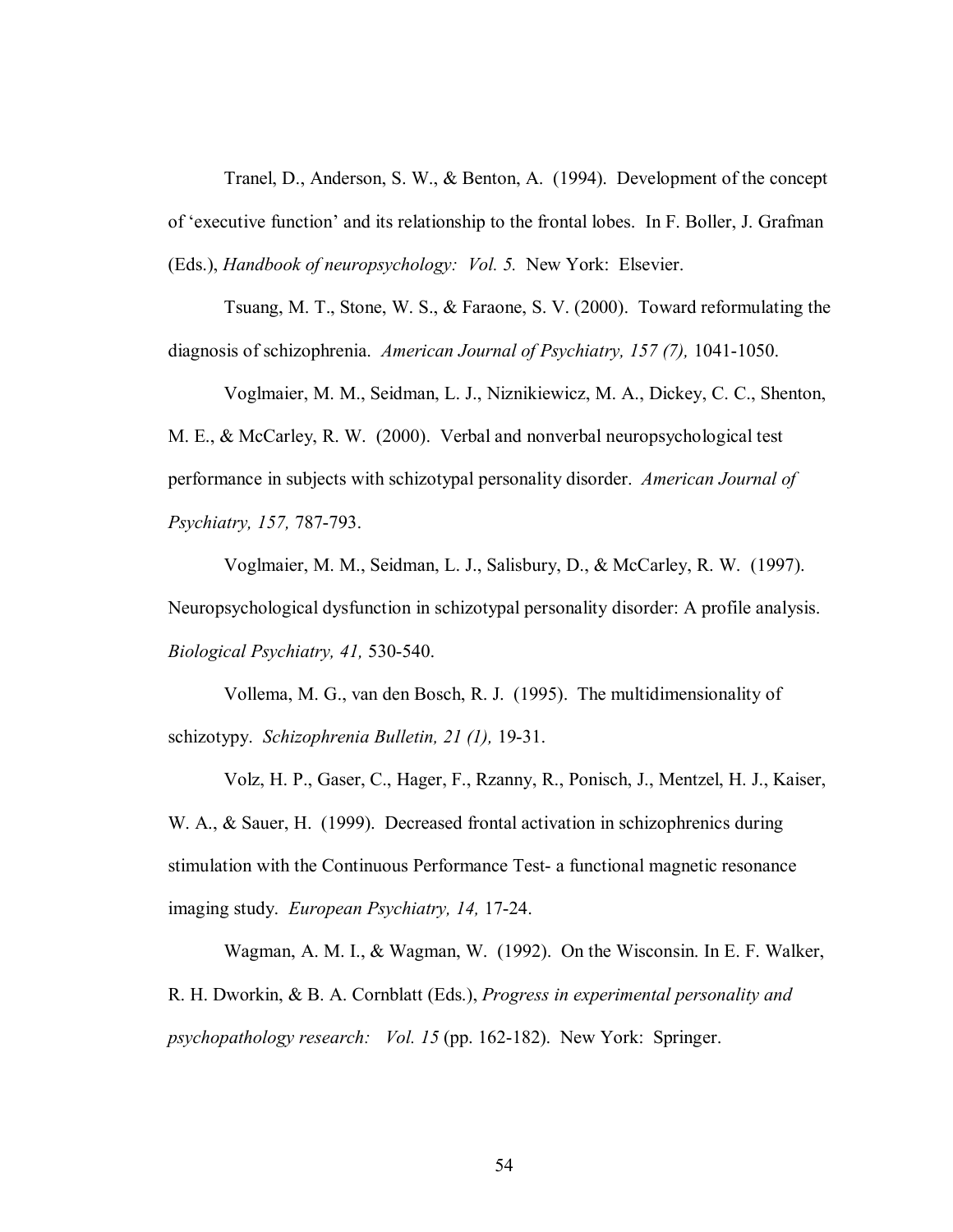Wechsler, D. (1991). *Wechsler Intelligence Scale for Children (3rd ed.)*. San Antonio, TX: The Psychological Corporation.

 Wechsler, D. (1997). *Wechsler Adult Intelligence Scale-III*. San Antonio, TX: Psychology.

Wilson, B. A., Cockburn, J., & Baddeley, A. (1985). *The Rivermead* 

*Behavioural Memory Test.* Reading, England: Thames Valley Test Co.; Gaylord, MI:

National Rehabilitational Services.

Wolf, L. E., Cornblatt, B. A., Roberts, S. A., Shapiro, B. M., & Erlenmeyer-Kimling, L. (2002). Wisconsin Card Sorting deficits in the offspring of schizophrenics in the New York High-Risk Project. *Schizophrenia Research, 57,* 173-182.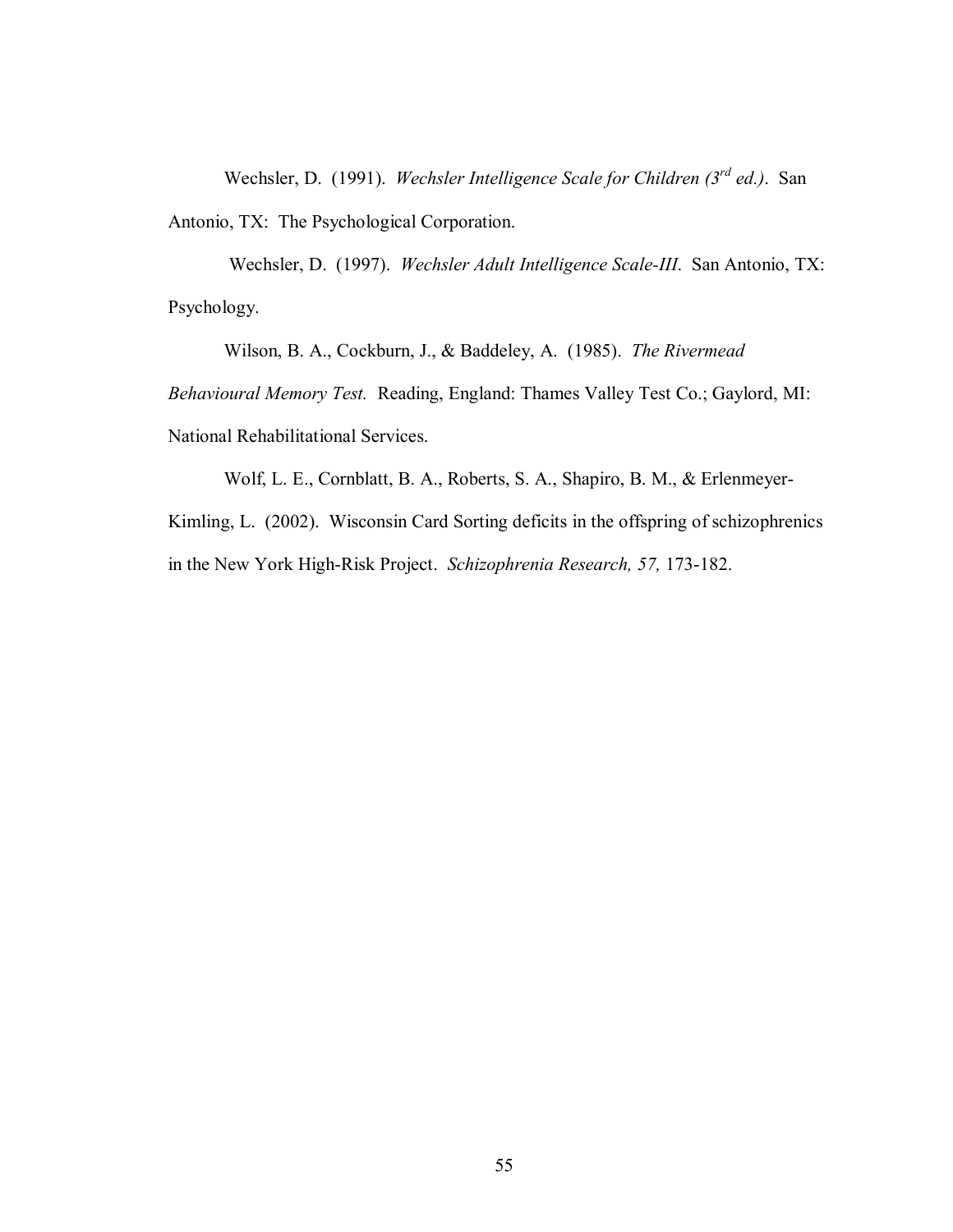### APPENDIX A

## TABLES

# Table 1

# *Summary of Neuropsychological Findings in Samples Using Chapman Scales*

| Study                    | Sample                                                                       | Neuropsychology<br><b>Measures</b> | Findings                                                                                                                                                                                                                                                                                                                                                                                           |
|--------------------------|------------------------------------------------------------------------------|------------------------------------|----------------------------------------------------------------------------------------------------------------------------------------------------------------------------------------------------------------------------------------------------------------------------------------------------------------------------------------------------------------------------------------------------|
| Lenzenweger<br>(2001)    | 31 schizotypic<br>26 controls<br>Per-Ab                                      | CPT-IP                             | $d$ : NS<br>$\ln \beta$ : NS<br>Hits: NS<br>False Alarms: NS<br>Reaction Time: $C < S$                                                                                                                                                                                                                                                                                                             |
| Obiols<br>(1993)         | 35 Per-Ab<br>33 controls                                                     | CPT-IP                             | $d'$ : Per-Ab < C                                                                                                                                                                                                                                                                                                                                                                                  |
| Laurent et al.<br>(1999) | 23 schizophrenia<br>45 first-degree relatives<br>36 controls<br>Soc & PhyAnh | CPT-IP                             | Fast Numbers (3FN):<br>$d$ : NS<br>$\ln \beta$ : NS<br>In random: NS<br>Fast Numbers (4FN):<br>$d$ : NS<br>$\ln \beta$ : NS<br>In random: $Sc < R$ , C<br>Slow Numbers:<br>$d$ : NS<br>$\ln \beta$ : NS<br>In random: $Sc < R$ , C<br>Fast Shapes:<br>$d'$ : Sc, R < C<br>$\ln \beta$ : NS<br>In random: NS<br>Slow Shapes:<br>$d$ ': NS<br>$\ln \beta$ : NS<br>In random: NS<br>Soc & Phy Anh not |
|                          |                                                                              |                                    | related to d'                                                                                                                                                                                                                                                                                                                                                                                      |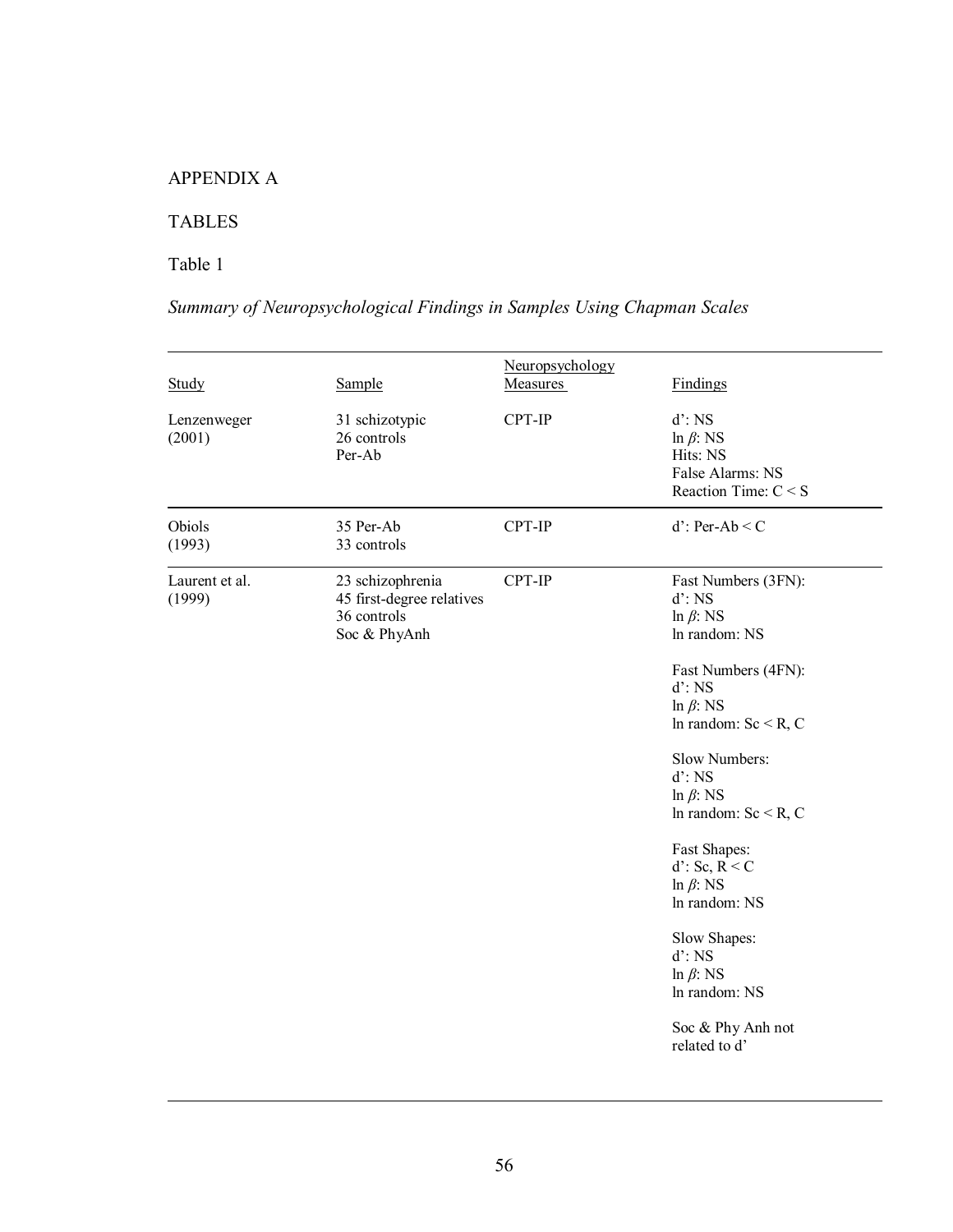# Table 1 (continued)

| Study                       | Sample                                                                   | Neuropsychology<br><b>Measures</b> | Findings                                                                                                                                                                                                                                                                                                                                |
|-----------------------------|--------------------------------------------------------------------------|------------------------------------|-----------------------------------------------------------------------------------------------------------------------------------------------------------------------------------------------------------------------------------------------------------------------------------------------------------------------------------------|
| Franke et al.<br>(1994)     | 35 schizophrenia<br>26 healthy siblings<br>35 controls<br>Per-Ab, PhyAnh | CPT-IP                             | $d'$ : Sc, R < C<br>$\ln \beta$ : Sc < C<br>Per-Ab, Phy Anh not<br>related to CPT-IP<br>variables                                                                                                                                                                                                                                       |
| Gooding et al.<br>(1999)    | 97 Per-Mag<br>58 SocAnh<br>104 controls                                  | <b>WCST</b>                        | Categories Completed:<br>Per-Mag, SocAnh $\leq C$<br>Perseverative Errors:<br>Per-Mag, SocAnh $>$ C<br>Non-Perseverative Errors:<br><b>NS</b><br>Trials to 1st: NS<br>Conceptual Level<br>Response: NS<br>Failure to Maintain Set:<br>Per-Mag, SocAnh $>$ C                                                                             |
| Tallent & Gooding<br>(1999) | 49 SocAnh<br>66 Per-Mag<br>63 controls                                   | <b>WCST</b><br>Working Memory task | Categories Completed:<br>$SocAnh <$ Per-Mag, C<br>Perseverative Errors: NS<br>Non-Perseverative Errors:<br><b>NS</b><br>Trials to 1st: NS<br>Conceptual Level<br>Response: NS<br>Failure to Maintain Set:<br>Per-Mag, SocAnh $>$ C<br>Working Memory:<br>% Correct: SocAnh, Per-<br>Mag < C<br>Reaction Time: SocAnh ><br>$\mathcal{C}$ |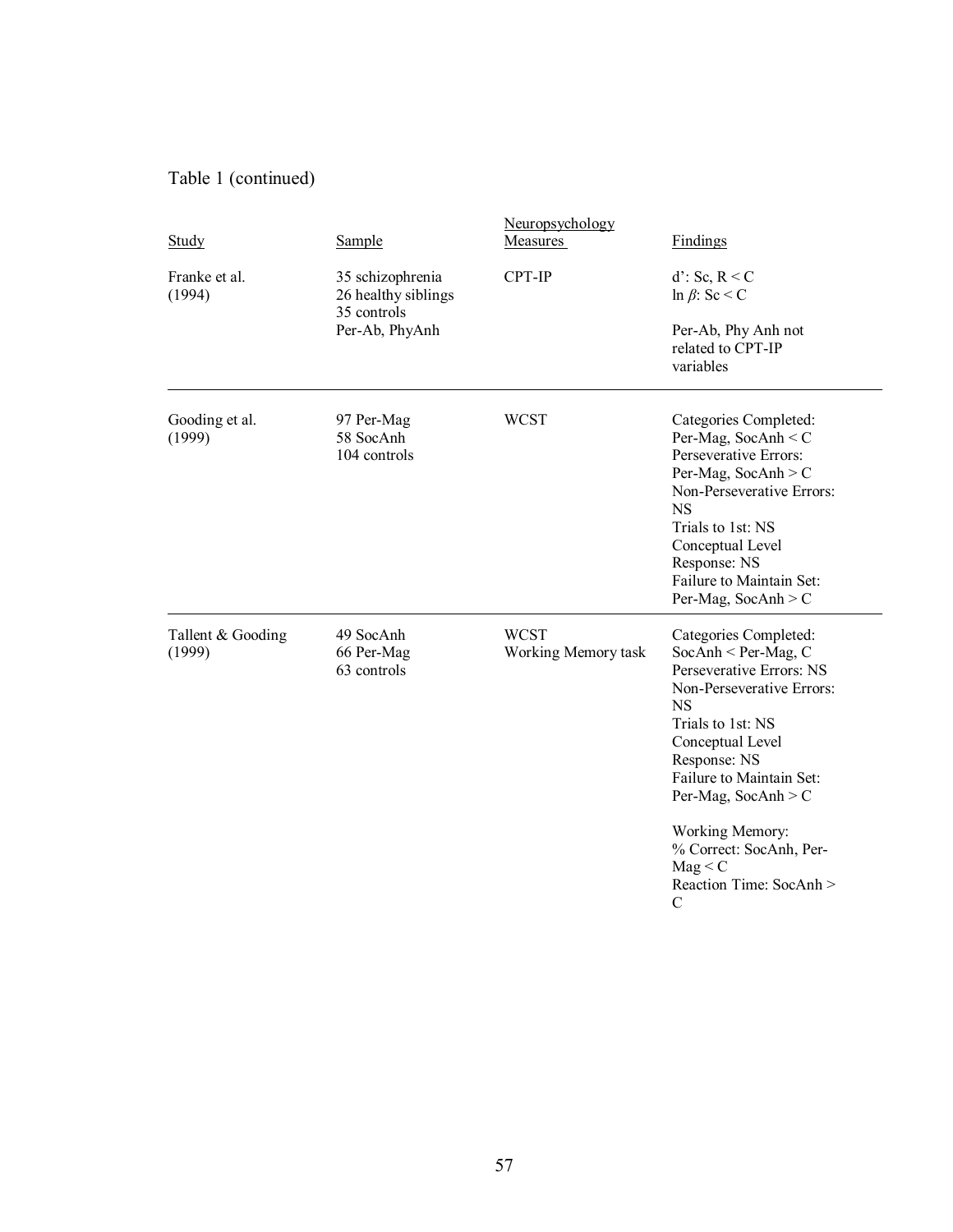| $T_0$ bla $1$ (continued)  |
|----------------------------|
| <b>Tavit I (Continueu)</b> |

| <b>Study</b>                | Sample                                               | Neuropsychology<br><b>Measures</b>                                                               | <b>Findings</b>                                                                                                                                                                                                           |
|-----------------------------|------------------------------------------------------|--------------------------------------------------------------------------------------------------|---------------------------------------------------------------------------------------------------------------------------------------------------------------------------------------------------------------------------|
| Suhr (1997)                 | 56 Per-Mag<br>42 controls                            | <b>WCST</b><br>Stroop Color & Word<br><b>Trail Making Test</b><br>Tower of Hanoi<br><b>COWAT</b> | Perseverative Errors:<br>$Per-Mag > C$<br>% Perseverative Errors:<br>$Per-Mag > C$<br>Categories Completed: NS<br>Failure to Maintain Set:<br><b>NS</b>                                                                   |
|                             |                                                      |                                                                                                  | Stroop Color & Word:<br>Interference: Per-Mag $>$ C                                                                                                                                                                       |
|                             |                                                      |                                                                                                  | Trail Making Test-Part B:<br>Time to Completion: NS                                                                                                                                                                       |
|                             |                                                      |                                                                                                  | Tower of Hanoi:<br>Number of Moves: NS                                                                                                                                                                                    |
|                             |                                                      |                                                                                                  | <b>COWAT:</b><br><b>Total Fluency Score: NS</b>                                                                                                                                                                           |
| LaPorte et al.<br>(1994)    | 409 participants<br>Per-Mag, SocAnh<br><b>Scales</b> | Wechsler Memory<br>Scale-Revised                                                                 | Logical Memory:<br>Immediate Recall: NS<br>Delayed Recall: NS<br>% Retained: NS                                                                                                                                           |
| Lenzeweger &<br>Gold (2000) | 31 Per-Ab<br>26 controls                             | Verbal Memory Task<br>Letter Number Span                                                         | Verbal Memory Test:<br>Immediate Recall: NS<br>Delayed Recall: NS                                                                                                                                                         |
|                             |                                                      |                                                                                                  | Letter Number Span:<br><b>Total Correct: NS</b><br>Longest String: NS                                                                                                                                                     |
| Gooding et al.<br>(2001)    | 63 Per-Mag<br>62 SocAnh<br>83 controls               | <b>WCST</b>                                                                                      | Categories Completed:<br>Per-Mag, SocAnh $\leq C$<br>Non-Perseverative Errors:<br><b>NS</b><br>Trials to 1st: NS<br>Conceptual Level<br>Response: NS<br>Failure to Maintain Set:<br><b>NS</b><br>Perseverative Errors: NS |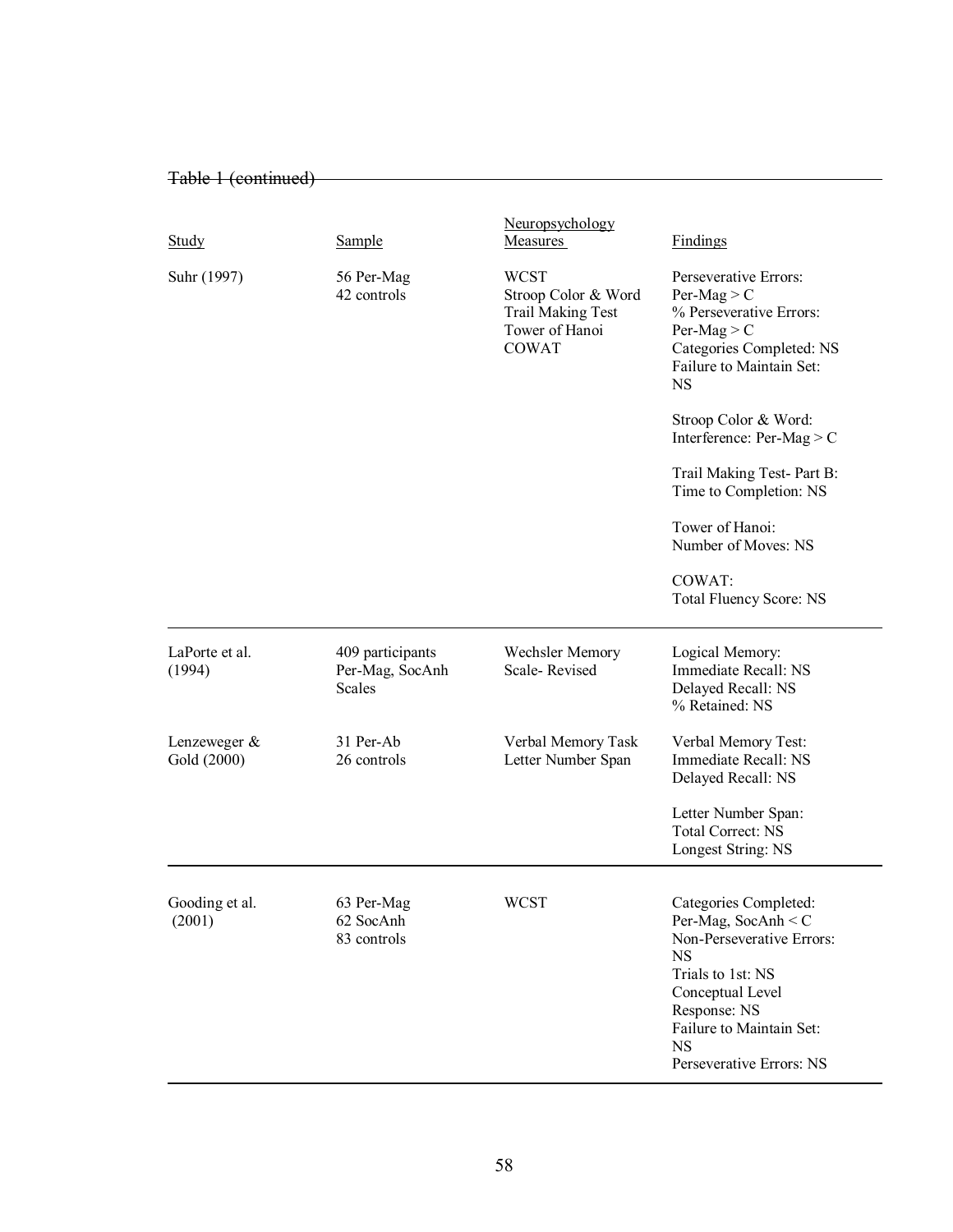## Table 1 (continued)

| Study                        | Sample                                                                 | Neuropsychology<br>Measures                                    | <b>Findings</b>                                                                                                                                                  |
|------------------------------|------------------------------------------------------------------------|----------------------------------------------------------------|------------------------------------------------------------------------------------------------------------------------------------------------------------------|
| Franke et al.<br>(1993)      | 57 Schizophrenia<br>32 healthy siblings<br>32 controls<br>PhyAnh Scale | <b>WCST</b><br>Verbal Fluency Test<br><b>Trail Making Test</b> | Perseverative Errors:<br>Sc, $R > C$<br>Non-Perseverative Errors:<br>Sc > C<br>Conceptual Level<br>Response: Sc, $R < C$<br>Categories Completed:<br>Sc, $R < C$ |
|                              |                                                                        |                                                                | Trail Making Test:<br>Time to Completion A $\&$<br>B: Sc, $R > C$                                                                                                |
|                              |                                                                        |                                                                | Verbal Fluency Test:<br>Number of Words<br>Produced:<br>Sc, $R < C$                                                                                              |
|                              |                                                                        |                                                                | PhyAnh associated with<br>impairment on WCST,<br>TMT, & Verbal Fluency<br>Test                                                                                   |
| Barrantes-Vidal              | 270 normal                                                             | Digit Span                                                     | Digit Span: NS                                                                                                                                                   |
| et al. (2003)<br>Positive, C | adolescents                                                            | Digit Symbol                                                   | Digit Symbol: Mixed <                                                                                                                                            |
|                              | Per-Ab, SocAnh                                                         | <b>COWAT</b>                                                   | CPT-IP: NS                                                                                                                                                       |
|                              | PhyAnh (Positive,<br>Negative, Mixed,                                  | CPT-IP                                                         | COWAT: Mixed <<br>Positive, C                                                                                                                                    |
|                              | Control)                                                               | <b>WCST</b>                                                    | WCST-Failure to                                                                                                                                                  |
|                              |                                                                        |                                                                | maintain set:                                                                                                                                                    |
|                              |                                                                        | Trail Making Test A                                            | Negative > Positive,<br>Mixed<br>Trail Making Test A: NS                                                                                                         |

|                    |                                                                                 |                                                                                             | Trail Making Test A. NS                          |
|--------------------|---------------------------------------------------------------------------------|---------------------------------------------------------------------------------------------|--------------------------------------------------|
| Rosa et al. (2000) | 260 young adolescents<br>Per-Ab, PhyAnh, SocAnh Trail Making Test               | WCST (Factor 1)                                                                             | Factor 1: NS<br>Factor 2: Negative<br>Schizotypy |
|                    | Factor Analysis<br>yielded Positive<br>and Negative<br><b>Schizotypy Scores</b> | Controlled Oral Word<br><b>Association Test</b><br>Raven Progressive<br>Matrices (Factor 2) | related to impairment                            |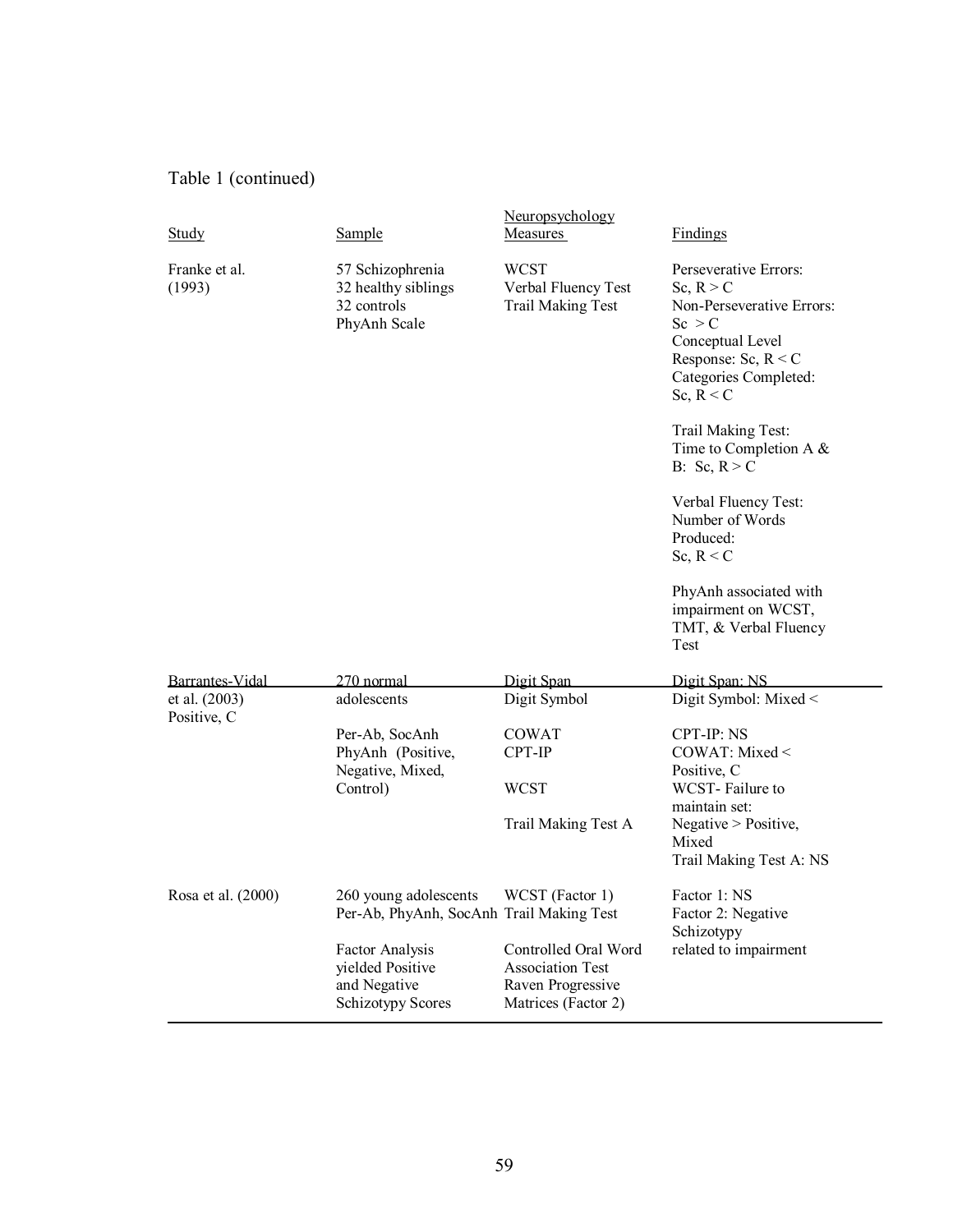Table 1 (continued)

Per-Ab = Perceptual Aberration Scale Per-Mag = Combination of Perceptual Aberration and Magical Ideation Scales PhyAnh = Physical Anhedonia Scale SocAnh = Social Anhedonia Scale

Sc = Patients with schizophrenia

 $R =$  Relatives of patients with schizophrenia

 $S =$  Schizotypy participants

 $C =$  Control participants

 $NS = Not significant$ 

CPT-IP = Continuous Performance Test- Identical Pairs WCST = Wisconsin Card Sorting Test COWAT = Controlled Oral Word Association Test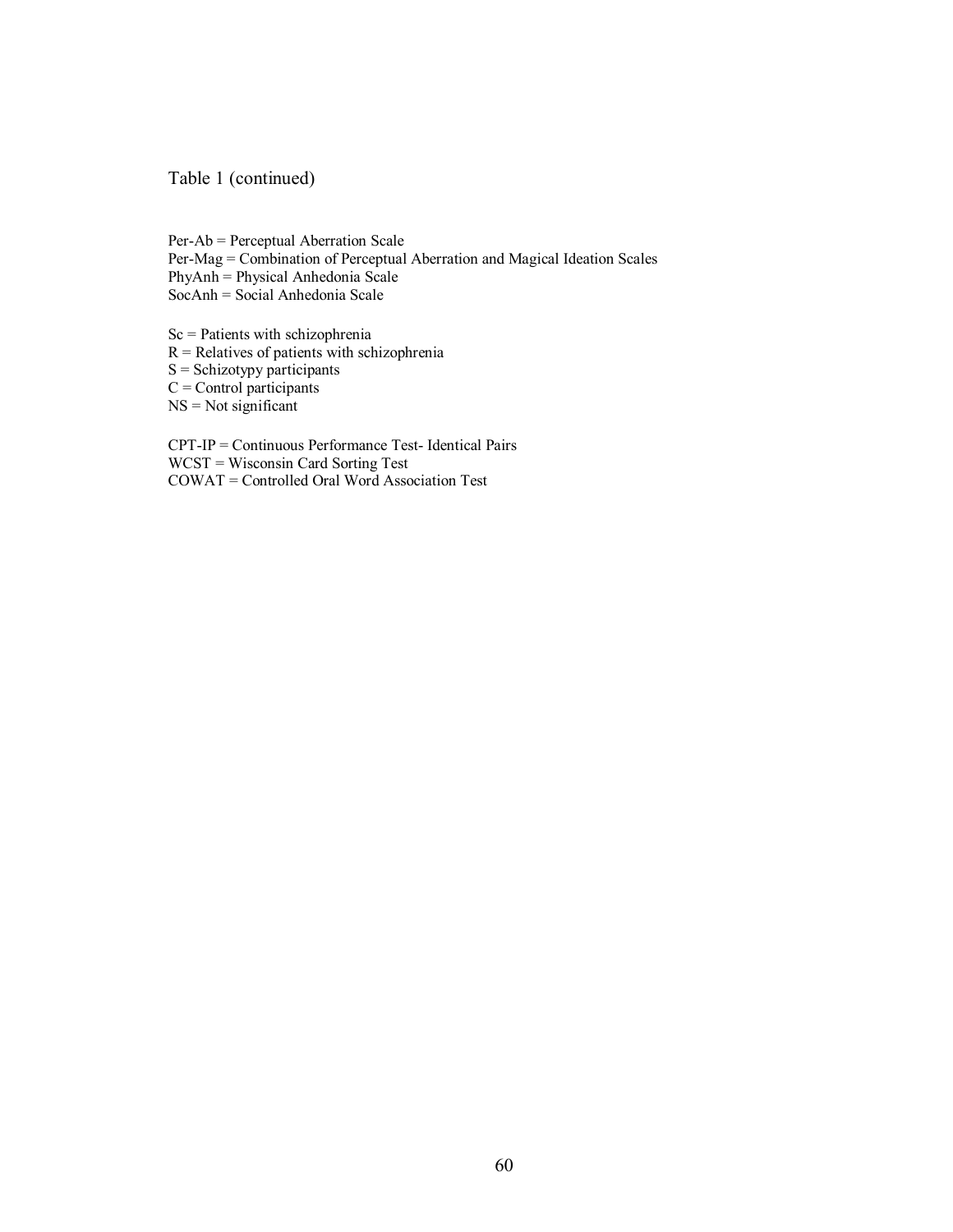#### Table 2

*Selected Measures of Attention, Executive Functioning, and Memory* 

#### **Attention**

 Trail Making Test Part A- Completion time Part B- Completion time

 Digit Symbol- Coding subtest (WAIS-III) Standard score

 Stroop Color and Word Test Color- Number correct, time to completion Word- Number correct, time to completion

 Continuous Performance Test- Identical Pairs *d'* overall

 Arithmetic subtest (WAIS-III) Standard score

 Digit Span subtest (WAIS-III) Standard score

#### Executive Functioning

 Wisconsin Card Sorting Test % perseverative errors % nonperseverative errors, % conceptual level response Categories completed

Mazes subtest (WISC-III) Total number of errors

Controlled Oral Word Association Test (CFL) Number of correct responses

 Ruff Figural Fluency Test Trials 3 and 5- Total score Error ratio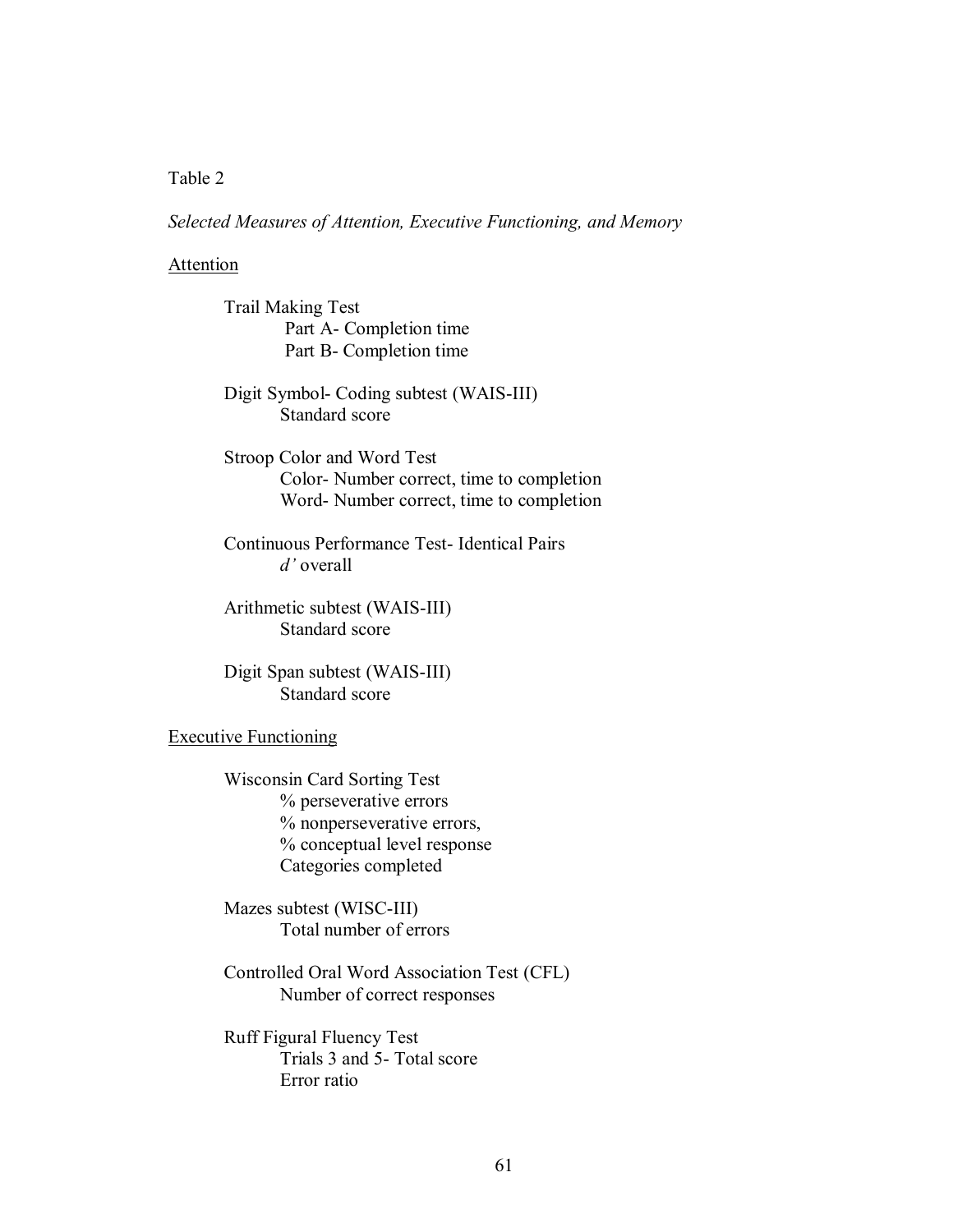Table 2 (continued)

#### **Memory**

California Verbal Learning Test- Second Edition (CVLT-II) Trial 1 Long delay retention % change Long delay cued recall Proactive interference Retroactive interference Recognition discriminability Semantic clustering Serial clustering

 Digit Span subtest (WAIS-III) Standard score

 Brief Visuospatial Memory Test- Revised (BVMT-R) Trial 1 Delay- % retained

 Letter Number Sequencing subtest (WAIS-III) Standard score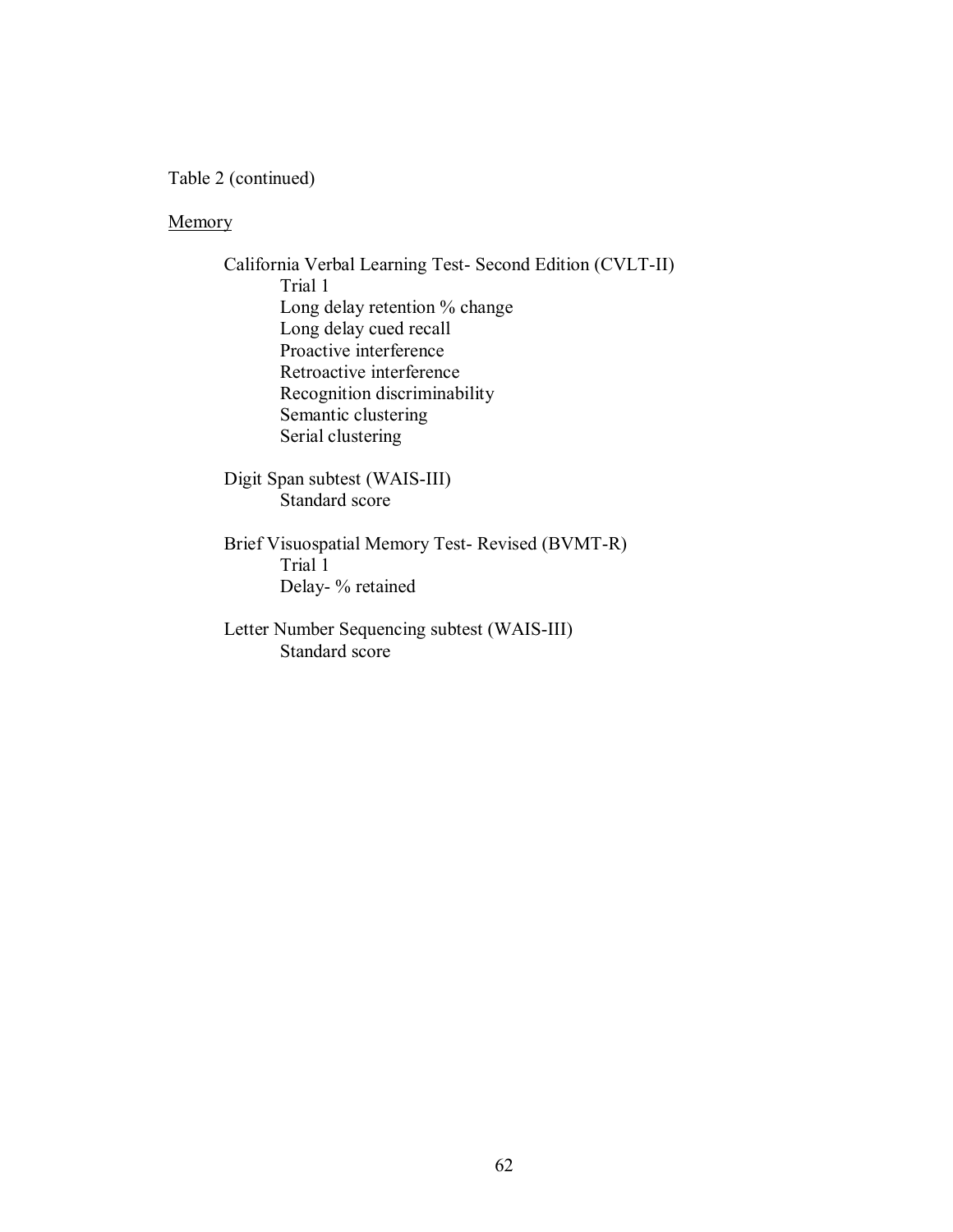# Table 3

*Correlation Coefficients for Measures of Attention, Executive Functioning, and Memory* 

Attention

|                           | <u>d'</u>    | $\underline{\text{AR}}$ | <b>SCC</b>   | <b>SCT</b>   | <b>SWC</b>   | <b>SWT</b>   | DS           | <b>TAT</b>   | <b>TBT</b> | $\underline{\text{CG}}$ |
|---------------------------|--------------|-------------------------|--------------|--------------|--------------|--------------|--------------|--------------|------------|-------------------------|
| $\underline{d}$           | $\mathbf{1}$ |                         |              |              |              |              |              |              |            |                         |
| $\underline{AR}$          | $.24**$      | 1                       |              |              |              |              |              |              |            |                         |
| <b>SCC</b>                | .09          | $.08\,$                 | $\mathbf{1}$ |              |              |              |              |              |            |                         |
| <b>SCT</b>                | $-.36**$     | $-.05$                  | $-.22**$     | $\mathbf{1}$ |              |              |              |              |            |                         |
| <b>SWC</b>                | $.08\,$      | .06                     | $.23**$      | $-.22**$     | $\mathbf{1}$ |              |              |              |            |                         |
| <b>SWT</b>                | $-.34**$     | $-.09$                  | $-.14$       | $.61**$      | $-.30**$     | $\mathbf{1}$ |              |              |            |                         |
| DS                        | $.33**$      | $.33**$                 | $-.02$       | $-.27**$     | $.19*$       | $-.28**$     | $\mathbf{1}$ |              |            |                         |
| <b>TAT</b>                | $-0.06$      | $-.03$                  | $-.01$       | $.24**$      | .00.         | $-.15$       | .03          | $\mathbf{1}$ |            |                         |
| TBT                       | $-.14$       | $-20*$                  | $-.10$       | $-.24**$     | $-20*$       | $.35**$      | $-15$        | $.31**$      | 1          |                         |
| $\underline{CG}$          | $.20*$       | .05                     | .09          | $-.43**$     | .11          | $-43**$      | $.08\,$      | $-.28**$     | $-40**$    | 1                       |
| MZ                        | $-16*$       | $.20*$                  | .09          | $.10\,$      | .03          | .03          | $-.19*$      | $-.08$       | .12        | $.05*$                  |
| $VE$                      | $.26*$       | $.15$                   | .11          | $.24**$      | .07          | $-.17*$      | $.32**$      | $.00\,$      | $-.03$     | .06                     |
| $\mathbf{RF}$             | $.19*$       | $.01\,$                 | .16          | $.27**$      | .15          | $-.20*$      | .14          | $.30**$      | $-.21**$   | $.26**$                 |
| $\overline{CC}$           | .14          | .14                     | $.04\,$      | $.07\,$      | $.23**$      | $-.09*$      | .14          | .02          | $-.09*$    | $-.05$                  |
| $\underline{PP}$          | $-16$        | $-19*$                  | $-.01$       | $-.07$       | $-19*$       | .05          | $-18*$       | $-.05$       | $-.02$     | $.17*$                  |
| $\mathbf{NP}$             | $-.15$       | $-.25**$                | $-.03$       | $-.01$       | $-17*$       | $.10\,$      | $-.07$       | .11          | .14        | .03                     |
| CLR                       | $.17*$       | $.24**$                 | .03          | $.07\,$      | $.17*$       | $-.07$       | .13          | $-.03$       | $-.06$     | $-.11$                  |
| $\underline{\text{ER}}$   | $-.18*$      | $-12$                   | $-.07$       | $.00\,$      | .03          | .06          | $-.17*$      | $-.05$       | .05        | $.10\,$                 |
| CV1                       | .12          | $.10\,$                 | $-.09$       | $-.15$       | .24          | $.20*$       | $.21*$       | $-.06$       | $-.22**$   | $.27**$                 |
| $\underline{DC}$          | $.07\,$      | .15                     | .07          | $-.12$       | .14          | $-18*$       | $.20*$       | $-.12$       | $-19*$     | $.26**$                 |
| ${\bf D}{\bf F}$          | .09          | .12                     | $.07\,$      | $-.13$       | $-.04$       | $-.27*$      | .13          | $-.07$       | $-.06$     | .06                     |
| $\underline{\mathbf{SC}}$ | $-.02$       | $.08\,$                 | $-.05$       | .02          | .12          | $-.12$       | $-.05$       | $-.15$       | $-.22$     | $.20*$                  |
| <b>SER</b>                | .04          | $-.02$                  | .07          | $-.04$       | .04          | .03          | .13          | .19          | $.18\,$    | $-.08$                  |
| $\overline{\mathbf{p}}$   | .03          | .12                     | .13          | $.07\,$      | $-.13$       | $.10\,$      | .09          | .04          | .05        | $-.04$                  |
| $R_{\text{I}}$            | .04          | .03                     | $-.05$       | .13          | .09          | .11          | .00          | $.08\,$      | $-.02$     | .12                     |
| $\underline{RC}$          | $.08\,$      | .13                     | .04          | .09          | .15          | $.01\,$      | .12          | .05          | $-.18$     | .14                     |
| BVI                       | .12          | $.02\,$                 | $.00\,$      | $.01\,$      | $.16*$       | $-.05$       | .12          | $-.12$       | $-.25**$   | .09                     |
| <b>BVD</b>                | .09          | .05                     | $-.05$       | .05          | $.08\,$      | .04          | .13          | $.10$        | $.10\,$    | $.17*$                  |
| <b>LNS</b>                | $.34**$      | $.37**$                 | $.10\,$      | $-.25*$      | $.08\,$      | $-.18$       | $.60**$      | $-.06$       | $-18*$     | $.07\,$                 |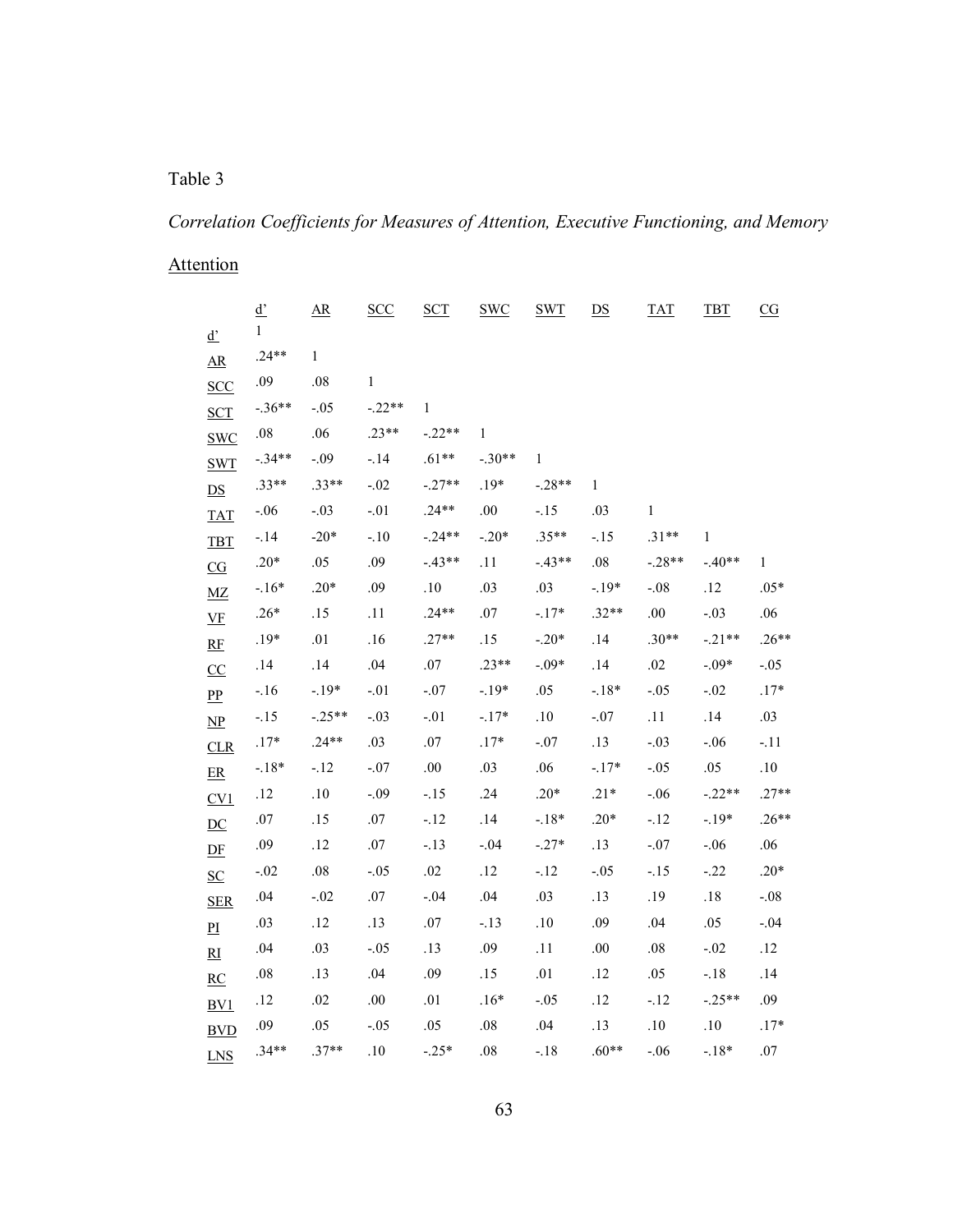#### Table 3 (continued)

d'=CPT, d'; AR=WAIS-III, Arithmetic; SCC=Stroop Color and Word Test, Color- Number Correct; SCT=Stroop Color and Word Test, Color- Time to Completion; SWC=Stroop Color and Word Test, Word-Number Correct; SWT=Stroop Color and Word Test, Word- Time to Completion; DS=WAIS-III, Digit Span; TAT=Trail Making Test, Part A- Time to Completion; TBT=Trail Making Test, Part B- Time to Completion; CG=WAIS-III, Coding

| <b>Executive Functioning</b> |              |              |              |                  |                |               |              |              |
|------------------------------|--------------|--------------|--------------|------------------|----------------|---------------|--------------|--------------|
|                              | MZ           | $VF$         | RE           | $\underline{CC}$ | $_{\text{PP}}$ | $\mathbf{NP}$ | CLR          | $E$ R        |
| MZ                           | $\mathbf{1}$ |              |              |                  |                |               |              |              |
| VF                           | .01          | $\mathbf{1}$ |              |                  |                |               |              |              |
| RE                           | .14          | .06          | $\mathbf{1}$ |                  |                |               |              |              |
| CC                           | $-.01$       | .09          | $-.04$       | $\mathbf{1}$     |                |               |              |              |
| $_{\text{PP}}$               | .02          | $-.09$       | .02          | $-.70**$         | 1              |               |              |              |
| NP                           | $-12$        | $-.03$       | $-.02$       | $-.61**$         | $.58**$        | $\mathbf{1}$  |              |              |
| CLR                          | .07          | .07          | $-.02$       | $.76**$          | $-.84**$       | $-.89**$      | $\mathbf{1}$ |              |
| $E$ R                        | .16          | $-.12$       | .02          | $-.09$           | .11            | .08           | $-.09$       | $\mathbf{1}$ |
| $\underline{d}$              | $-.16*$      | $.26**$      | $.19*$       | .14              | $-16$          | $-16$         | $.17*$       | $-.18*$      |
| $\Delta R$                   | $-.20*$      | .15          | .01          | .14              | $-.19*$        | $-.25*$       | $.24**$      | $-12$        |
| $SCC$                        | $-.09$       | .11          | .16          | .04              | .00.           | $-.03$        | .03          | $-.07$       |
| <b>SCT</b>                   | $.10\,$      | $-.24**$     | $-.27**$     | .07              | $-0.08$        | $-.01$        | .07          | .00.         |
| <b>SWC</b>                   | .03          | $.07$        | .15          | $.23**$          | $-.19*$        | $-.17*$       | $.17*$       | $-.17*$      |
| <b>SWT</b>                   | .03          | $-.17*$      | $-.20*$      | $-.09$           | .06            | .10           | $-.07$       | .06          |
| DS                           | $-.19*$      | $.32**$      | .14          | .14              | $-.18*$        | $-.07$        | .13          | $-.17*$      |
| <b>TAT</b>                   | $-.08$       | $.00\,$      | $-.30**$     | .02              | $-.05$         | .11           | $-.03$       | $-.05$       |
| <b>TBT</b>                   | .12          | $-.03$       | $-.21**$     | $-.09$           | $-.02$         | .14           | $-.06$       | .05          |
| $\underline{\text{CG}}$      | .05          | .06          | $.26**$      | $-.05$           | $.17*$         | .03           | $-.11$       | .10          |
| $\underline{\text{CV}}$      | $-.10$       | .03          | .05          | .14              | $-.06$         | $-.10$        | .09          | .16          |
| $\underline{DC}$             | $.08\,$      | .03          | .15          | $-.02$           | .03            | $-.03$        | .00          | $-.06$       |
| $D_{F}$                      | $-.06$       | .12          | .04          | .04              | $-.06$         | $-.09$        | .06          | $-.09$       |
| $SC$                         | .03          | .06          | .06          | .02              | .04            | $-.09$        | .03          | .06          |
| <b>SER</b>                   | $-.12$       | $-.05$       | $-.18*$      | .06              | $-.08$         | $-.02$        | .04          | $-.07$       |
| $\mathbf{p}_{\mathbf{I}}$    | .04          | .12          | $-.03$       | $-.01$           | $.02\,$        | $.02\,$       | .00.         | $-.18*$      |
| $_{\rm{RI}}$                 | $-.03$       | $-.04$       | $-.03$       | .02              | $-.01$         | .07           | $-.02$       | .10          |
| RC                           | .02          | .06          | $-.13$       | .13              | .00.           | $-.13$        | .08          | $-.03$       |
| BVI                          | $.02\,$      | .14          | .10          | .08              | $-.03$         | $-.17*$       | .10          | $-.05$       |
| <b>BVD</b>                   | $-.10$       | .02          | .15          | .12              | $-.18*$        | $-.17*$       | $.19*$       | $-.14$       |
| LNS                          | $-.23$       | $.23**$      | .06          | $.08\,$          | $-.09$         | $-.01$        | .06          | $-.15$       |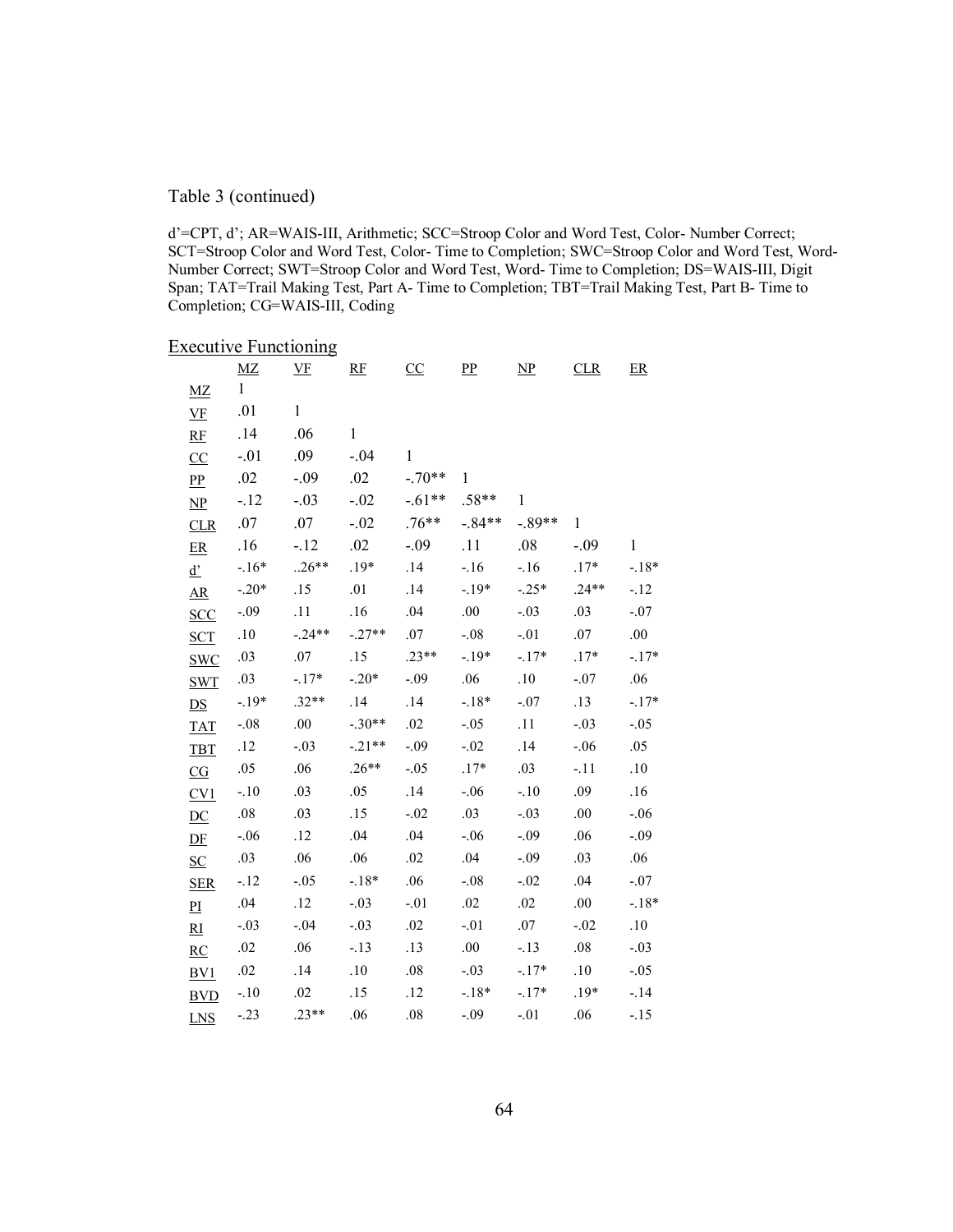#### Table 3 (continued)

MZ=WISC-III, Mazes- Total Number of Errors; VF=Controlled Oral Word Association Test- Number of Correct Responses; RF=Ruff Figural Fluency Test, Trials 3 and 5- Total Score; CC= Wisconsin Card Sorting Test, Categories Completed; PP=Wisconsin Card Sorting Test, % Perseverative Errors; NP=Wisconsin Card Sorting Test, % Nonperseverative Errors; CLR=Wisconsin Card Sorting Test, % Conceptual Level Response; ER=Ruff Figural Fluency Test, Error Ratio

| Memory                    |              |                  |              |                           |              |                           |                          |                  |              |              |              |
|---------------------------|--------------|------------------|--------------|---------------------------|--------------|---------------------------|--------------------------|------------------|--------------|--------------|--------------|
|                           | CV1          | $\underline{DC}$ | DE           | $\underline{\mathbf{SC}}$ | <b>SER</b>   | $\underline{\mathbf{PI}}$ | $\underline{\mathbf{R}}$ | $\underline{RC}$ | BVI          | <b>BVD</b>   | <b>LNS</b>   |
| CV1                       | $\mathbf{1}$ |                  |              |                           |              |                           |                          |                  |              |              |              |
| $\underline{DC}$          | $.22**$      | $\mathbf{1}$     |              |                           |              |                           |                          |                  |              |              |              |
| DF                        | $-.12$       | .04              | $\mathbf{1}$ |                           |              |                           |                          |                  |              |              |              |
| <b>SC</b>                 | $.36**$      | $.17*$           | $-.01$       | $\mathbf{1}$              |              |                           |                          |                  |              |              |              |
| <b>SER</b>                | .11          | $-.04$           | $-.07$       | $-.70**$                  | $\mathbf{1}$ |                           |                          |                  |              |              |              |
| $\underline{PI}$          | $-.54**$     | $-.01$           | $.25**$      | $-14$                     | .07          | $\mathbf{1}$              |                          |                  |              |              |              |
| $R_{\text{I}}$            | $.23**$      | $.17*$           | $-.61**$     | $.20*$                    | $-.02$       | $-.18*$                   | $\mathbf{1}$             |                  |              |              |              |
| $\underline{RC}$          | $.23**$      | $.36**$          | $-.19*$      | $.25**$                   | .04          | $.25**$                   | $-.46**$                 | $\mathbf{1}$     |              |              |              |
| BV1                       | .15          | .10              | .01          | .03                       | .02          | .00                       | .07                      | $.28**$          | $\mathbf{1}$ |              |              |
| <b>BVD</b>                | $-.08$       | .03              | .09          | $-12$                     | .04          | $.10\,$                   | $-.03$                   | $-.01$           | $.18*$       | $\mathbf{1}$ |              |
| <b>LNS</b>                | $.20*$       | .14              | .07          | $-.04$                    | .11          | .00                       | .06                      | .10              | .12          | .00          | $\mathbf{1}$ |
| MZ                        | $-.10$       | $.08\,$          | $-.06$       | .03                       | $-.12$       | $.04\,$                   | $-.03$                   | .02              | .02          | $-.10$       | $-.23**$     |
| VF                        | $.03\,$      | .03              | .12          | $.06$                     | $-.05$       | .12                       | $-.04$                   | $.06$            | $.10\,$      | $.02\,$      | $.23**$      |
| RE                        | .05          | .15              | .04          | .06                       | $-.18*$      | $-.03$                    | $-.03$                   | $-.13$           | $.08\,$      | .15          | .06          |
| CC                        | .14          | $-.02$           | .04          | $.02\,$                   | .06          | $-.01$                    | .02                      | .13              | $-.03$       | .12          | $.08\,$      |
| $\underline{PP}$          | $-.06$       | .03              | $-.06$       | .04                       | $-.08$       | $.02\,$                   | $-.01$                   | $.00\,$          | $-17*$       | $-.18*$      | $-.09$       |
| $\overline{\text{MP}}$    | $-.10$       | $-.03$           | $-.09$       | $-.09$                    | $-.02$       | .02                       | .07                      | $-13$            | .10          | $-.17*$      | $-.01$       |
| CLR                       | .09          | $-.01$           | .06          | .03                       | .04          | $.00\,$                   | $-.02$                   | $.08\,$          | $-.05$       | .19          | .06          |
| ER                        | $-16$        | $-.06$           | $-.09$       | .06                       | $-.07$       | $-18*$                    | .10                      | $-.03$           | .13          | $-.14$       | $-15$        |
| $\underline{d}$           | .13          | .07              | .09          | $-.02$                    | .12          | .03                       | .04                      | $.08\,$          | .02          | $.24**$      | $.34**$      |
| $\underline{\mathbf{AR}}$ | $.10\,$      | .15              | .12          | $.08\,$                   | $-.02$       | .12                       | .03                      | .13              | .00          | .09          | $.37**$      |
| <b>SCC</b>                | $-.09$       | .07              | .03          | $-.05$                    | .07          | .13                       | $-.05$                   | .04              | .01          | $-.07$       | $.10\,$      |
| <b>SCT</b>                | .16          | $-.12$           | $-.13$       | .02                       | $-.04$       | .07                       | .13                      | .09              | $.16*$       | .08          | $-.25**$     |
| <b>SWC</b>                | $.24**$      | .14              | $-.04$       | .12                       | .04          | $-.13$                    | .09                      | .15              | $.16*$       | $.17*$       | $.08\,$      |
| <b>SWT</b>                | $-.20*$      | $-.18*$          | $-.27**$     | $-.12$                    | .03          | $.10\,$                   | .11                      | .01              | $-.05$       | $-.06$       | $-.18*$      |
| $\overline{\text{DS}}$    | $-.21**$     | $.20*$           | .13          | $-.05$                    | .13          | .09                       | .00.                     | .12              | .12          | $.18*$       | $.60**$      |
| <b>TAT</b>                | $-.07$       | $-.12$           | $-.07$       | $-15$                     | $.19*$       | .04                       | $.08\,$                  | .05              | $-.12$       | .03          | $-.06$       |
| <b>TBT</b>                | $-.22$       | $-.19*$          | $-.06$       | $-.22**$                  | $.18*$       | .05                       | $-.02$                   | $-.18*$          | $-.25**$     | $-.11$       | $-.18*$      |
| CG                        | $.27**$      | $.26**$          | .06          | $.20*$                    | $-.08$       | $-.04$                    | .12                      | .14              | .09          | $-.04$       | .07          |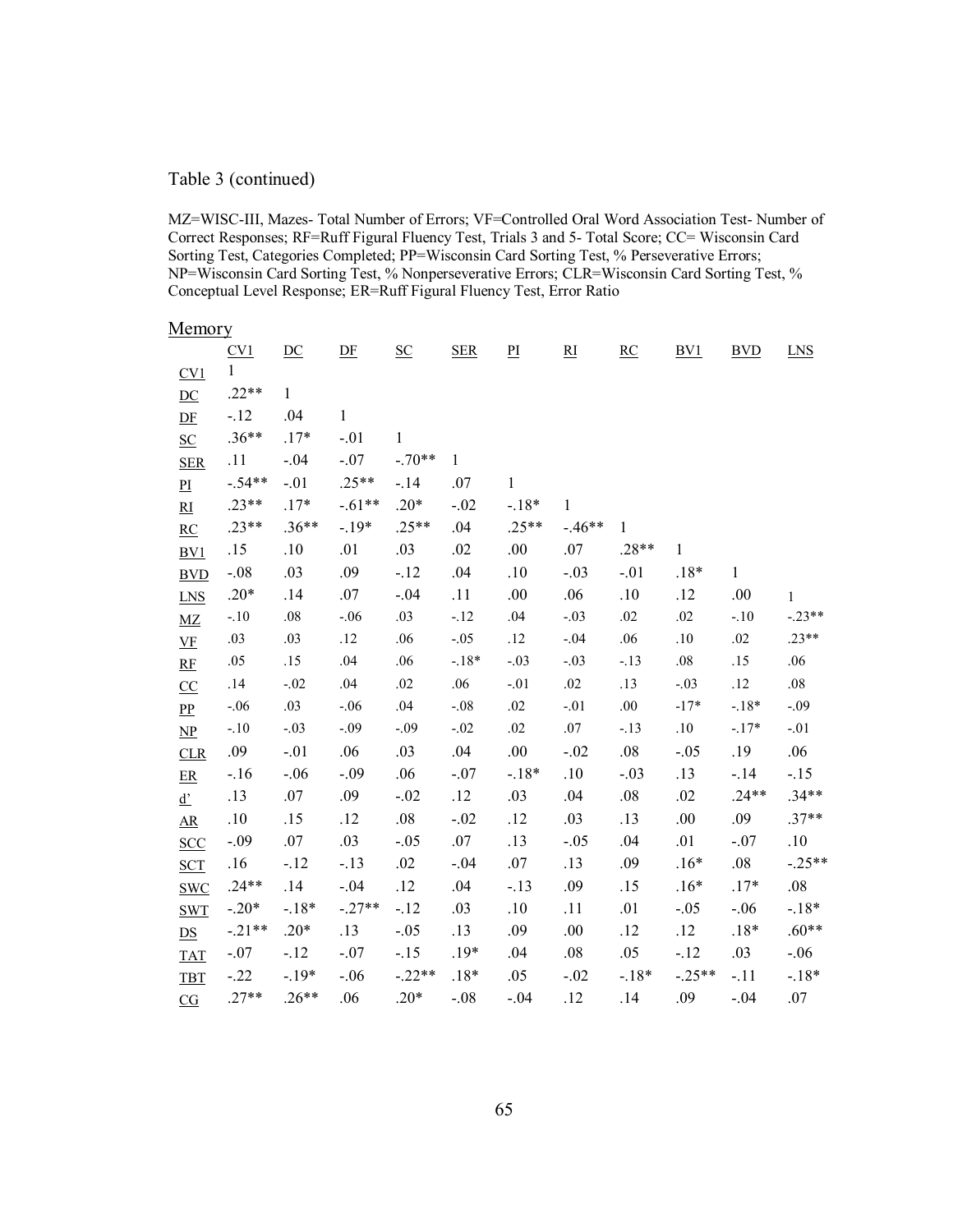Table 3 (continued)

CV1=CVLT-II, Trial 1; DC=CVLT-II, Long Delay Cued Recall; DF=CVLT-II, Long Delay Retention % Change; SC=CVLT-II, Semantic Clustering; SER=CVLT-II, Serial Clustering; PI=CVLT-II, Proactive Interference; RI= CVLT-II, Retroactive Interference; RC=CVLT-II, Recognition Discriminablity; BV1=BVMT-R, Trial 1; BD= BVMT-R, Delay- % Retained; LNS=WAIS-III, Letter Number Sequencing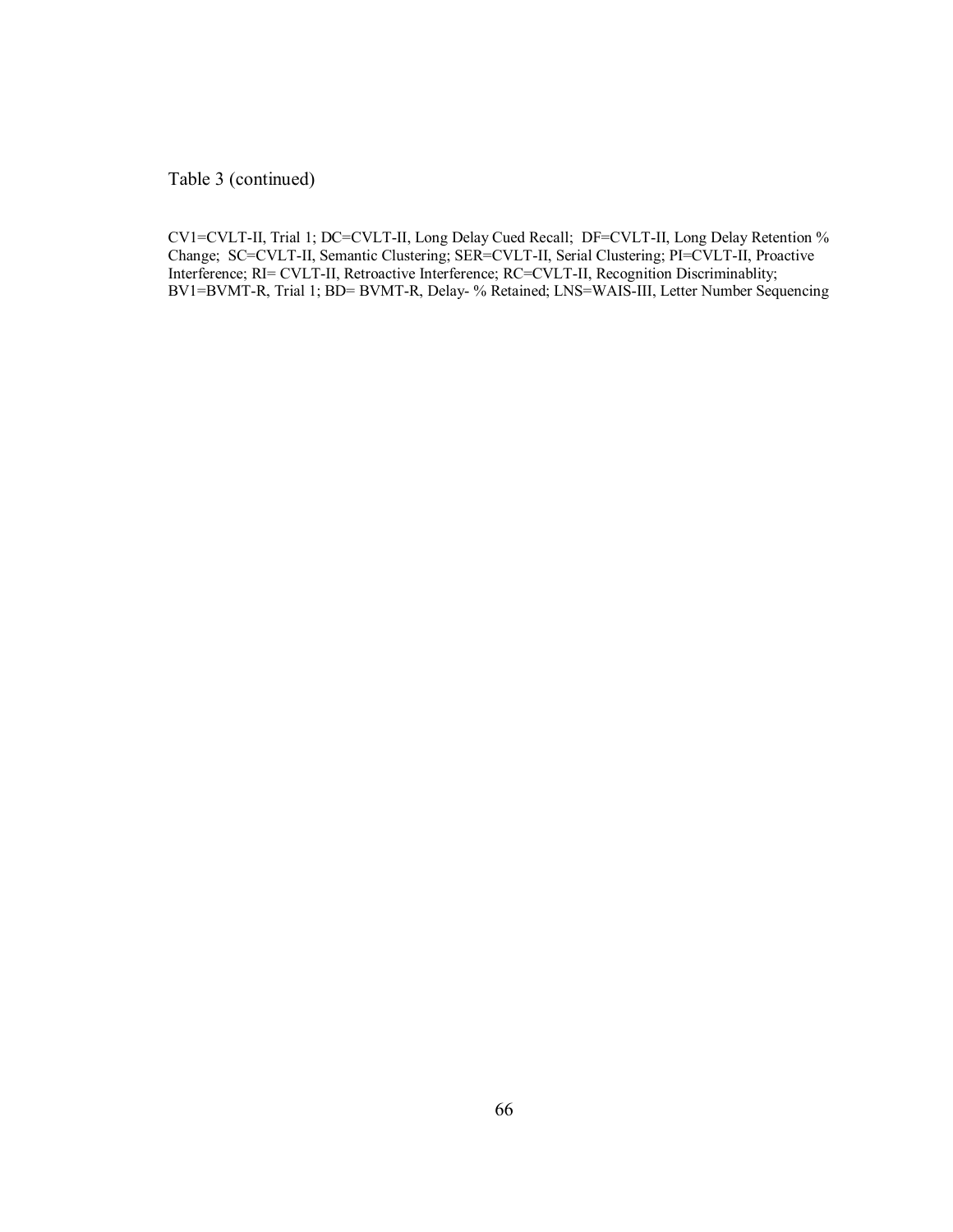## Table 4

*Principal Components Analysis of Neuropsychological Variables with Promax Rotation* 

| <b>Variables</b>                                   |                         |                |                | <b>Factors</b> |                |
|----------------------------------------------------|-------------------------|----------------|----------------|----------------|----------------|
|                                                    | $\overline{\mathbf{1}}$ | $\overline{2}$ | $\overline{3}$ | $\overline{4}$ | $\overline{2}$ |
| WCST- % Perseverative Errors                       | $-.855$                 | $-.047$        | $-194$         | .066           | $-0.013$       |
| WCST-% Nonperseverative errors                     | $-.857$                 | .115           | $-.080$        | $-149$         | .049           |
| WCST-% Conceptual Level Response                   | .967                    | $-.020$        | .138           | .050           | $-.022$        |
| WCST- Categories Completed                         | .829                    | .009           | .183           | .066           | .047           |
| Stroop Color-Time to Completion                    | .046                    | .747           | $-.328$        | .050           | .018           |
| Stroop Word-Time to Completion                     | $-.060$                 | .722           | $-.299$        | $-134$         | .069           |
| Trails A- Time to Completion                       | $-.070$                 | .539           | .086           | $-160$         | .051           |
| Trails B- Time to Completion                       | $-.100$                 | .504           | $-0.256$       | $-.474$        | $-.096$        |
| Digit Symbol Coding-Standard Score                 | $-155$                  | $-.630$        | .062           | .336           | .085           |
| RFFT-Total Number Correct-Trials $3 + 5$           | .014                    | $-.543$        | .022           | .088           | .010           |
| Digit Span-Standard Score                          | .179                    | $-.194$        | .732           | .080           | .033           |
| Arithmetic - Standard Score                        | .280                    | $-.027$        | .519           | .176           | $-.068$        |
| Letter Number Sequencing-Standard Score            | .108                    | $-.197$        | .710           | .053           | .070           |
| <b>COWAT</b> -Fluency Total Score                  | .067                    | $-136$         | .458           | .147           | $-152$         |
| CPT-IP- D prime $(d')$ Overall                     | .237                    | $-.355$        | .540           | .040           | .058           |
| Mazes-Total Number of Errors                       | .034                    | $-.093$        | $-.403$        | .066           | $-.089$        |
| <b>CVLT-II- Total Recognition Score</b>            | .054                    | .185           | .348           | .586           | .350           |
| <b>CVLT-II- Long Delay Cued Recall Total Score</b> | $-.044$                 | $-173$         | .262           | .463           | .095           |
| <b>CVLT-II- Semantic Clustering Raw Score</b>      | .020                    | $-.158$        | $-189$         | .774           | .114           |
| <b>CVLT-II- Serial Clustering Raw Score</b>        | .030                    | .172           | .369           | $-.595$        | .117           |
| <b>BVMT-R-Trial 1 Raw Score</b>                    | .150                    | $-.160$        | .266           | .421           | .153           |
| <b>CVLT-II-Trial 1 Raw Score</b>                   | .142                    | $-.301$        | .122           | .381           | .640           |
| <b>CVLT-II- Proactive Interference</b>             | $-.034$                 | .234           | .217           | $-.010$        | $-.635$        |
| <b>CVLT-II-</b> Retroactive Interference           | $-.082$                 | .312           | .143           | .325           | .704           |
| CVLT-II- Long Delay Retention % Change             | .154                    | $-.308$        | .016           | .002           | $-.687$        |
| RFFT- Error Ratio                                  | $-119$                  | $-.114$        | $-.370$        | $-.055$        | .278           |
| BVMT-R- Delayed Recall % Retained                  | .292                    | .096           | .108           | $-.021$        | $-.089$        |
| Stroop Color-Total Number Correct                  | $-.073$                 | $-184$         | .272           | $-.060$        | $-157$         |
| <b>Stroop Word- Total Number Correct</b>           | .190                    | $-219$         | .288           | .241           | <u>.195</u>    |
| Variance Accounted for in Analysis                 | 14.5%                   | 11.4%          | 8.8%           | 7.5%           | 5.2%           |

Bolded values signify factor loadings  $\geq$  .400.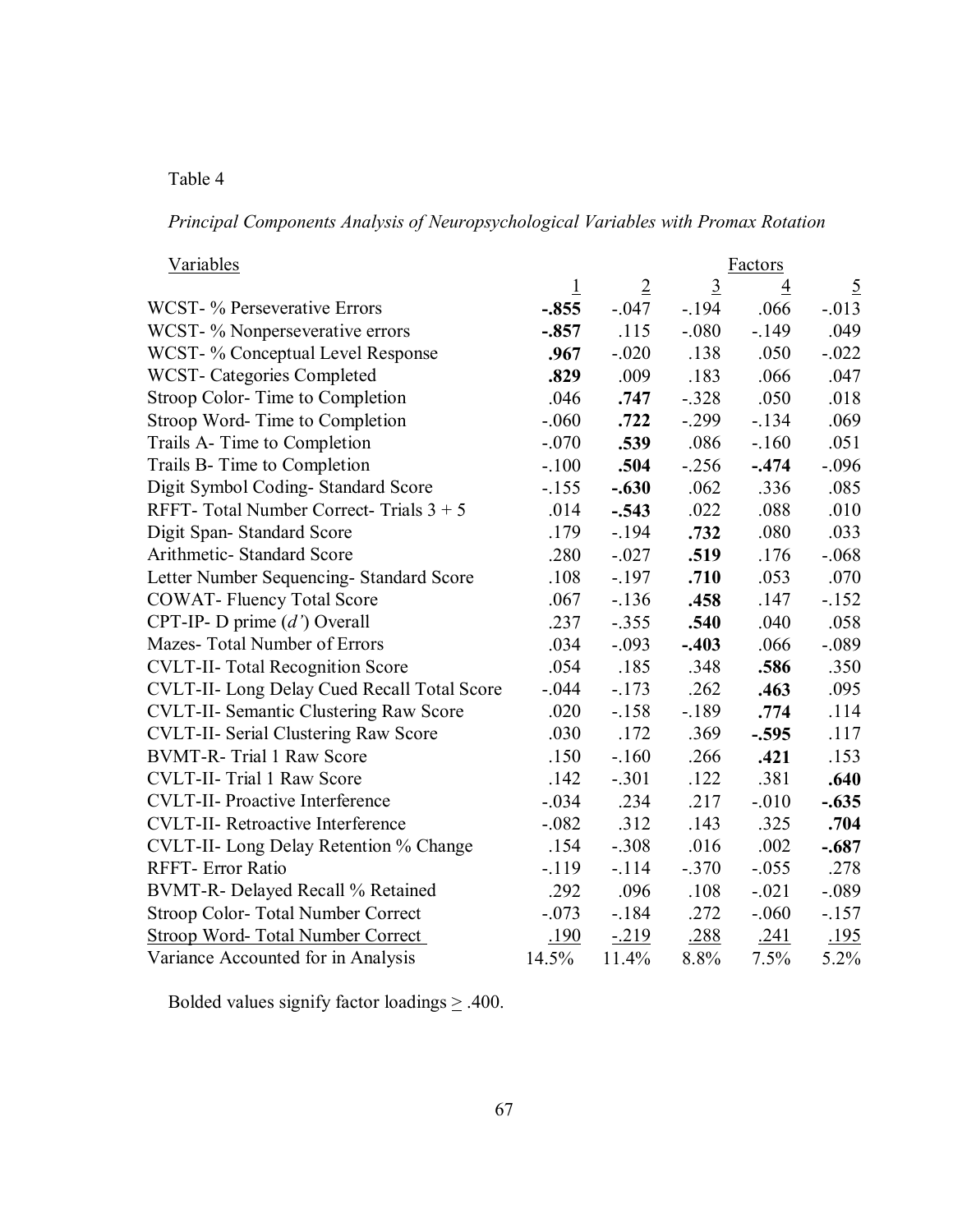# Table 5

# *Correlation Coefficients of the Five Neuropsychological Factors*

|                          | Executive<br>Functioning | Processing<br>Speed | Sustained<br>Attention | Long Term<br>Memory | Interference |
|--------------------------|--------------------------|---------------------|------------------------|---------------------|--------------|
| Executive<br>Functioning |                          |                     |                        |                     |              |
| Processing Speed         | $-.06$                   |                     |                        |                     |              |
| Sustained<br>Attention   | $.17*$                   | $-.12$              |                        |                     |              |
| Long Term<br>Memory      | .07                      | $-15$               | .09                    |                     |              |
| Interference             | $-.01$                   | .04                 | .09                    | $.18*$              |              |

 $* p < .05$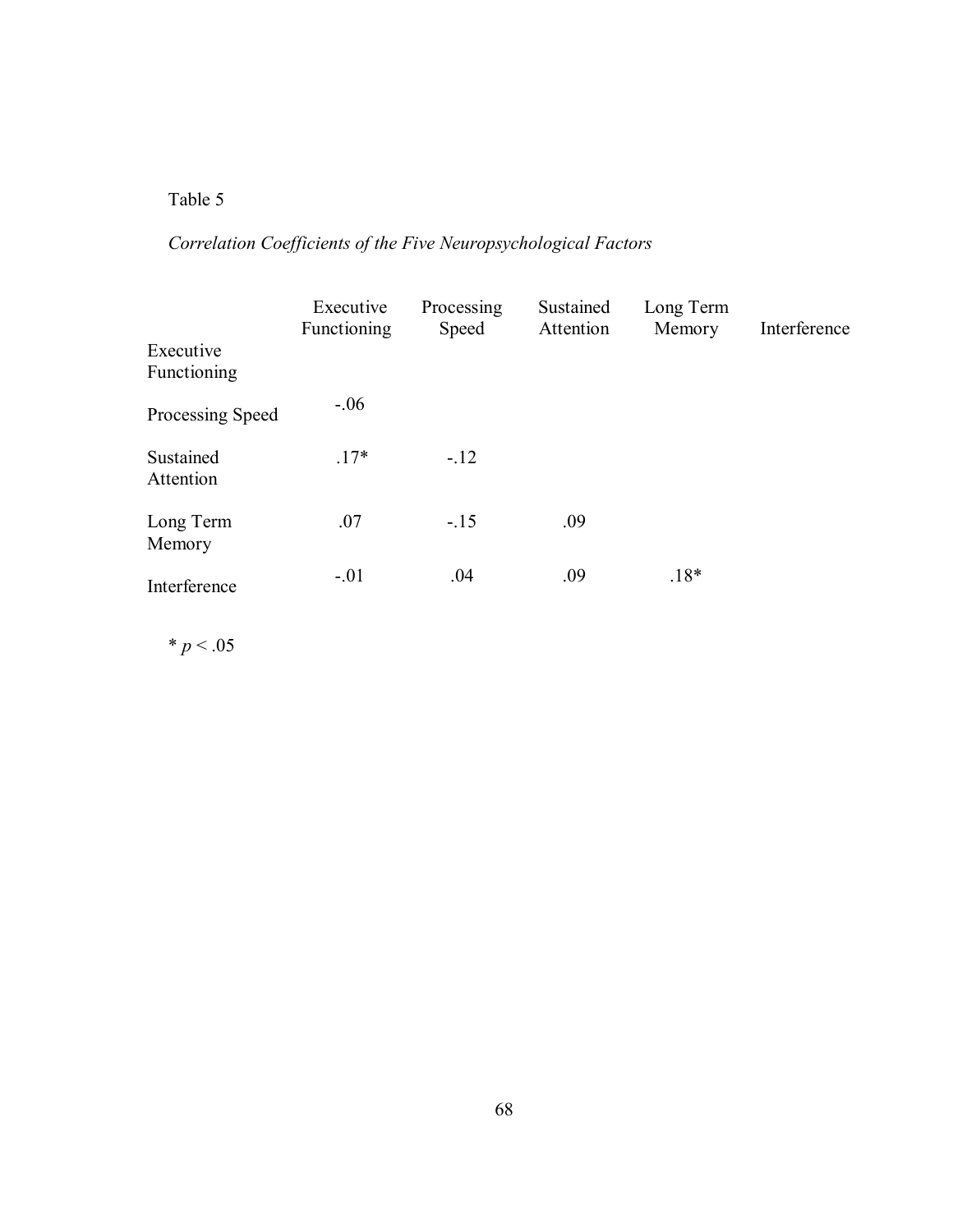# Table 6

## *Linear Regression Analysis for Neuropsychology Factors*

|                                                   | <b>Executive Functioning</b> |              |         | Processing Speed |              |         | <b>Sustained Attention</b> |              |         |
|---------------------------------------------------|------------------------------|--------------|---------|------------------|--------------|---------|----------------------------|--------------|---------|
|                                                   | $\boldsymbol{R}$             | $\Delta R^2$ | beta    | $\boldsymbol{R}$ | $\Delta R^2$ | beta    | $\boldsymbol{R}$           | $\Delta R^2$ | beta    |
| Brief Symptom Inventory-<br>Global Severity Index | .100                         | .010         | $-.100$ | .012             | .000         | .012    | .158                       | .025         | .158    |
| <b>Estimated IQ</b>                               | .177                         | .021         | $-.091$ | .200             | $.040*$      | $-.200$ | .450                       | $.177***$    | .422    |
| Negative Schizotypy                               | .177                         | .000         | .001    | .215             | .006         | $-.084$ | .454                       | .004         | .067    |
| Positive Schizotypy                               | .246                         | $.029*$      | $-.208$ | .215             | .000         | $-.003$ | .492                       | $.036**$     | $-.229$ |
| Negative Schizotypy x<br>Positive Schizotypy      | .254                         | .004         | .067    | .217             | .001         | .036    | .495                       | .003         | .060    |
| Negative Schizotypy x IQ                          | .266                         | .006         | .086    | .219             | .001         | .029    | .495                       | .001         | .028    |
| Positive Schizotypy x IQ                          | .266                         | .000         | $-.019$ | .227             | .004         | .064    | .498                       | .003         | $-.054$ |
| Negative x Positive<br>Schizotypy x IQ            | .289                         | .013         | $-.137$ | .291             | $.033*$      | $-.223$ | .502                       | .004         | $-080$  |
| Total $R^2$                                       |                              | .083         |         |                  | .085         |         |                            | $.252***$    |         |

 $\_$  , and the contribution of the contribution of  $\mathcal{L}_\mathcal{A}$  , and the contribution of  $\mathcal{L}_\mathcal{A}$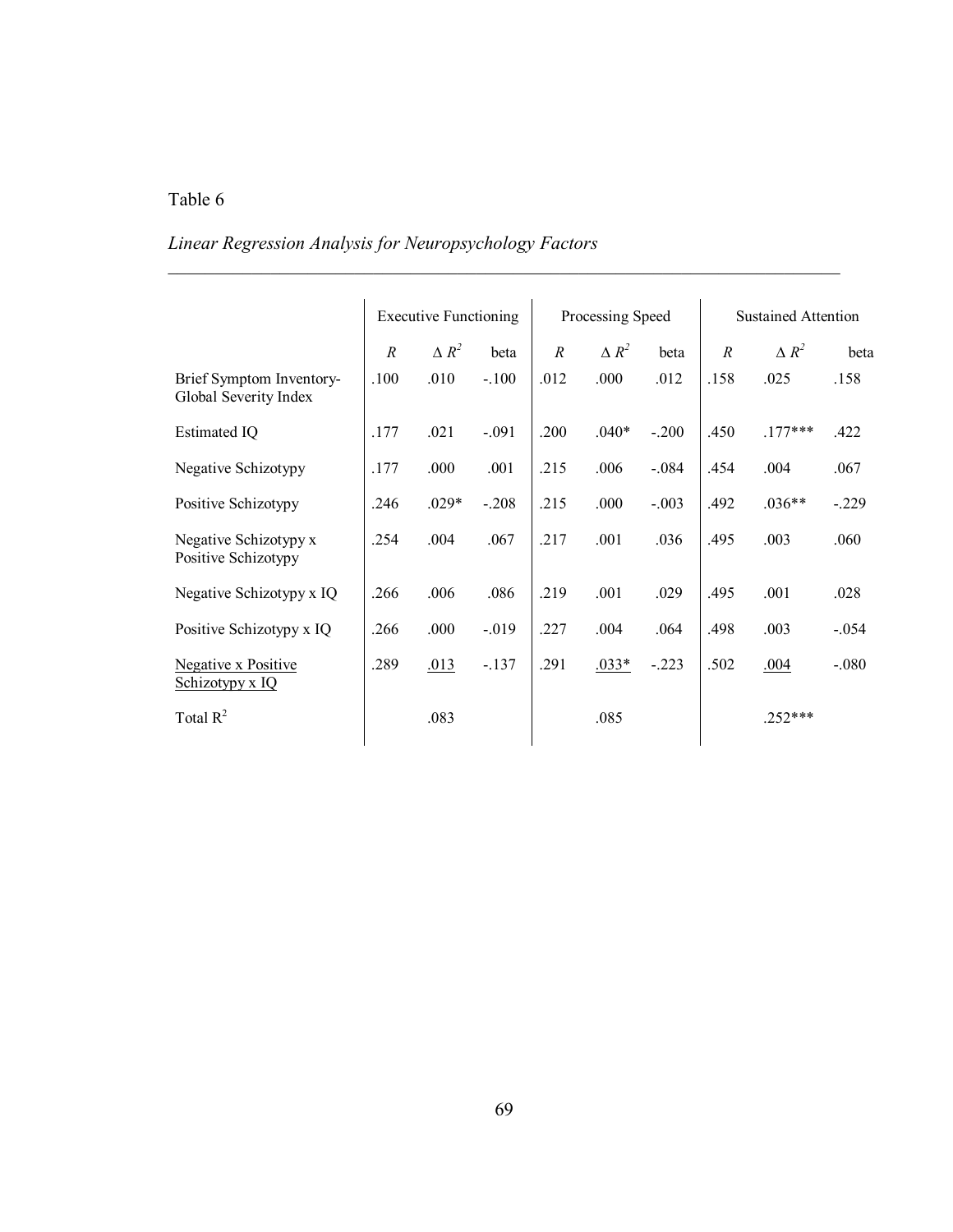# Table 6 (continued)

|                                                  |                  | Long Term<br>Memory |         | Interference   |              |          |  |
|--------------------------------------------------|------------------|---------------------|---------|----------------|--------------|----------|--|
|                                                  | $\boldsymbol{R}$ | $\Delta R^2$        | beta    | $\overline{R}$ | $\Delta R^2$ | beta     |  |
| Brief Symptom Inventory-Global<br>Severity Index | .133             | .018                | $-.133$ | .074           | .006         | .074     |  |
| Estimated IQ                                     | .304             | $.075***$           | .274    | .096           | .004         | $-.061$  |  |
| Negative Schizotypy                              | .304             | .000                | $-.015$ | .098           | .000         | .018     |  |
| Positive Schizotypy                              | .305             | .000                | .019    | .194           | $.028*$      | .203     |  |
| Negative x Positive Schizotypy                   | .313             | .005                | $-.081$ | .198           | .001         | $-.042$  |  |
| Negative Schizotypy x IQ                         | .332             | .012                | $-.121$ | .198           | .000         | .017     |  |
| Positive Schizotypy x IQ                         | .335             | .002                | .044    | .214           | .007         | $-.087$  |  |
| Negative x Positive Schizotypy x IQ              | .344             | .006                | .097    | .227           | .006         | $-0.091$ |  |
| Total $R^2$                                      |                  | $.119*$             |         |                | .051         |          |  |
|                                                  |                  |                     |         |                |              |          |  |

\**p* < .05 \*\**p* < .01 \*\*\**p* < .001